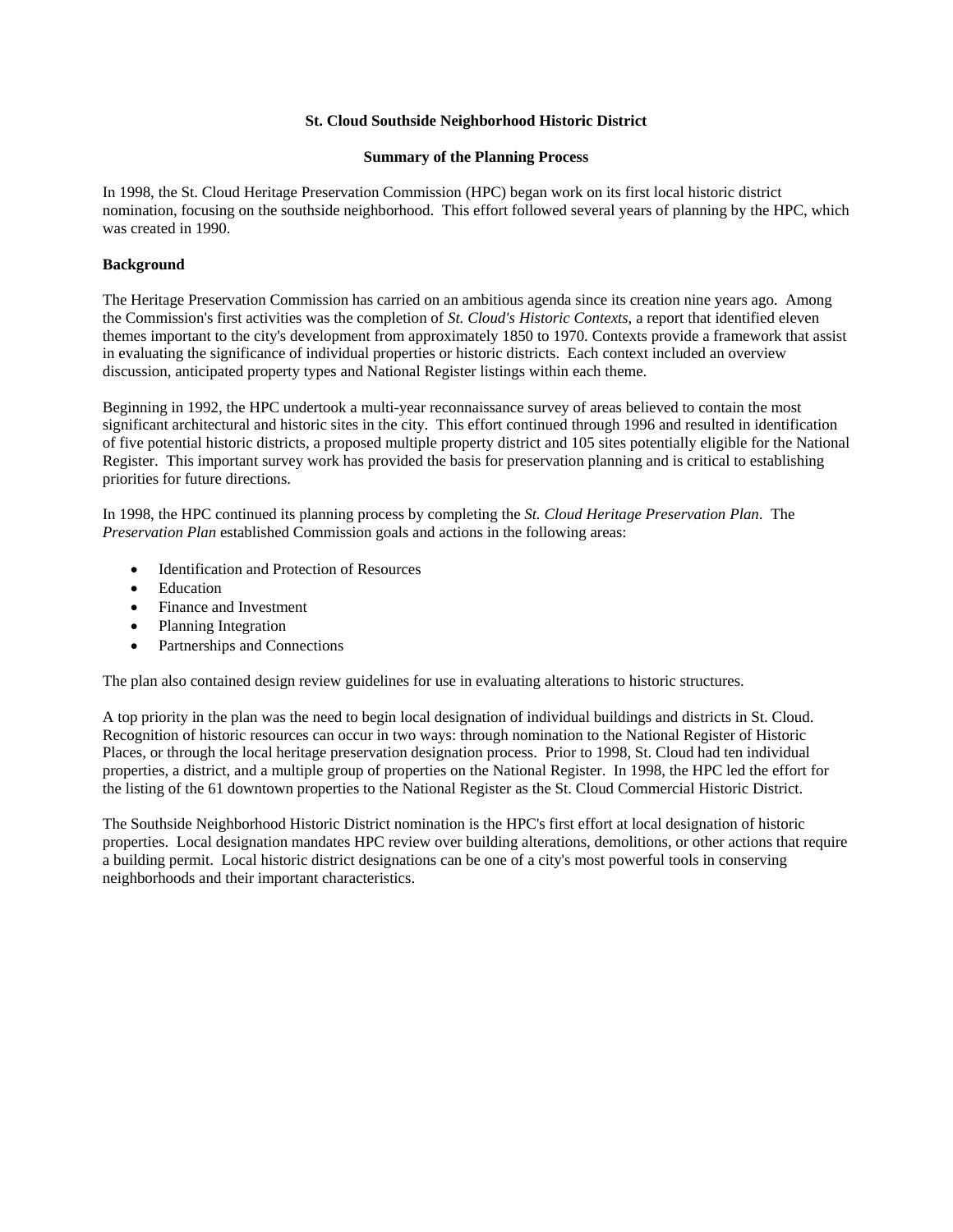#### **The Planning Process**

The proposed Southside Neighborhood Historic District was one of several districts identified in the *Historic Sites Survey of St. Cloud*, completed in 1992-1996. Before deciding to study the area, the HPC held a public meeting in January 1998 to solicit comments from the neighborhood and gauge their interest in designation. That meeting was attended by residents and HPC members who expressed support for proceeding with the study.

The study was undertaken by Garneth Peterson AICP and Carole Zellie of Landscape Research. Carol Gaetz of the St. Cloud Planning Office was the HPC staff person and provided assistance throughout the process. Emily Schill, HPC research assistant, completed research for the designation study. The Stearns History Museum staff provided efficient support of the research effort.

Following review of *St. Cloud's Historic Contexts* (1992) and historic sites survey information, research was conducted in a variety of archival sources. Local histories, historic maps and photographs and other archival materials from local collections were reviewed.

On March 24, 1999, a public information meeting was held at St. Cloud City Hall to discuss the proposed historic district with the community. An invitation was sent to each property owner within the boundaries of the district. Rich Kelly, HPC chair, presided at the meeting. City staff, HPC commissioners, and the City Council liaison to the HPC were present. HPC commissioner David Ebnet provided a review of the HPC's activities leading to the designation study. Garneth Peterson presented a slide presentation illustrating the variety of architectural styles and history of the southside neighborhood. A handout showing the district boundaries and providing general designation information was distributed at the meeting.

#### **The Historic District Preservation Plan**

Consistency with the Comprehensive Plan

The creation of historic districts is in keeping with the *St. Cloud Heritage Preservation Plan*, adopted in 1998. One of the primary goals of the plan is identification and protection of buildings, districts, sites and structures with historic, architectural, or cultural significance. The nomination of the Southside Neighborhood Historic District as the city's first local heritage preservation district is the implementation of the goals and objectives outlined in the adopted *Heritage Preservation Plan*.

The creation of historic districts also implements the goals of the *City of St. Cloud Comprehensive Plan*, adopted in 1993. The land use goal recognizing St. Cloud's uniqueness, character and history, as well as the urban design goal of identifying and protecting historic community resources, are both met through the support of the southside neighborhood as the first local heritage preservation district.

#### Land Use Plan Considerations

The land use element of the *Comprehensive Plan* identified important considerations that fit hand in hand with the designation of the Southside Neighborhood Historic District. In particular, the plan urged "careful preservation and rehabilitation of historic qualities and features." (p. 132) The plan also noted issues and recommendations by Planning Areas; the southside district is located in Planning Area 2.

One of the primary impacts on the proposed historic district is encroachment of the St. Cloud State University campus, which is located on the south edge of the district. The plan notes that "any further geographical expansion of the University west of 5th Ave. or north of 4th St. S. is not in the interest of the city of St. Cloud and should be opposed." (p. 144) The boundary of the historic district at 4th St. S. should remain a barrier to any further demolition of houses or parking lot construction within the district.

Perhaps a more significant issue is the conversion of single family houses to rental units. The adopted land use plan also notes this issue, pointing out that "these units were never intended to serve this purpose and they show signs of poor maintenance." The plan suggests protection and preservation of single-family homes and encourages owner occupancy. (p. 146) While historic district status tends to support better maintenance and often supports owner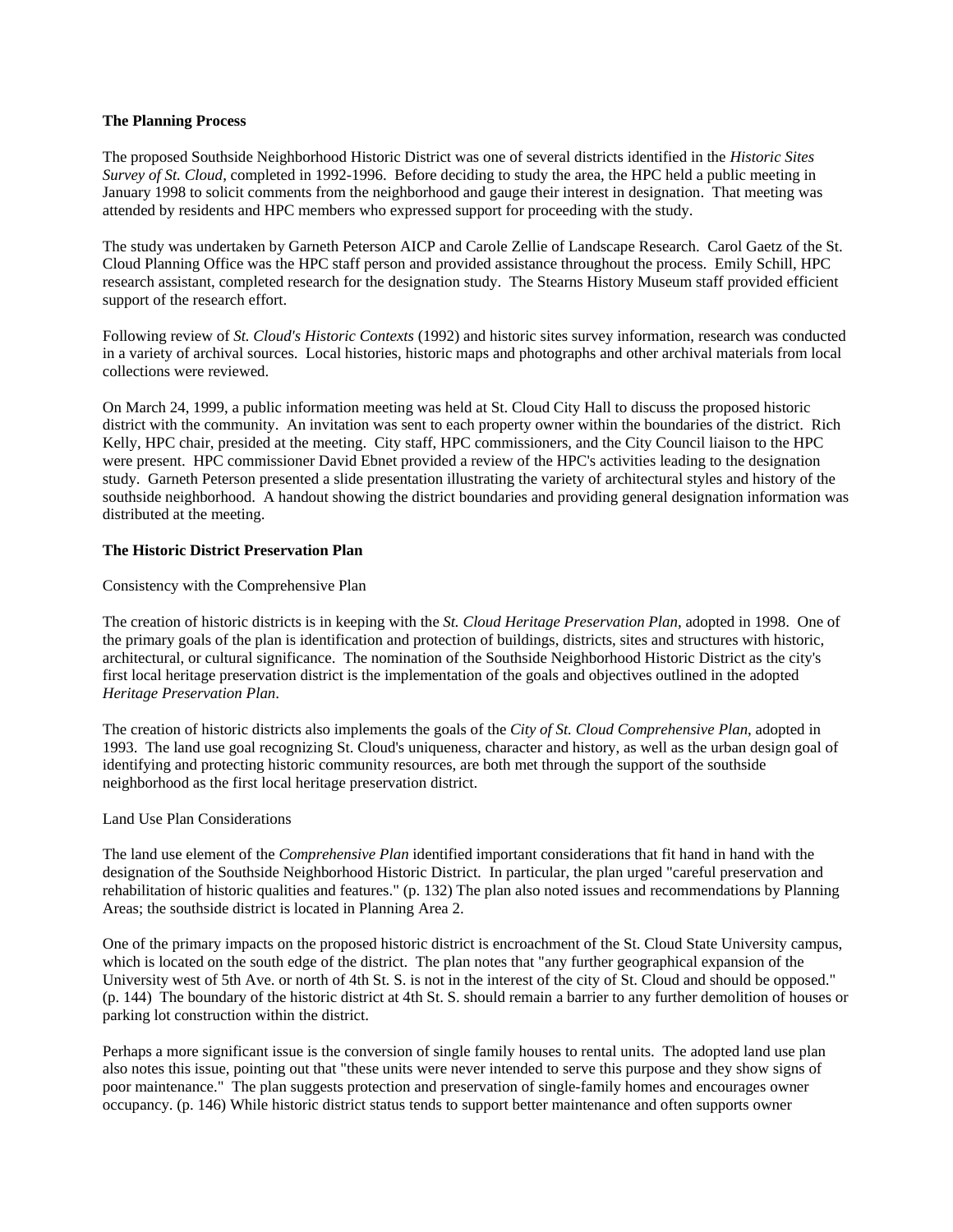occupancy, this will continue to be an issue in the area south of the ravine in the district, where most dwellings are used for student housing. Student rental housing can be well maintained; however, it can also lead to unsympathetic renovations, and the overcrowding of dwellings not intended for heavy usage. In addition, the pressure for student housing can also lead to the creation of "slip-in" apartment buildings, in which a single-family dwelling is torn down and replaced with a higher density apartment building. Such apartments have a different scale, massing, and often a different setback than surrounding houses and tend to break the harmonious streetscape of a district.

A related issue is parking: with large numbers of people in a dwelling, the amount of space required for cars tends to result in paving of back yards, side yards, and adjacent alleys. These changes do not enhance the character of the historic district. While student housing is likely to continue as a use in the area south of the ravine, there should be efforts to halt additional conversions of single-family houses to rooming houses with the stress they put not only on the buildings, but on the surrounding neighborhood with the need to provide parking. In addition, the zoning code requires that all parking areas of eight or more stalls within residential zones shall be subject to screening requirements. This regulation is important to enforce in the district, particularly the area south of the ravine where student housing has resulted in severe pressure for parking.

Care should also be taken in the replacement of garages. While not all garages in the district are contributing, any new construction, whether it replaces a contributing or non-contributing garage, should match the scale, massing, setbacks and materials of existing garages or should represent a better alternative than existing garages.

Nonconforming uses are also a consideration. In the event that a nonconforming building or use is damaged, every effort should be made to preserve the building with a rehabilitation that respects the historic character of the district. If a building must be razed, any new construction should match the historic character of the district in terms of massing, height, setbacks and architectural features.

### St. Cloud Historic Design Review Guidelines

Design review guidelines were adopted as part of the *St. Cloud Heritage Preservation Plan*. These guidelines are the basis for the Heritage Preservation Commission's building permit review for properties and parcels within historic districts, or individually designated buildings. The St. Cloud guidelines are based on the U.S. Secretary of the Interior's *Standards for Rehabilitation*. Although there are a number of general principles, three stand out for consideration:

- If possible, damaged building elements should be repaired rather than replaced.
- If replacement is necessary, new elements should match the originals as closely as possible.
- The reversibility of any changes as well as the visibility of alterations from the street should be considered.

The design review guidelines address restoration and rehabilitation of buildings with specific guidelines in seven categories: masonry walls and foundations; walls, wood-sided; roofs and chimneys; windows; entries; porches and steps; exterior trim and architectural features. Additional sections of the guidelines deal with commercial and religious building rehabilitation, and new construction and additions.

The HPC's design review committee will rely on these guidelines in responding to alteration permits submitted by property owners within the historic district. The HPC may want to have the design review guidelines available for property owners in planning any rehabilitation work.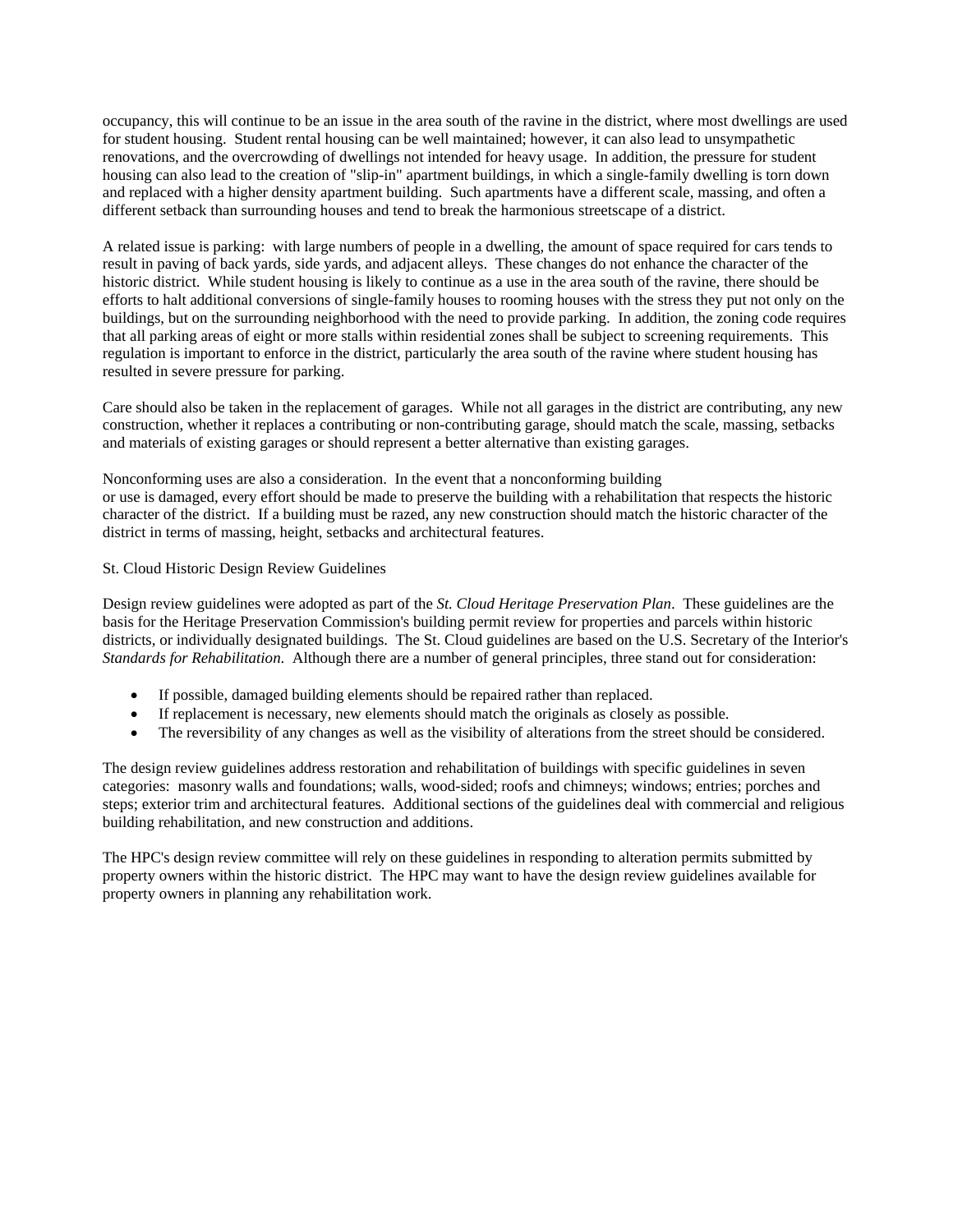## **CITY OF ST. CLOUD HERITAGE PRESERVATION COMMISSION DESIGNATION FORM**

### **1. NAME OF PROPERTY**

Historic Name: Southside Neighborhood Historic District

Other Name/Site Number:

## **2. LOCATION OF PROPERTY**

Street and Number: Bounded by 2nd St. S., 4th Ave. S., 4th St. S., and the Mississippi River

on original site **wite the contact of the contact of the contact of the contact of the contact of the contact o** moved/date:\_\_\_\_

## **3. OWNERSHIP**

(multiple)

Owner's Name:

Street and Number:

City: City: City: City: City: City: City: City: City: City: City: City: City: City: City: City: City: City: City: City: City: City: City: City: City: City: City: City: City: City: City: City: City: City: City: City: City:

## **4. CLASSIFICATION**

| Ownership of property: | x_private<br>public<br>both                           |
|------------------------|-------------------------------------------------------|
| Category of property:  | building<br>site<br>x district<br>structure<br>object |

Number of resources within property:

| Contributing | Non-contributing |            |
|--------------|------------------|------------|
| 78           | 14               | buildings  |
|              |                  | sites      |
|              |                  | structures |
|              |                  | objects    |
|              | 15               | Total      |

3 Listed on the National Register of Historic Places

Date(s):\_\_\_\_\_\_\_\_\_\_\_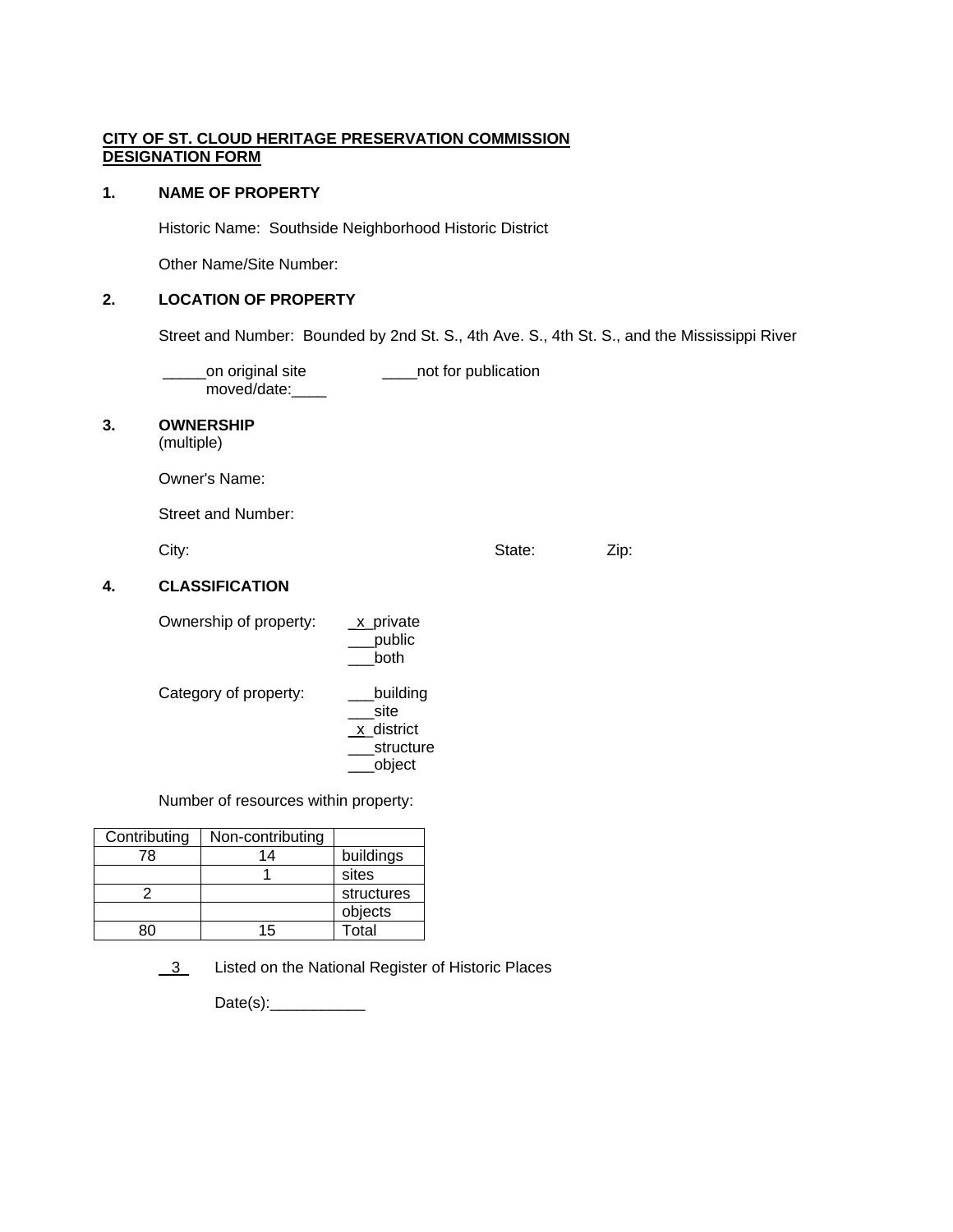## **Designation Form: Page 2**

## **5. FUNCTION OR USE**

 Historic: DOMESTIC/ single-family dwellings, multi-family dwellings, 3 churches Current: same

### **6. DESCRIPTION (see continuation sheets)**

 Architectural classification (style) Late Victorian Late 19th and 20th Century Revivals Late 19th and Early 20th Century American Movements

Materials: foundation\_\_\_\_\_\_\_\_\_\_\_\_\_\_\_\_\_\_ roof \_\_\_\_\_\_\_\_\_\_\_ walls \_\_\_\_\_\_\_\_\_\_\_\_\_\_\_\_ other \_\_\_\_\_\_\_\_\_\_  $\frac{1}{2}$  , and the contract of the contract of the contract of the contract of the contract of the contract of the contract of the contract of the contract of the contract of the contract of the contract of the contract

#### **7. STATEMENT OF SIGNIFICANCE (see continuation sheets)**

Applicable local designation criteria:

 $\frac{1}{2}$  , and the set of the set of the set of the set of the set of the set of the set of the set of the set of the set of the set of the set of the set of the set of the set of the set of the set of the set of the set

Related local context (s):

Areas of significance: \_\_\_\_\_\_\_\_\_\_\_\_\_\_\_\_\_\_\_\_\_\_

Period (s) of significance: \_\_\_\_\_\_\_\_\_\_\_\_\_to \_\_\_\_\_\_\_\_\_\_\_\_\_

\_\_\_\_\_\_\_\_\_\_\_\_\_\_\_\_\_\_

 $\frac{1}{\sqrt{2}}$  ,  $\frac{1}{\sqrt{2}}$  ,  $\frac{1}{\sqrt{2}}$  ,  $\frac{1}{\sqrt{2}}$  ,  $\frac{1}{\sqrt{2}}$  ,  $\frac{1}{\sqrt{2}}$  ,  $\frac{1}{\sqrt{2}}$  ,  $\frac{1}{\sqrt{2}}$  ,  $\frac{1}{\sqrt{2}}$  ,  $\frac{1}{\sqrt{2}}$  ,  $\frac{1}{\sqrt{2}}$  ,  $\frac{1}{\sqrt{2}}$  ,  $\frac{1}{\sqrt{2}}$  ,  $\frac{1}{\sqrt{2}}$  ,  $\frac{1}{\sqrt{2}}$ 

Significant dates: \_\_\_\_\_\_\_\_\_\_ \_\_\_\_\_\_\_\_\_\_ \_\_\_\_\_\_\_\_\_

 $\frac{1}{2}$  , and the contract of the contract of the contract of the contract of the contract of the contract of the contract of the contract of the contract of the contract of the contract of the contract of the contract

Significant person (s)\_\_\_\_\_\_\_\_\_\_\_\_\_\_\_\_\_\_

Cultural affiliation: \_\_\_\_\_\_\_\_\_\_\_\_\_\_\_\_\_\_

Architect/Builder: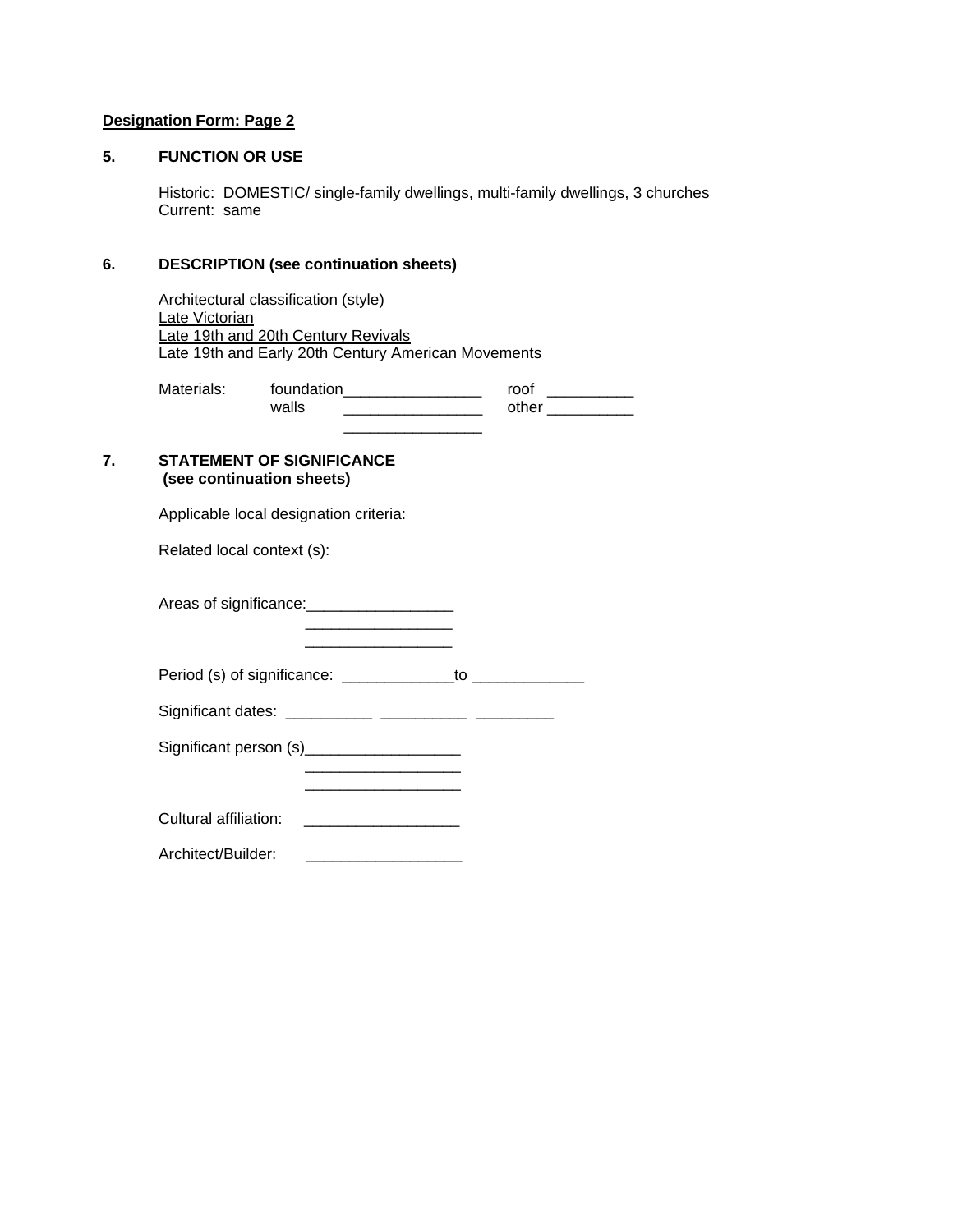## **Designation Form: Page 3**

**8. MAJOR BIBLIOGRAPHIC REFERENCES (see continuation sheets)** 

### **9. GEOGRAPHIC DATA (see continuation sheet**)

Acreage of Property:

Legal Description:

## **10. FORM PREPARED BY**

Name/Title: Garneth O. Peterson, AICP

Organization: Landscape Research, for the St. Cloud HPC

Street and number: 1466 Hythe St. Telephone: (651) 641-1230

City: St. Paul State: MN Zip: 55108

Date: July 1999

## **11. APPROVAL DATES**

 Heritage Preservation Commission Planning Commission City Council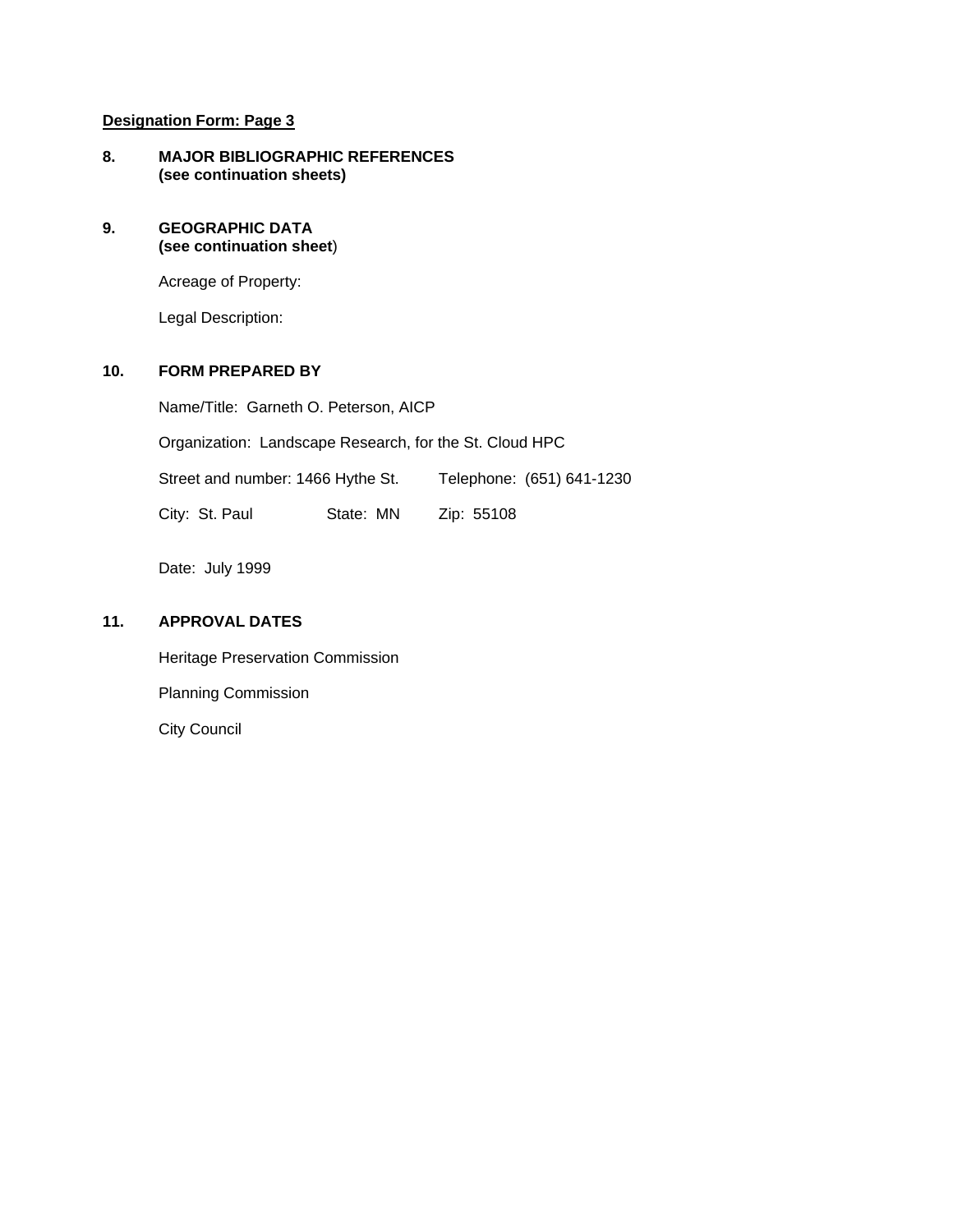#### **City of St. Cloud Heritage Preservation Commission Local Historic District Nomination Form Continuation Sheet**

#### **6. Description**

**District Name:**  Southside Neighborhood Historic District

### **Location:**

The district is bounded by 2nd St. S., 4th Ave. S., 4th St. S., and the Mississippi River. This area includes Blocks J, K, L, O, P, and Q of Wilson's Survey; Highbanks Re-Arrangement; Blocks 6, 15, and 23 of Curtis Survey; and the ravine running from 4th Ave. S. east to the Mississippi River.

### **Total Number of Properties within district:**

92 buildings, including 59 residences, 25 unattached garages, 5 apartment buildings, 3 churches; 2 structures (granite walls) and one unattached parking lot.

**Non-contributing Properties:** 5 buildings, 9 garages.

**Number of contributing resources previously listed on the National Register of Historic Places:** 3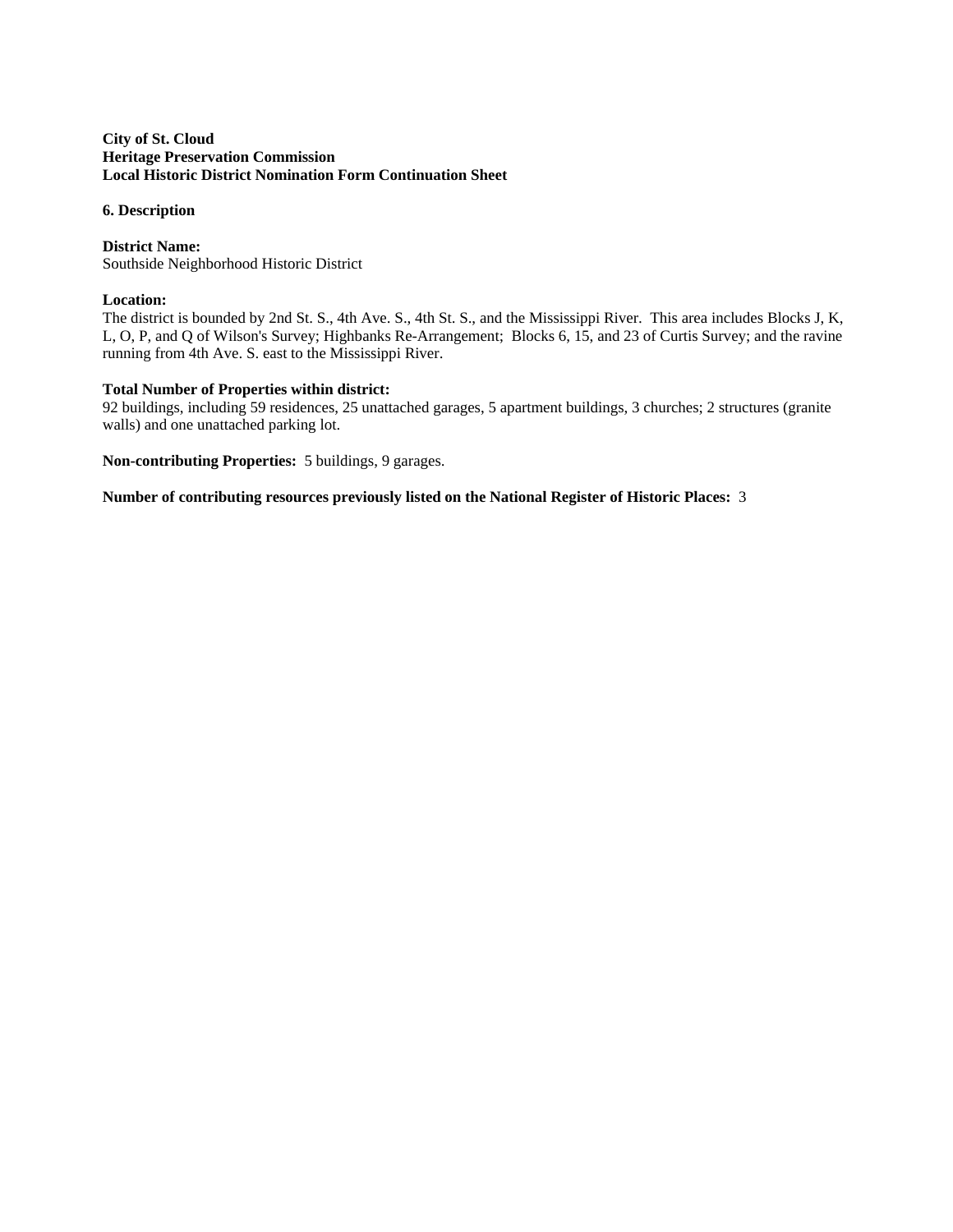#### **City of St. Cloud Heritage Preservation Commission Local Historic District Nomination Form Continuation Sheet**

### **6. Description**

The Southside Neighborhood Historic District is a residential area of 92 buildings and two structures located southeast of St. Cloud's Commercial Historic District (NRHP, 1998) and immediately south of 2nd Street S. (State Highway 23). The district contains approximately ten blocks as shown on the attached Southside Neighborhood Historic District map. Blocks are irregular and divided by the historic ravine that is prominent in the landscape of the neighborhood, as well as by the replat of Highbanks, which orients to a cul-de-sac rather than the grid street configuration. The district is bounded by 2nd St. S., 4th Ave. S., 4th St. S., and the Mississippi River. Blocks platted as part of Wilson's Survey north of the ravine were originally comprised of ten lots per block, although the blocks adjacent to the river were never fully platted on the river side. Blocks south of the ravine were platted as part of Curtis' Survey and were typically platted with twelve lots per block with a north/south alley in the center of the block. There are a number of accessory buildings and rear garages in the district; newer houses from the 1930s tended to have attached garages. There are five properties classified as non-contributing because of a construction date after 1960. There are nine garages classified as non-contributing because they are of recent construction; however, most are compatible with the district.

Built between ca. 1882 and the 1950s, the houses in the district represent many styles. These include elaborate Romanesque 1880s mansions, Colonial Revival dwellings, Craftsman and Prairie-inspired homes, and the Period Revival dwellings of Highbanks in the 1930s. There are several ranch-style homes from the 1950s that are compatible with the neighborhood. Two multi-unit buildings, the Court Apartments at 208 4th Ave. S. and the Beverly Apartments at 310 4th Ave. S., date to the period of significance. Several larger apartments built since 1969 are intrusive to the single-family residential character. The district is the core of what originally was a larger residential area extending both north and south. The construction of the De Soto bridge in 1959 destroyed the Burbank-McKelvey house to the north and established a distinct northern edge to the residential neighborhood. The southern boundary of the district includes the remaining residential housing adjacent to St. Cloud State University's northern edge. The rapid expansion of the University has eliminated much of the residential neighborhood south of 4th St. S. Most of the dwellings in the district south of the ravine are utilized for student rental housing, fraternity houses, or institutional uses. Two of the modern apartment buildings are located on the south edge of the ravine at 378-380 3rd Ave. S. and 391 2nd Ave. S.

Three buildings are currently listed on the National Register of Historic Places: the Bishop's Residence/Chancery Office, 214 3rd Ave. S.; the Nehemiah P. Clarke House, 356 3rd Ave. S.; and the Foley-Brower-Bohmer House, 385 3rd Ave. S.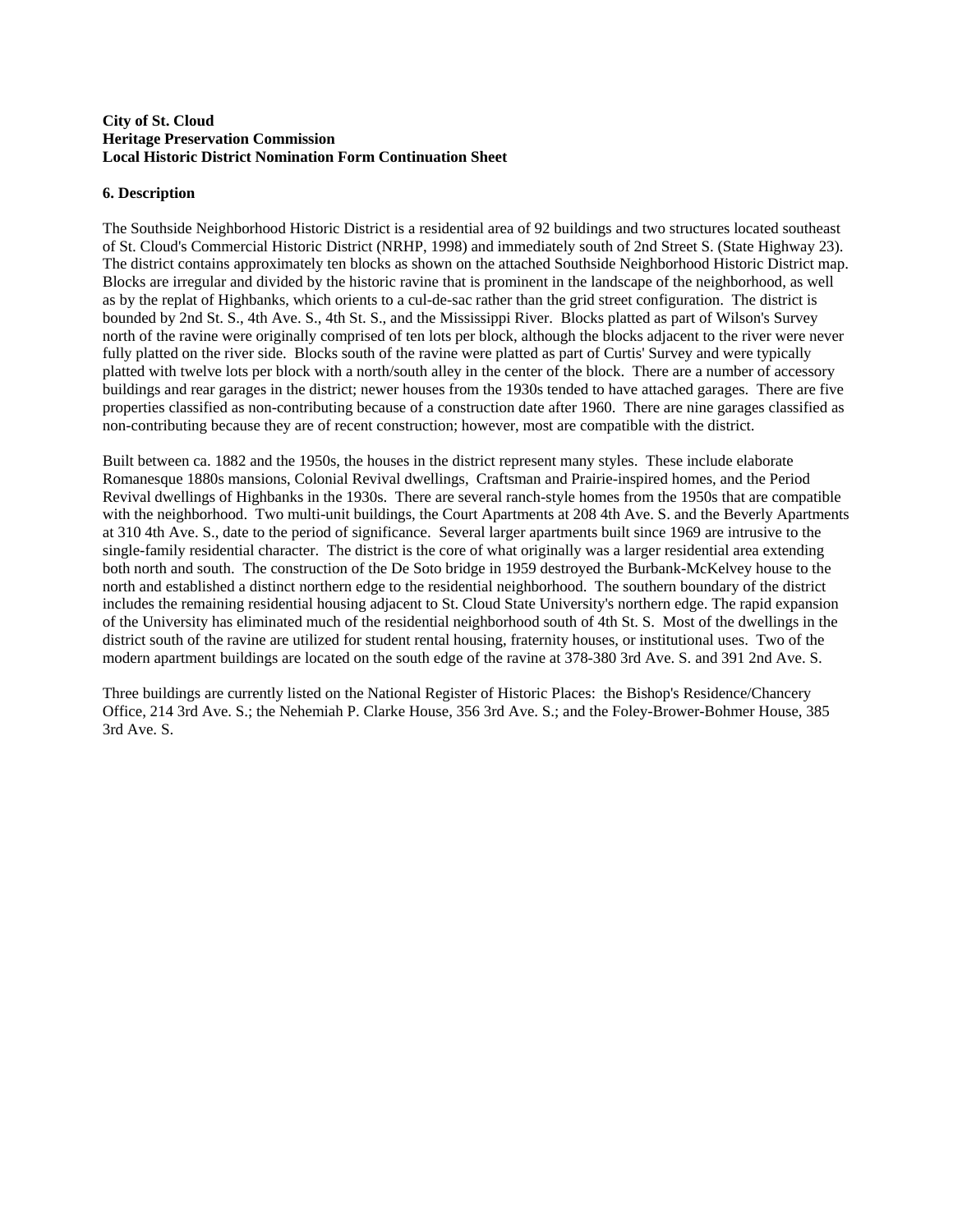#### **Streetscape Characteristics**

#### **3rd Ave. S.**

3rd Ave. S. is the primary north/south spine of the historic district. Many properties are associated with persons important in St. Cloud's business and professional life; the three National Register properties in the district are on 3rd Ave. S. Despite some intrusions, the avenue retains a single-family character along its length. The street has been blocked at 2nd St. S. to prevent traffic using the street as a short-cut to the University. The blocks from 2nd St. S. to Ramsey Place contain the strongest concentration of single-family homes, most with a uniform setback, and almost all in good to excellent condition. The Bishop's Residence at 214 3rd Ave. S. occupies approximately two/thirds of the block and orients toward 2nd St. S. rather than 3rd Ave. S. Still, the street trees of the Bishop's Residence provide continuity along that side of the street. The block south of Ramsey Place is somewhat open due to the parking lot of Hope Covenant Church on the west and the deep setback of the Nehemiah P. Clarke house, which retains an estate-type setting on a large lot. The cul-de-sac of Highbanks Place begins just south of the Clarke house. Highbanks was platted in the 1920s on the site of the McClure house, a mansion that burned in 1922. The historic ravine that separated Wilson's Survey from the Curtis Survey to the south is visible on both sides of 3rd Ave. S. and changes the platting grid from one oriented to the river to one oriented to the points of the compass. Except for a recent apartment building on the south edge of the ravine, the remainder of 3rd Ave. S. contains houses built as single-family dwellings, including the Foley/Brower/Bohmer house and the 1892 Tileston residence at 398 3rd Ave. S. Dwellings on the east side of the street south of the ravine are used for student housing.

#### **4th Ave. S.**

4th Ave. S. forms the west edge of the district, with only buildings on the east side of the avenue included. From 2nd St. S. to Ramsey Place, the buildings are a mix of single-family dwellings and two early apartment buildings from the pre-World War II era. The Colonial Revival Sullivan House at 328 4th Ave. S. is among the more imposing dwellings along this frontage. The 1952 Bethlehem Lutheran (Hope Covenant) Church anchors the corner south of Ramsey Place. The rest of the block is divided into parking lots on both sides of the 1884 Pattison house and ends at the corner of 4th Ave. S. and 4th St. S. with the 1971 St. John's Episcopal (University Lutheran) Church. The ravine has disappeared under a parking lot at 4th Ave. S. north of the Pattison house, where the street angles to the points of the compass. With sparse landscaping to soften their edges, the parking lots break the continuity of the streetscape.

#### **1st Ave. S.**

The portion of 1st Ave. S. within the district is a short block overtaken by University uses. It terminates on the north in the ravine where it meets the Mississippi River. The river side of the block is occupied by the 1965 Newman Center and adjacent ca. 1925 Brower house. The Brower house sits below the street grade. One house remains on the west side of the block; two others on the block were removed within the last several years for a parking lot. A significant Works Progress Administration (WPA) granite wall remains at the foot of the street.

#### **4th St. S.**

Two dwellings, both now containing University-related uses, face 4th Street S. Lying between 1st and 2nd sts. is the 1923 Colonial Revival Clark house, now the Theta Chi fraternity house. Across 2nd Ave. S. is the ca. 1926 Prairie style Weber house, now housing the campus Lutheran student offices. Both buildings are surrounded by on-street, alley, or rear parking, and have minimal setbacks along a busy 4th St. S. facing the edge of the St. Cloud State University campus.

#### **2nd Ave. S.**

Like 1st Ave., 2nd Ave. S. is a short street between 4th St. S. and the ravine. It consists of three dwellings on the east side oriented to 2nd Ave. S., and three buildings on the west with undetermined orientation. All buildings on the street have apparently been converted to student housing. The three on the east side are two to two and one-half stories, originally single-family dwellings. The west side of the block contains the significant West house at 395 2nd Ave. S., which pre-dates the rest of the block. The house at 393 has been covered in siding, and a modern apartment building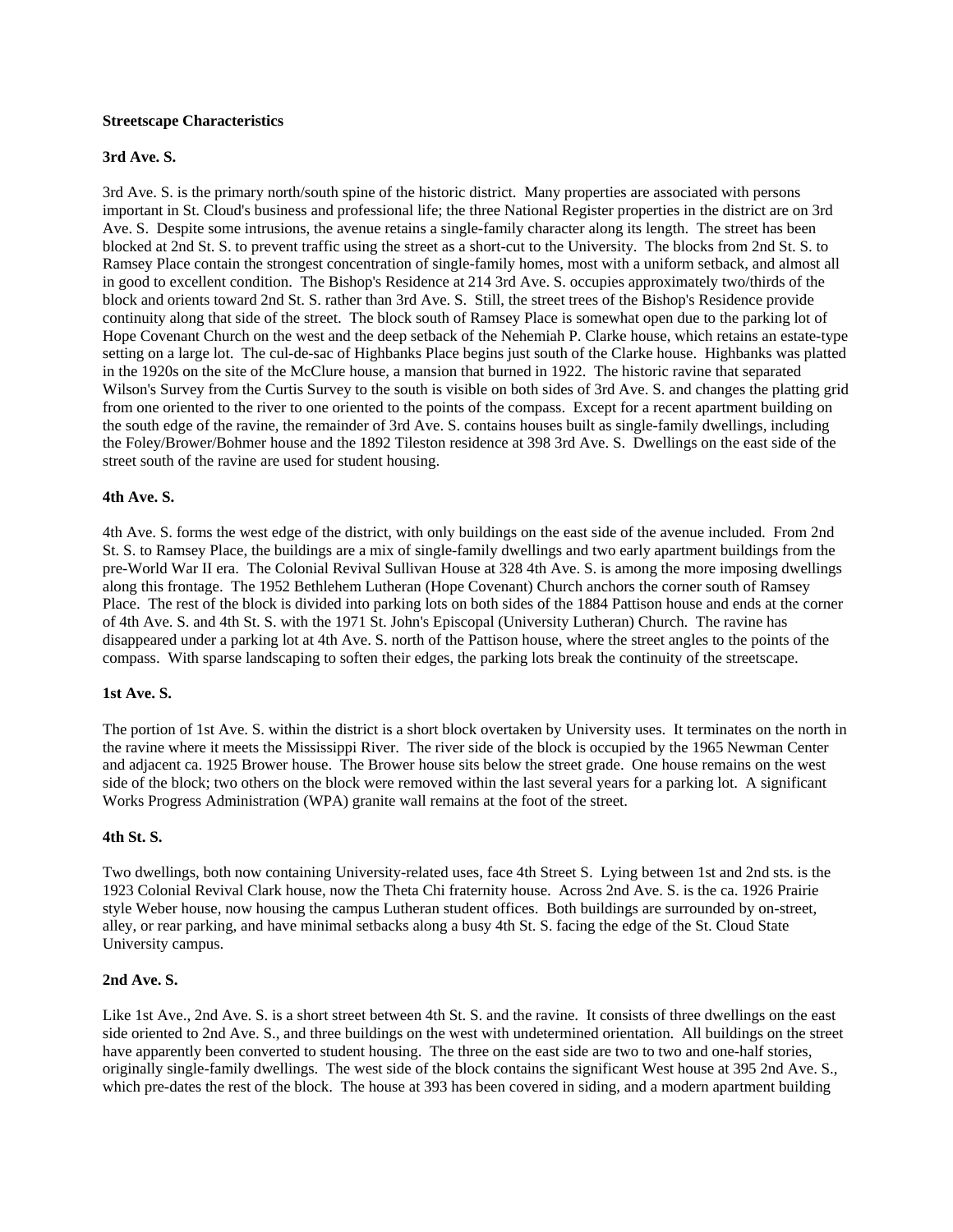sits on the bank of the ravine. A significant WPA granite wall remains at the foot of the street. On-street, alley and rear yard parking is used by commuting and resident students.

#### **3rd St. S.**

3rd St. S. provides a residential frontage in the block east of 3rd Ave. S. to the river. Three houses were built on this frontage after the Bishop's Residence was constructed on the northern two-thirds of the block. The south side apparently remained vacant until construction of the Highbanks Apartments in 1969. The apartments are only visible from 3rd St. S. because they are located behind the residences fronting on 3rd Ave. S.

#### **Ramsey Place**

Similar to 3rd St. S., Ramsey Place provides residential frontage in the block east of 3rd Ave. S. The Nehemiah Clarke property filled the south side of the street throughout much of its history. In 1951 a dwelling was built in the Clarke back yard, overlooking the river. The north side of the street has four dwellings constructed in the 1910s and 1920s, all in good repair and representing Craftsman and Prairie styles.

#### **Highbanks Place**

Highbanks Place covered the land west of 3rd Ave. S. from the Nehemiah Clarke property to the ravine on the south. The site held the McClure mansion from 1896 until its destruction by fire in 1922, when the area was subdivided into 16 lots where various Period Revival style dwellings were built by 1935. Highbanks has uniform setbacks, mature vegetation, and well-maintained homes. The street retains a strong uniformity of character because it was built in a short period and single family usage has been retained. Houses such as these from the 1920s and 1930s were not as large and not subject to subdividing as were the earlier mansions in the neighborhood. Highbanks is on a cul-de-sac, set off from traffic, which has helped to protect it from some facets of neighborhood change.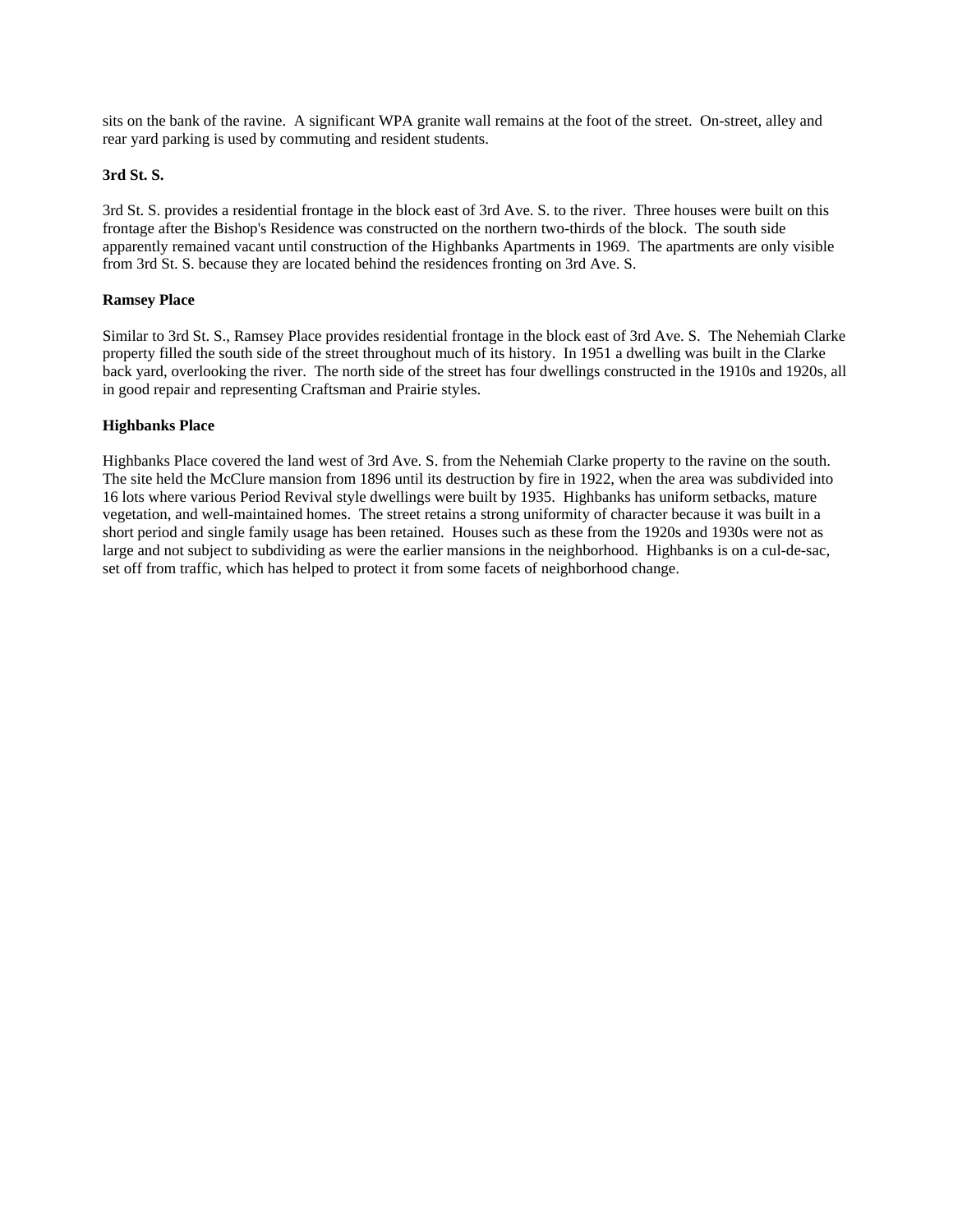**Southside Neighborhood Historic District Representative Views**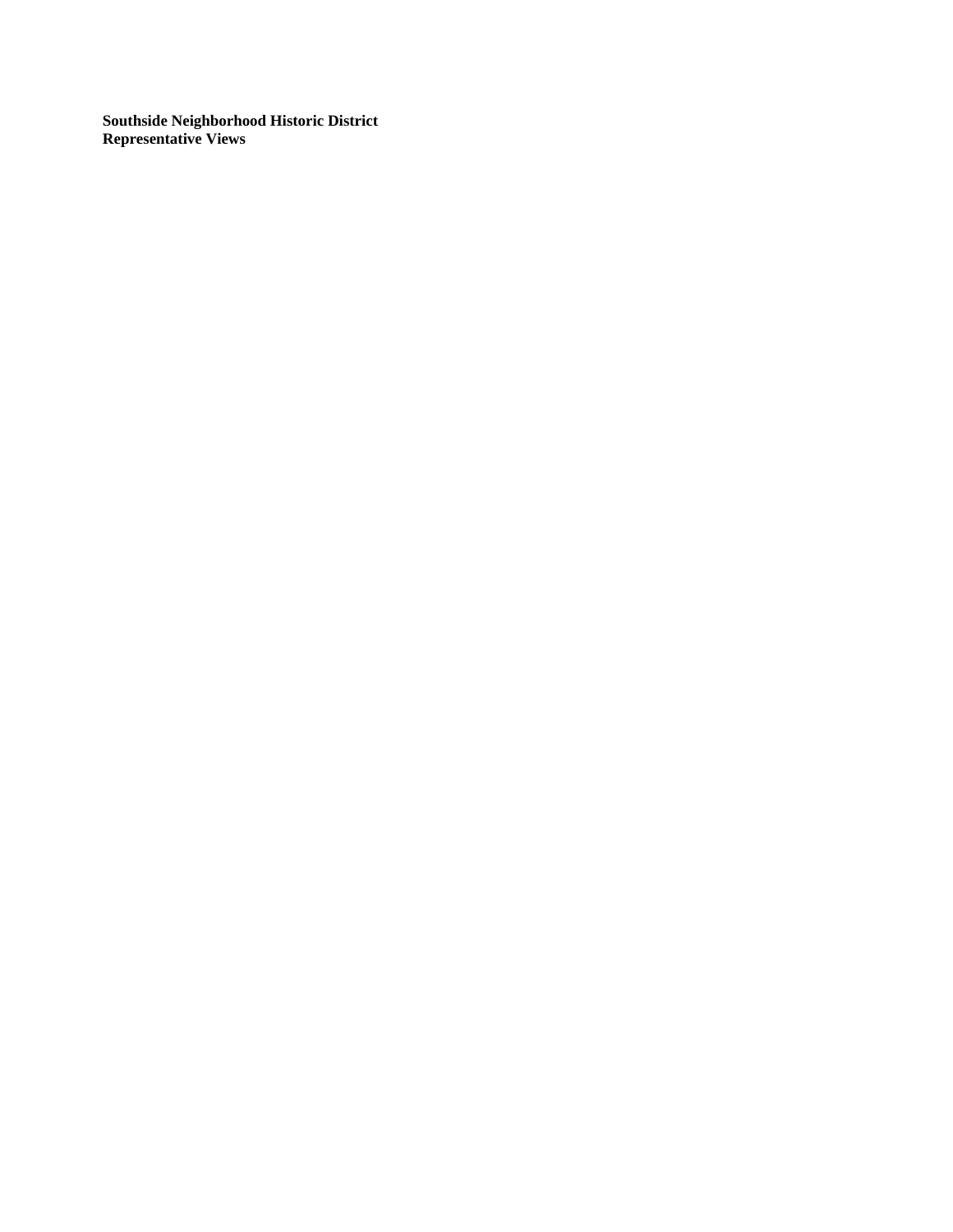#### **Individual Building Descriptions**

A description of properties in the historic district follows. Corresponding inventory forms for the properties are on file in the Planning Office at St. Cloud City Hall and in the State Historic Preservation Office. All information on residents is taken from inventory forms and newspaper clippings in each file in the Planning Office.

#### **3rd Ave. S.**

201 Metzroth House ca. 1905 SN-SCC-20

This two and one-half story Colonial Revival dwelling is of wood frame construction faced with smooth, mediumbrown pressed brick. A water table with a variegated pattern of brick lies underneath the first floor windows. A twostory polygonal tower marks the northeast corner. Windows are double-hung, 1/1 modern replacements. A projecting entry faces 3rd Ave., although the porch that extended north to the tower has been removed. A polygonal projection on the south facade contains a door and two windows. Modillions support the eaves of a hipped roof. The dwelling retains a corbeled capped chimney.

Built ca. 1905, the dwelling was the home of Charles J. Metzroth and his wife Emma until the 1950s. Metzroth, a St. Cloud native, took over his father's clothing store and until 1906 operated it with his brother at 623 W. St. Germain. He then entered real estate, and in 1914 purchased the "N.P. Clarke corner" at Fifth Ave. and St. Germain. Metzroth was elected to the first City Commission in 1912 and resided here until his death in the mid-1930s.

211 J.G. Smith House 1880 SN-SCC-21

This one and one-half story Gothic Revival dwelling was constructed of brick and is now faced with smooth stucco. It is distinguished by a steeply-pitched intersecting gable roof and segmental-arched window openings with brick window hoods visible beneath the stucco. The entry is within a projecting one-story porch. The south elevation has a two-story bay window. A two-story addition was built at the rear in 1884 but had been removed by 1928. An early cast-iron fence (found buried in the yard and restored by the owners) marks the south boundary of the yard.

The Journal Press noted construction beginning on J.G. Smith's brick dwelling on Welles Avenue (3rd Ave. S.) in May 1880. Born in New York, Smith arrived in St. Cloud in 1867 and organized the Bank of St. Cloud with James A. Bell. The first bank in the city, Smith's bank became the First National Bank in 1882 and erected a new building at 501-503 W. St. Germain (NRHP) in 1889. Smith remained in the house until his retirement in 1904. Later residents of the house included Louis C. Brown, president of the St. Cloud Granite Works, and Martin Morrison, an employee with the Minnesota State Grain Inspection Department.

215 Cook House ca. 1913 SN-SCC-23

Built in 1913 for \$10,000, this Craftsman dwelling is clad in textured stucco with contrasting false half-timbering. Rising two and one-half stories to a gabled roof, the house has a two-story sunroom wing on the south elevation. Windows are double-hung, 3/1 sash, with intricate stained glass in rectangular transom windows on the first floor picture window. Two gabled dormers with simple bargeboards project from the attic story. A bracketed gabled overhang shelters the entrance. Fieldstone railings frame the entry, and two fieldstone piers stand at the sidewalk entrance to the lot. A matching garage also contributes to the site.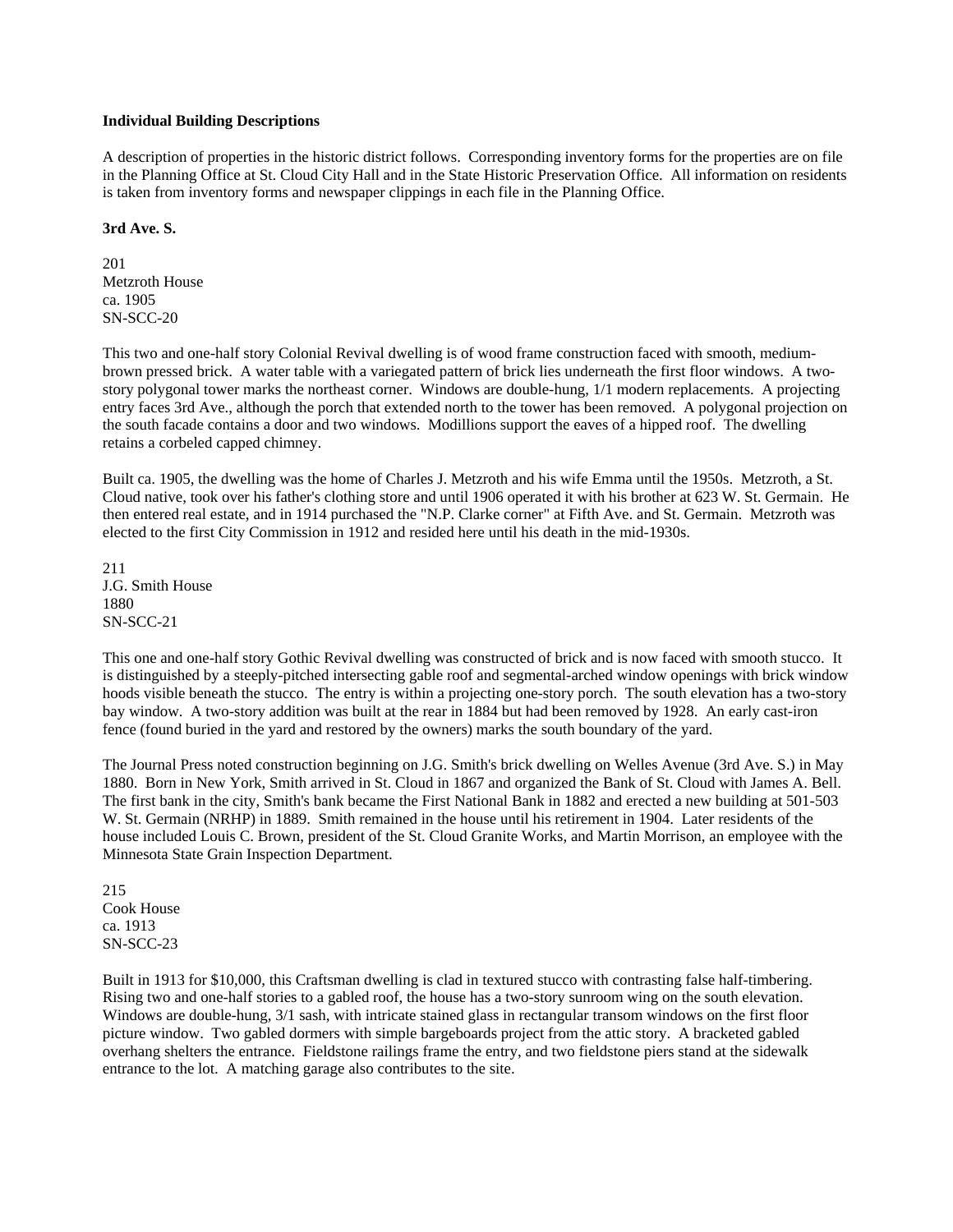Dr. Michael Cook resided here from the construction through the 1950s. Cook, a dentist who began his practice in St. Cloud in 1903, was still in business in 1953 when he received a 50-year award from his colleagues.

223 Abeles House ca. 1903 Sedgwick and Sexton SN-SCC-24

The Abeles house is one of the most elaborate Colonial Revival dwellings in St. Cloud. Constructed in 1903, the house was built on a granite foundation and of wood frame construction with clapboard siding. The entrance faces 3rd Ave. S., but a large open porch wraps around the east and south elevations and encloses a three-story tower with pyramidal cap on the southeast corner. Dentils outline the porch eave, which is supported by fluted Ionic columns. The cornice is also identified with dentils and paired brackets supporting gable ends. Elaborate window openings include doublehung, 6/1 sash, fanlight transoms, an oriel window on the south elevation, a bay window on the east facade, diamondshaped panes and leaded glass. An early attached automobile garage, entered off 3rd St. S., is original to the dwelling.

David C. Abeles, born in Austria, came to St. Cloud in 1886 and established a clothing store. Known as "one of the leading clothing merchants of St. Cloud," Abeles' store was located at 619 W. St. Germain. In 1903, Abeles hired Minneapolis architects Sedgwick and Sexton to design his house located on the former John M. Rosenberger homestead. It was built at a cost of \$8,000 by contractor Carl Kropp. Abeles died in 1914 and was succeeded in the house by attorney James J. Quigley, who remained until the mid-1940s. Quigley was married to Emeline Metzroth and was active in numerous civic activities as well as serving as St. Cloud City Attorney and Stearns County Attorney.

214 Bishop's Residence 1916 Pinault and Mann SN-SCC-22 (NRHP)

The Renaissance Revival Bishop's Residence is a two and one-half story structure resting on a dark gray granite foundation. The exterior is smooth stucco with stone quoins and window surrounds with belt coursing at the second story. The mansard roof has slate tile and is punctuated by semi-circular hooded dormers. An open porch appears on the north elevation, noted in 1916 as the main entrance. Stone Tuscan columns support the porch roof, which is enclosed by a granite balustrade with turned posts. The driveway entrance on the south elevation is centered under a low, curved metal marquee supported by cables and brackets. Sash are predominantly multi-paned casements. An iron fence on the banks of the Mississippi also contributes to the site.

The house was constructed for Joseph Busch, who was appointed bishop of the St. Cloud diocese in 1915 and served until his death in 1953. Currently the St. Cloud Chancery Office, the house was one of the earliest and best designs of St. Cloud architect Louis Pinault. When constructed in 1916, the Bishop's Residence was behind Mrs. M.J. McKelvy's house to the north. The McKelvy house was razed in the 1950s to make way for the DeSoto bridge approach, and left the Bishop's Residence on a large and prominent site overlooking the Mississippi and Hwy. 23.

224 Beaty/Kollman House ca. 1915 SN-SCC-25

A two and one-half story Craftsman dwelling, this house is of wood frame construction. Exterior finish is mediumbrown textured brick on the first story and smooth stucco on the upper stories. The hipped roof is asphalt-clad; wide bargeboards accent gable ends and an attic dormer gable. An open porch with a brick base and brick columns shelters the entry on the south facade; the east one-third of the porch has been enclosed. Windows are generally 3/1, with double-hung sash.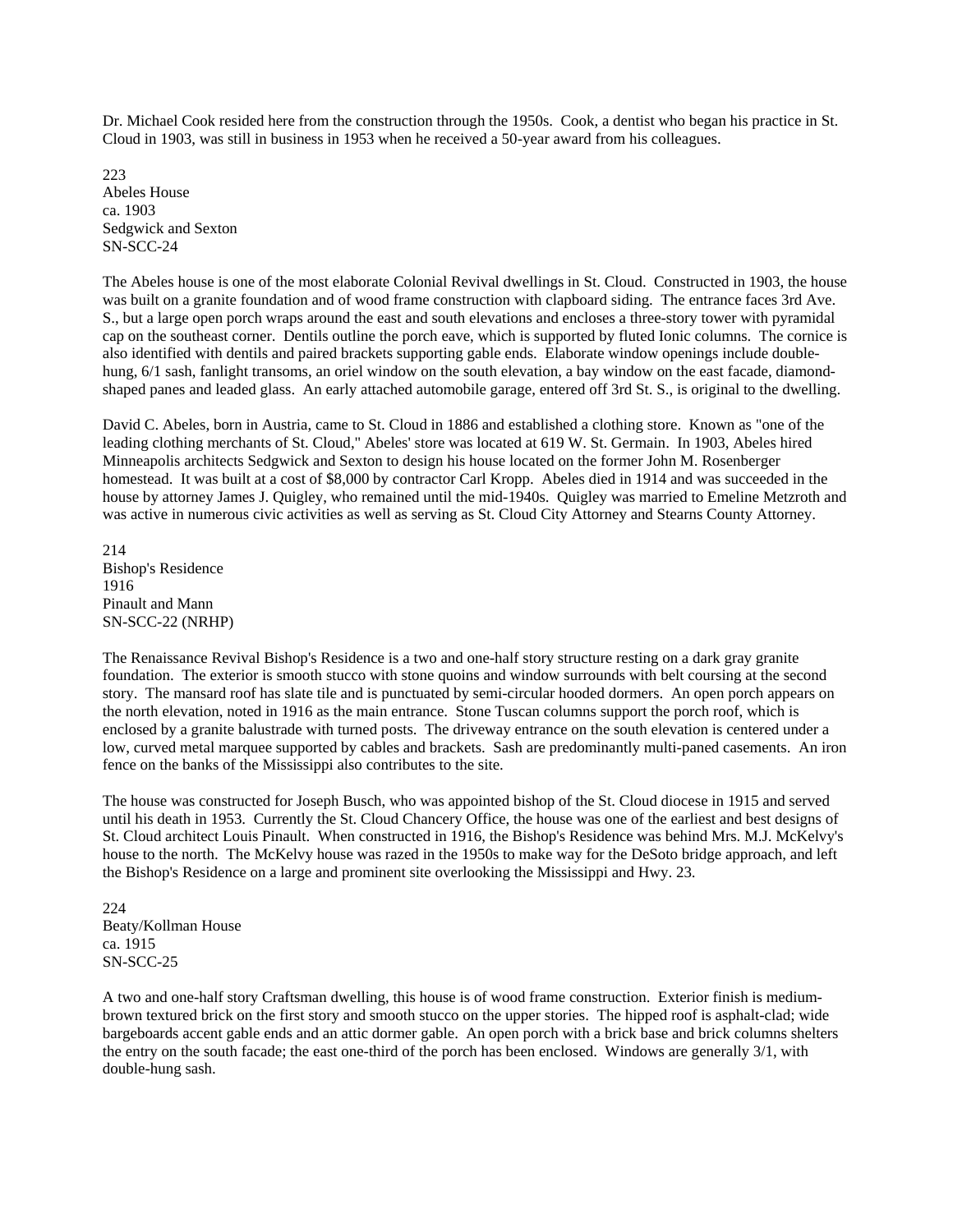Although city directories show this address as early as 1904, it is believed that listing referred to an earlier dwelling. It seems likely that the existing dwelling was constructed about the time the Bishop's Residence was built. From 1918 to 1926, it was the residence of physician and surgeon James H. Beaty. Peter Kollman, owner and president of Kollman Monumental Works, resided here until 1954. This dwelling is currently owned by the Diocese of St. Cloud.

301 Sullivan House 1937 SN-SCC-229

A small, one-story Tudor Revival dwelling, the Sullivan House is of wood frame construction faced with light brown brick. The massing is arranged in an L-shape, with an entrance tower with conical roof in the corner of the L. There is a bay window on the facade, and other windows are multi-paned. The building is well-sited, and enhanced by a limestone sidewalk and matching garage with stone-paved driveway.

At least one previous dwelling stood at 301 as early as 1884 through 1913 and was removed by 1928. This dwelling, built in 1937, housed Henry H. and Ruth Sullivan. Henry was an attorney and second generation state senator following his father, John D. Sullivan (328 4th Ave. S.), into the state house. John served in the legislature from 1911-1931; Henry held office 1935-1955 and resided in this house. Henry previously lived next door with his former wife, Hazel, at 309 3rd Ave. S. in the 1920s and 1930s.

309 Fisher/Sullivan House ca. 1911 SN-SCC-231

This American Foursquare was built ca. 1911 of wood frame construction and faced with red brick. It rises two and one-half stories and has a hipped roof. A one-story screened porch supported by Ionic porch columns extends across the facade. Windows are double-hung, 6/1 sash, with an oriel on the north elevation. A garage built ca. 1915 also contributes to the site.

William M. and Katherine Fisher, officers of the Grinols Company, lived in the dwelling from 1912 to 1922. The Fishers bought the Grinols Company, a farm implement business, in 1904. The company name was changed to the Fisher Company and handled coal, coke, and wood by 1926. Henry H. Sullivan and his wife, Hazel, succeeded the Fishers in the house from 1923 to 1938. Sullivan was an attorney and state legislator from 1935 to 1955. After divorcing his first wife, Sullivan built a new Tudor Revival dwelling next door at 301 in 1937.

315 Sheehan House ca. 1912 SN-SCC-233

This two and one-half story Craftsman dwelling is of wood frame construction faced with brick on the lower level and stucco with false half-timbering on the upper level. The intersecting gable roof is steeply pitched and supported by bracketed eaves. An open porch stretches across the facade, with a dark brown brick base, rock-faced stone trim and Ionic columns. Windows are double-hung, 6/1 sash, and there is a picture window on the facade. A shallow, two-story bay window is on the south elevation. A contributing garage built ca. 1915 is at the rear of the property.

This house replaced another on the property that was the residence of James L. Adkinson, proprietor of the Granite City Iron Works. By 1912, Mrs. Catherine Sheehan, widow of James Sheehan, moved into the house with her daughters Josephine and Katherine. Mrs. Sheehan was a sister of the Foley brothers who made their fortunes in lumber and railroad interests and for whom Foley, Minnesota, was named. Her brother, Timothy, built the grand mansion at 385 3rd Ave. S. in 1889. In 1973, Josephine Sheehan was still living here when she died at age 93.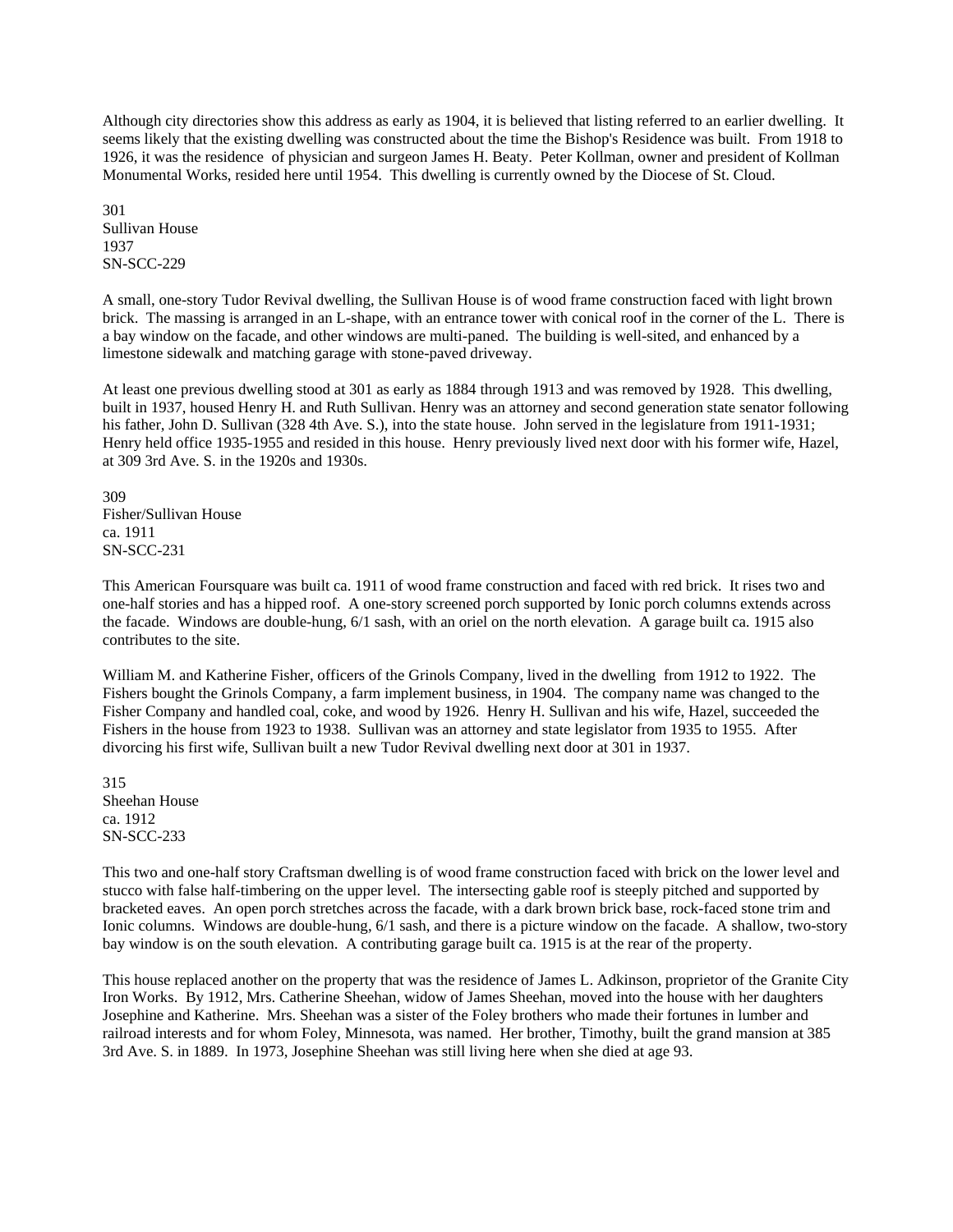321 Parker House ca. 1937 SN-SCC-235

A one and one-half story Tudor Revival dwelling, this house is of wood frame construction faced with brick. In keeping with the design of smaller houses of the 1930s, the dwelling has an intersecting gable roof and exterior chimney. Windows

are double-hung, 4/4 sash, except for the pair on the facade that resemble narrow, elongated casements, each with ten lights. Brickwork around the entry is painted white, emphasizing the arched door surround. A garage, a remnant of earlier construction on the site, also contributes to the property.

When built ca. 1937, this dwelling represented the third generation of houses on this property. Both this building and 325 3rd Ave. S. were built on the site of the John P. Hammerel residence. Hammerel, Stearns County sheriff, lived on the site in the 1880s, and in 1892 built a \$15,000 house after a fire. That dwelling was removed some time after 1928. The first owner of this dwelling was Angus Parker, an aide at the Veteran's Administration facility, who was succeeded by highway patrol officer Raymond Goedert.

325 House ca. 1930 SN-SCC-237

This one and one-half story Tudor Revival dwelling is of wood frame construction faced with stucco. There is a variegated brown brick chimney and entrance. The brick entry tower has a conical roof. Windows are double-hung, with 6/1 sash. The facade window resembles a pair of narrow, elongated casements. A wooden deck has been added to the east and south elevations.

Like 321 3rd Ave. S., this dwelling represented the third generation of houses on this property, formerly site of the John P. Hammerel residence. Hammerel, Stearns County sheriff, lived on the site in the 1880s, and in 1892 built a \$15,000 home after a fire. That dwelling was removed some time after 1928.

302 Honer House ca. 1950

This one and one-half story ranch house is of wood frame construction with composition siding. Windows are doublehung, with  $2/2$  sash. A central recessed porch lined with stone contains the entry and a picture window.

This dwelling was built on the site of a brick house constructed prior to the 1890s at 300 3rd Ave. S. The first dwelling's residents included State Supreme Court Judge L.W. Collins, followed by attorney James R. Bennett from 1906 until the mid-1930s. In 1952 when this dwelling was constructed and the address was shown as 302, the owner was Waldemar F. Honer of Honer Real Estate and Insurance.

308 House ca. 1910

This two-story dwelling is of wood frame construction covered with stucco. It has a hipped roof and best resembles the American Foursquare style. Windows are double-hung, 1/1. Upper level windows have been replaced by sliders. The dwelling is the former Methodist parsonage, moved from 5th Ave. in 1952, about the time the Honer house was built next door. Maps show this lot as a side yard for 300 3rd Ave. S. prior to that time. Residents in the late 1950s and 1960s were pastors of First Methodist Church.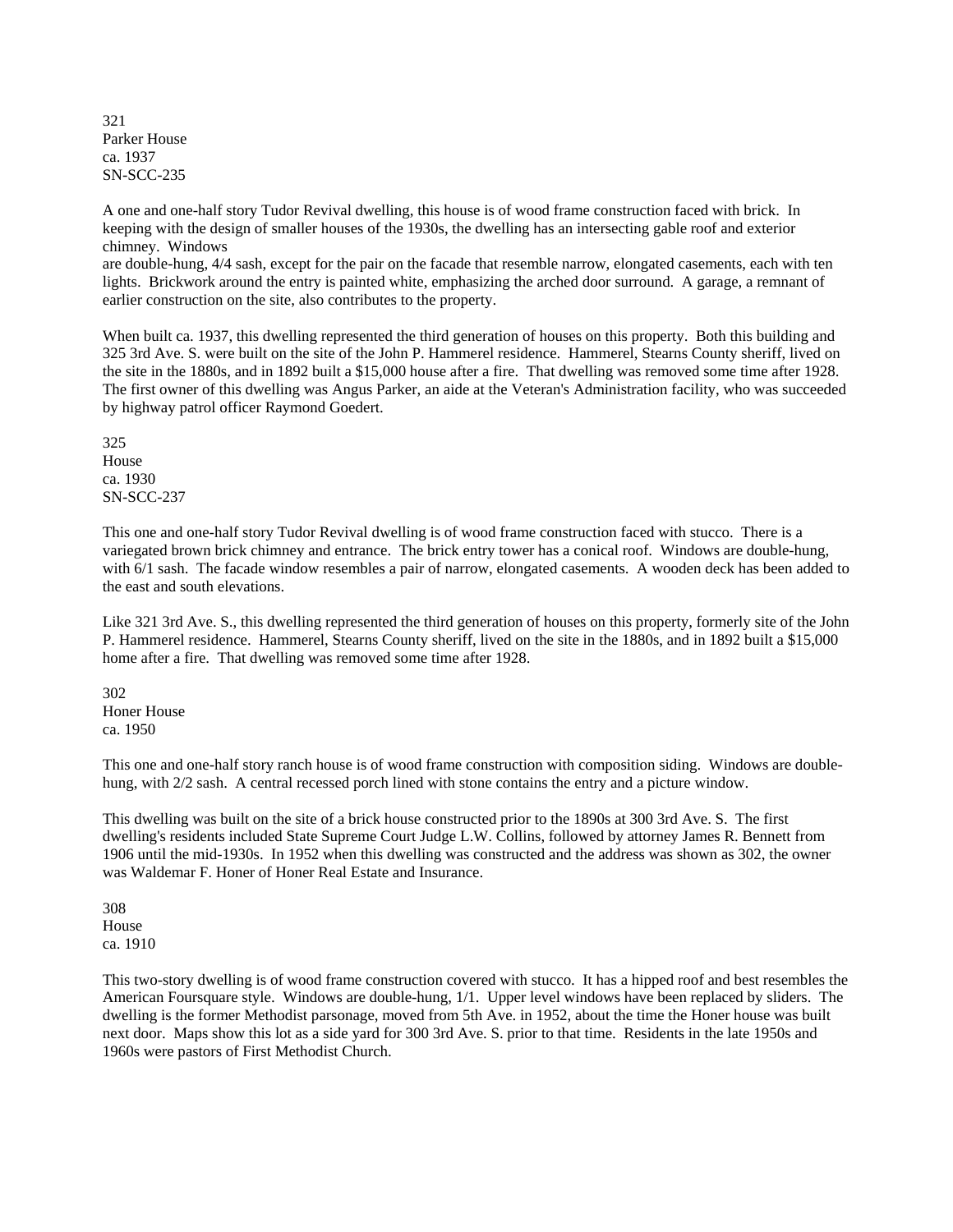314 Redding House ca. 1913 SN-SCC-232

A one and one-half story wood frame dwelling with stucco exterior, this house is a small scale version of the Craftsman style. It has a gabled roof with a shed-roof dormer. Craftsman detailing includes exposed rafters and brackets at eaves, and a wood, multi-paned entry. A gable overhang frames the entry. There is a bay window on the north elevation. A matching single-car garage is also on the property.

This lot was sold to F.J. Redding in 1913 by L.R. Swift. Swift moved the house already on the site to the rear of the lot, as indicated by the 1928 Sanborn map. The Redding house is somewhat behind the standard setback line on 3rd Ave. When constructed, the setback matched the Collins-Bennett house at 300 3rd Ave. S. When 320 was built in ca. 1920, it matched a more shallow setback of 324 3rd Ave. S. Later houses at 302 and 308 also followed the more shallow setback, leaving 314 farther back on the lot. Frank J. Redding built this \$3,500 dwelling in 1913. Redding was a wholesale grocer with the firm of Cotton and Evans for 23 years. He later managed the local branch of Winston-Newell wholesale grocery. Redding died in 1942; his wife remained here until her death in 1966.

320 Bensen House ca. 1920 SN-SCC-234

This two-story Prairie dwelling has a smooth stucco exterior and a hipped roof with wide, overhanging eaves. It resembles the American Foursquare style but exhibits a more horizontal emphasis with two Chicago-type windows on the facade. Other windows are double-hung with a multi-paned upper sash.

This residence was built ca. 1920 for Elizabeth Metzroth Bensen, widow of John N. Bensen. Elizabeth was the daughter of John W. and Margaret Metzroth, early clothing merchants in the city, and the sister of Charles J. Metzroth (201 3rd Ave. S.) who operated Metzroth Clothing and was a city commissioner. John N. Bensen, a native of Germany, came to America in 1870 and to St. Cloud two years later and operated Bensen Bros. grocery business. In 1905, John N. served as mayor of St. Cloud; in 1908 he became president of Merchants' Bank. One of John and Elizabeth's five sons, John Arthur, served as mayor in 1924. John N. Bensen died in 1917; Elizabeth died in 1929.

324 McDonald House ca. 1909 SN-SCC-236

This two and one-half story Colonial Revival dwelling is of wood frame construction with clapboard siding. It has a hipped roof. Projecting dormers at the attic story have Palladian windows and gable returns. There is a two-story bay on the south elevation and a picture window on the facade. A one-story gabled porch is enclosed. A garage, built ca. 1915, also contributes to the site.

The earliest resident of the house was Sarah McDonald, widow of John A. McDonald, mayor of St. Cloud from 1898- 1900. The McDonalds previously lived at 314 4th Ave. S. K.L. Adams, a professor at St. Cloud State, resided in the house through the 1920s. By the late 1930s, Henry C. Otto, a pioneer car dealer who had opened an automobile agency in Sauk Centre as early as 1910, had moved into the home and remained there until his death in 1960.

343 Reinhard House ca. 1899 SN-SCC-238

Built ca. 1899, this one and one-half story Shingle style dwelling is the only example of the style in the district. Of wood frame construction, it is clad in clapboard and wood shingle siding. The intersecting gambrel roof is one of the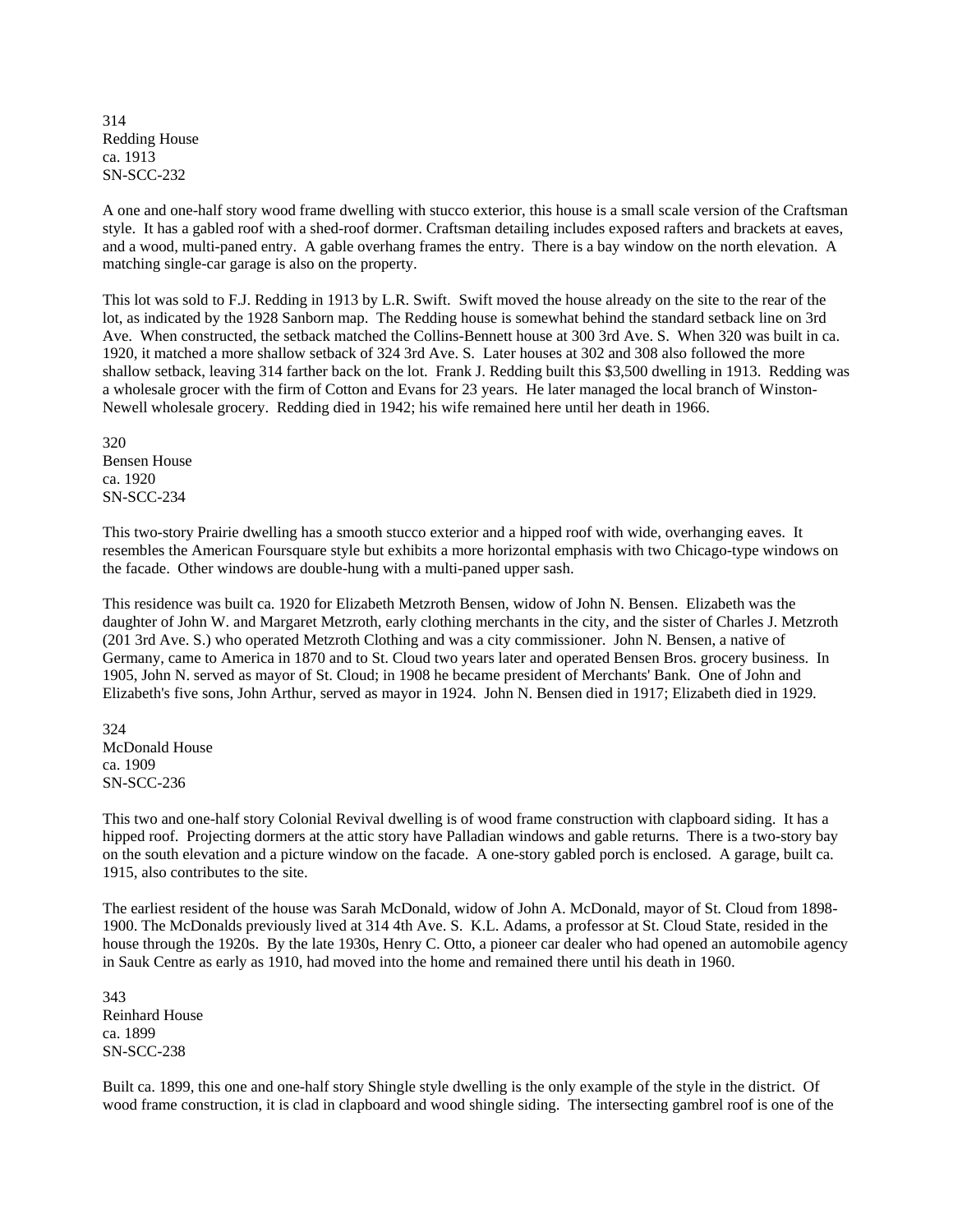few in the city. Sash are multi-paned casements on the facade, with double-hung, 9/1, in other locations. The north elevation has a projecting, shingle-clad gable surrounding a round window. Sanborn maps reveal that the dwelling originally had a one-story, L-shaped porch across the facade and south corner. By 1928, the porch across the front was removed and replaced with the current two-story addition on the southeast corner. A garage built ca. 1925 is also contributing. The house is sited on the north edge of the wooded ravine with the Hope Covenant Church parking lot covering the rest of the street frontage to the north.

City directories listed Alphonse H. and Celestine Reinhard at 343 in 1896, although it appears that they actually lived next door at 339. Reinhard, a St. Cloud native, became cashier at Merchants National Bank in 1899. He became the bank vice-president in 1911 and remained until 1917 when he left the city. The next resident was J.C. Brown, president of the State Normal School (now St. Cloud State University), who remained in the house for a decade. In 1929, granite manufacturer Richard V. Storer moved into the house and remained until the 1940s.

356 Clarke House 1893 Charles S. Sedgwick SN-SCC-239 (NRHP)

This two and one-half story Richardsonian Romanesque dwelling was constructed of red pressed brick brought upriver from St. Louis. Red granite was used in the raised basement, window sills and lintels, and other decorative elements. Built on an asymmetrical plan, the facade has a central, double-leaf entrance sheltered under a porch that extends across the north two-thirds of the facade and extends into a porte-cochere at the north elevation. A picture window graces the lower story with a triple-arched window on the upper story. Rectangular double-hung sash are used in other locations with smaller double-hung windows in the attic story. The southwest corner of the facade is dominated by a two and one-half story octagonal corner tower. A three-sided bay anchors the northwest corner of the facade and contains a prominent chimney decorated by patterned brickwork and granite detailing. There is a gable-roofed bay on the south elevation and a two-story rounded bay on the north elevation surmounted by a gable housing a small, recessed balcony. The Clarke residence has a deep setback with a curving entry drive from Ramsey Place winding under the portecochere, all indicative of its construction on an estate-type parcel rather than a traditional city lot.

One of St. Cloud's great nineteenth century mansions, the house was built for lumberman and railroad investor Nehemiah P. Clarke. When constructed, it was adjacent to another great house, the home of Mrs. T.C. McClure, to the south on what is now Highbanks. Clarke hired prominent Minneapolis architect Charles S. Sedgwick to design the house, which was built at a cost of \$30,000. The Massachusetts-born Clarke came to St. Cloud in 1856 and established a general merchandise business. He invested in timber and railroads and eventually raised purebred stock on his three Stearns County farms. Clarke died in 1912 and his wife in 1924. The house remained in the Clarke family until the late 1940s.

385 Foley/Brower/Bohmer House 1889 A.E. Hussey SN-SCC-241 (NRHP)

This two and one-half story Richardsonian Romanesque house is constructed of dark red brick and rests on a foundation of rusticated St. Cloud gray granite. Built with an asymmetrical plan, the facade is comprised of a projecting gable entry section framed with stone carved finials and a three-story round tower culminating in a conical roof. Other elevations contain projecting porches and bays. Rock-faced sandstone trim is used for carved exterior panels, sills, and lintels. Rounded arches frame some window openings and the front double-leaf entry. Windows include curved glass in the tower and others with stained glass transoms. Four of the original five fluted chimneys remain. Asphalt shingles have replaced the original slate roof. Other alterations to the house include the removal of a full-front spindlework porch on the facade in 1945 and the addition of a second-story sleeping porch above the rear kitchen porch.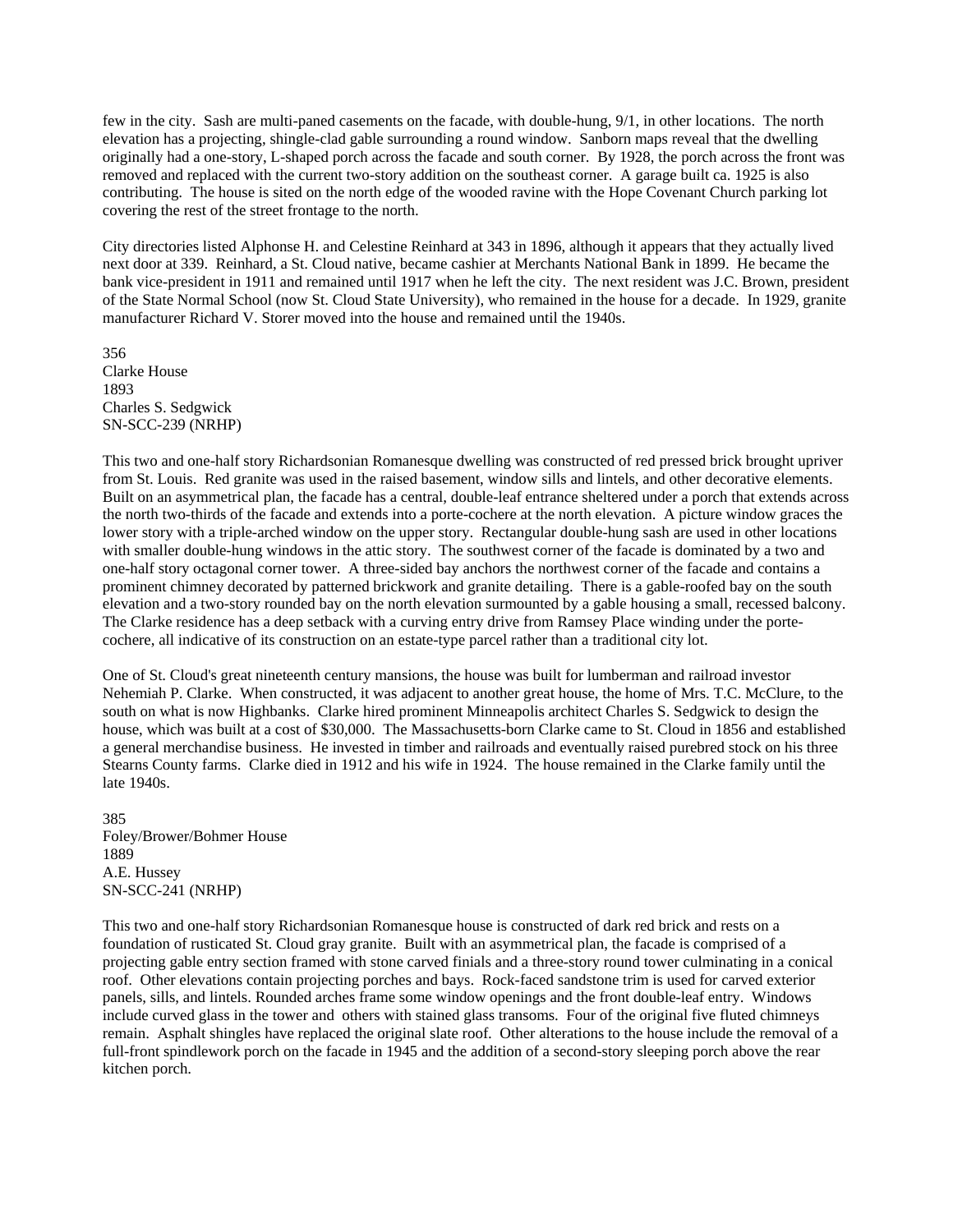Sited on a large lot south of the ravine, the property is surrounded with a tall iron fence supported by square brick pillars at the gates. A contributing ca. 1937 garage is also on the site.

The house was owned by a succession of St. Cloud business leaders. It was built by Timothy Foley, one of four brothers with lumber and railroad interests throughout Minnesota. Foley resided in the house until 1895, succeeded by his brother Thomas who remained until 1902. Attorney Ripley B. Brower owned the house until 1923. Brower was a state senator from 1898 until 1905 and served as city attorney from 1916-1928 and 1932-1936. Throughout most of the twentieth century the house was associated with the Bohmer family, beginning with William J. Bohmer in 1923. Bohmer was the proprietor of the Melrose Granite Company headquartered in St. Cloud and reputed to be one of the largest granite producing plants in the U.S. in the 1920s. The Bohmer family remained in the house until 1980.

Listed on the National Register of Historic Places, this property is significant as an excellent example of the Richardsonian Romanesque style and one of the few in the St. Cloud area to retain a substantial degree of original design integrity. It is also significant for its association with a succession of St. Cloud business leaders with interests in lumbering, railroads, politics and the granite industry.

378 apartment building 1990 (not surveyed) non-contributing

This three-story brick and stucco apartment building was constructed in 1990 after the demolition of a house and garage previously on the site (possibly a duplex built between 1928 and 1945 illustrated on Sanborn maps). The building has a raised basement of brick and contains garages on the south elevation. The building entry is on the rear alley. The yard along 3rd Ave. S. is paved for parking. The building is adjacent to the south side of the ravine.

384 Hugo Grundman House 1926 SN-SCC-240

This one and one-half story Tudor Revival dwelling, built in 1926, reflected the smaller homes being constructed along 3rd Ave. S. by the 1920s. As is typical of the Period Revival houses, it is of wood frame construction clad in variegated brown brick and stucco. It is distinctive for a rounded front bay enlarged to room size. Sash are doublehung, 9/1. A garage that stood at the rear of the lot has been removed.

Both 384 and 388 next door replaced an earlier one and one-half story dwelling that previously occupied lots 6 and 7 (as of 1898). The house at 384 was built at a cost of \$3,000 for Hugo Grundman, founder of Grundman Auto, one of St. Cloud's first auto dealerships. Grundman was born in Minneapolis in 1868 but grew up near Sauk Centre. He operated a butcher shop and furniture store before starting the successful automobile business in 1910. Grundman turned the business over to sons Frank and Paul upon his retirement in the 1930s. Grundman remained in the house until the death of his wife. He remarried and moved to 397 3rd Ave. S. in 1938, living there until his death at age 93 in 1961. The Grundmans also built 388 3rd Ave. S. as a residence for Hugo's son Paul who resided at 388 from ca. 1926 through the 1950s.

388 Paul Grundman House 1926 SN-SCC-242

This 1926 Tudor Revival dwelling is of wood frame construction clad in stucco with false half-timbering adorning the gables. The facade is comprised of two gables, the large gable of the main structure and a one-story gable extension that encloses the entry. Sash are double hung, 9/1, and lower story windows are enhanced by a false-timbered roundarch motif. A large modern garage was added behind the dwelling after 1945.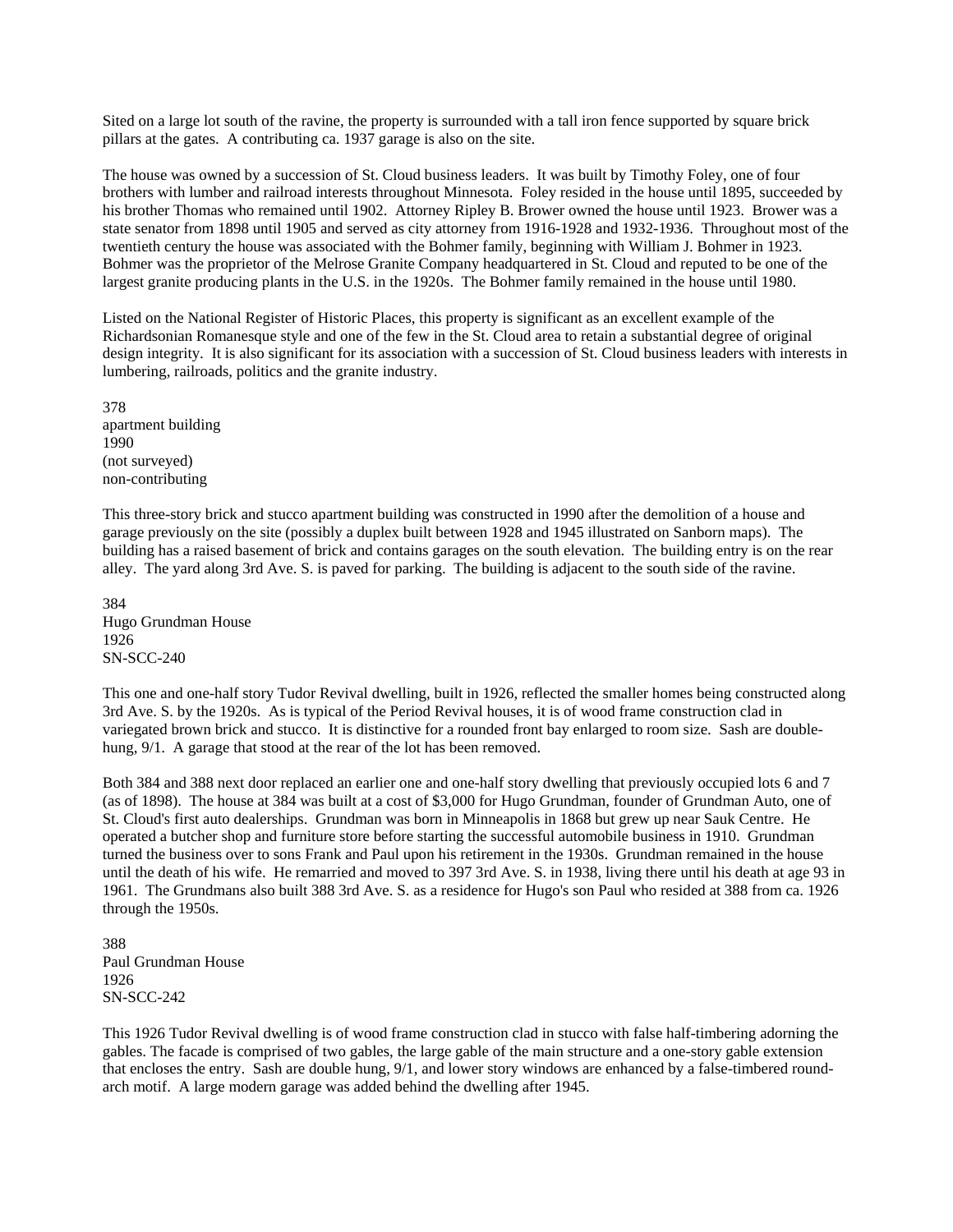This dwelling, along with 383 next door, replaced an earlier one and one-half story dwelling that previously occupied lots 6 and 7 (as of 1898). This \$3,500 residence was built for Paul Grundman, son of the founder of Grundman Auto. One of St. Cloud's first auto dealerships, Grundman Auto was operated by Paul and his brother Frank after their father's retirement. Paul Grundman still lived here at the time of his death in 1966.

397 Olson/Grundman House 1916 SN-SCC-243

Built in 1916, the Olson/Grundman house is built of red-brown brick in the Adamesque Revival style. The Adamesque is a variant of the Georgian Revival style, built as a simple rectangular box with doors and windows arranged in strict symmetry. Adamesque dwellings display projecting wings, such as the one-story frame sunporch on the southern end and the two-story frame porch on the north. The dwelling has exterior endwall chimneys and a side-gabled roof with a prominent cornice ending in gable returns. Four dormers project from the attic story. Window openings are placed singly but symmetrically in rows. Sash are double-hung, 6/1, and have stone sills, keystone lintels and decorative shutters. The single-leaf entry is framed in a semi-circular roofed portico supported by four Ionic columns. A frame rear entry projects from the dwelling and has a single Palladian window at the second story. There is a frame, slateroofed garage that is also contributing. It dates from ca. 1938 when the Grundmans moved into the house.

This dwelling replaced a two-story house and garage that stood on the site as early as the 1890s. This house was built for Ralph O. Olson, president of First National Bank. Olson was born in Faribault County and spent a career in banking throughout southern Minnesota. He became president of First National in 1915 and served until 1923. In 1938, Hugo Grundman and his second wife, Bertha Kropp Grundman, purchased the house. Grundman founded one of St. Cloud's first auto dealerships in 1910. He built two Period Revival homes across the street at 384 and 388 in ca. 1926. Grundman and his wife still resided in the house at the time of his death in 1961.

398 Tileston House 1892 SN-SCC-244 Charles S. Sedgwick

The Tileston House is a two and one-half story dwelling constructed in 1892 for \$15,000. The Episcopal rectory previously stood on the lot. Although resembling the Queen Anne style in its massing and roof lines, the overall simplicity of the house also resembles the Colonial Revival style, which was becoming popular by 1892. It was designed by architect Charles S. Sedgwick and constructed by contractor J. C. Stout, both of Minneapolis.

Of frame construction resting on a granite foundation, the house is clad in clapboard. The house has a hipped roof with intersecting cross gables and smaller projecting dormers. Two finials define the hipped roof with two patterned brick chimneys also visible. Intersecting gable ends are detailed with fishscale shingles and have recessed window openings. The house has irregular massing with numerous projecting bays. The second story flares out slightly over the lower level. A one-story, L-shaped porch extends across the facade and northwest corner of the house and originally continued into a porte-cochere (no longer extant). A simple pediment defines the porch roof at the entry; the porch roof is supported by Tuscan columns. Original porch balusters have been replaced by plain balusters not in keeping with the style. Most window openings are rectangular, double-hung sash. Some second- and third-story sash have 8/1 glazing.

George Tileston constructed the Tileston Flour Mill in St. Cloud in 1888. He died in an 1895 accident and his widow remained in the house until 1907. She was succeeded by Elwain F. Moore who arrived in St. Cloud in 1902 and became president of First National Bank in 1904. He apparently also had interests in the Great Northern Flour Mill, the successor company to the Tileston Mill. Moore remained here until his death in 1933. The dwelling had several residents in the 1930s and in the 1940s served as the State Teachers College Nursery School. By 1950 it was the residence of Dr. John W. Kropp, a long-time dentist in the city and brother of Mrs. Bertha Kropp Grundman (397 3rd Ave. S.). The Kropp family remained here until 1982 when the Acacia fraternity took it over.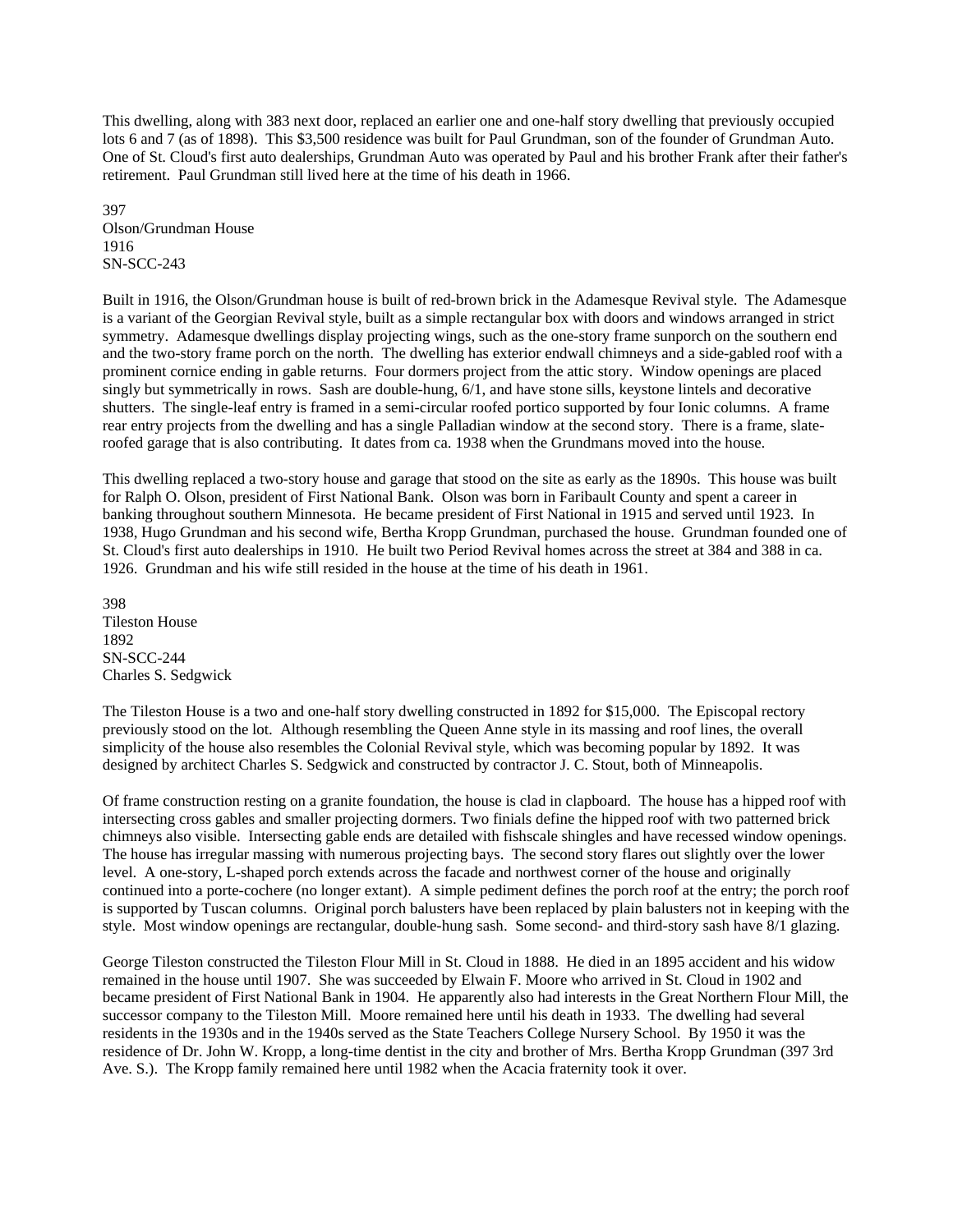**4th Ave. S.** 

202 Waite House 1912 SN-SCC-29

The one and one-half story Waite House is a large Craftsman bungalow. The side-gabled roof encompasses a large open porch across the facade and on the upper level incorporates a shed-roof dormer with four windows. Of wood frame construction, the house is clad in asbestos siding and rests on a granite foundation. Gray rock-faced granite blocks form the gable-end chimney, the edge of the large open front porch, and also provide piers for the entry steps. Square columns rest on the granite balustrade and support the porch roof. In addition to the wide front porch and use of granite, other Craftsman details include exposed rafters in the end gables and a simple banded motif on the porch columns. Windows are grouped in pairs, or in groups of three and four, and are double-hung with 3/1 glazing. Although the dwelling has been altered with asbestos siding and aluminum combination windows, it retains a high degree of Craftsman detailing and character.

This house was built for Clarke Waite, son of pioneer lawyer, state legislator, and farmer Henry C. Waite. Henry Waite built a residence on this site as early as 1884. Clarke Waite was in the granite business, and replaced the earlier dwelling in 1912. Waite resided in the house until his death in 1928.

208 Court Apartments 1918 Leo W. Schaefer SN-SCC-30

The Court Apartments consist of two, three-story wings on raised basements built around a central U-shaped courtyard. The exterior is clad in brown brick and smooth stucco. Brick covers the basement story and extends into two-story pilasters at the corners of the projecting wings, and is also used at window surrounds and belt courses of the third story. There is a simple cornice topped by a stucco-clad, stepped parapet wall. The stepped parapet is repeated on bracketed overhangs above the entrances. Windows are typically paired, or in groups of three, and are double-hung, 3/1. There is a central entry in each wing flanked by three-story projecting sun porches. The central courtyard has two additional entries. It is landscaped with modern brickwork, benches, and plantings.

When built in 1918, the Court Apartments were hailed as the "first real apartment house" in St. Cloud. Constructed by a joint stock company known as the Home Improvement Association, the group included C.F. Ladner, Frank Fandel, H.G. Young, J.A. Henry, and building architect Leo W. Schaefer. The complex was designed to house eighteen apartments of four, five and six rooms.

222 Rosenberger House ca. 1900 SN-SCC-31

A two and one-half story box-like dwelling, this house has a hipped roof with intersecting gables. Of wood frame construction, it is clad in aluminum siding and rests on a granite foundation. There is a bay window on the main facade and a transom over the central, single-leaf entry. The entry and bay window are sheltered by a Craftsman-style bracketed, gabled entrance overhang and a shed roof over the window, which replaced the original one-story porch. The dwelling has had considerable alterations and removal of ornamentation, but its massing and setbacks are consistent with other dwellings on the block face.

Built ca. 1900, this was the residence of George L. Rosenberger. Rosenberger was born in St. Cloud and was employed with North Star Printing and Publishing and the Times Publishing Company throughout his career. He resided in the home until his death in 1945. From 1901 to 1909, A. Lindenberg also lived at 222. At that time, it is speculated that Lindenberg bought and moved to the house next door at 224.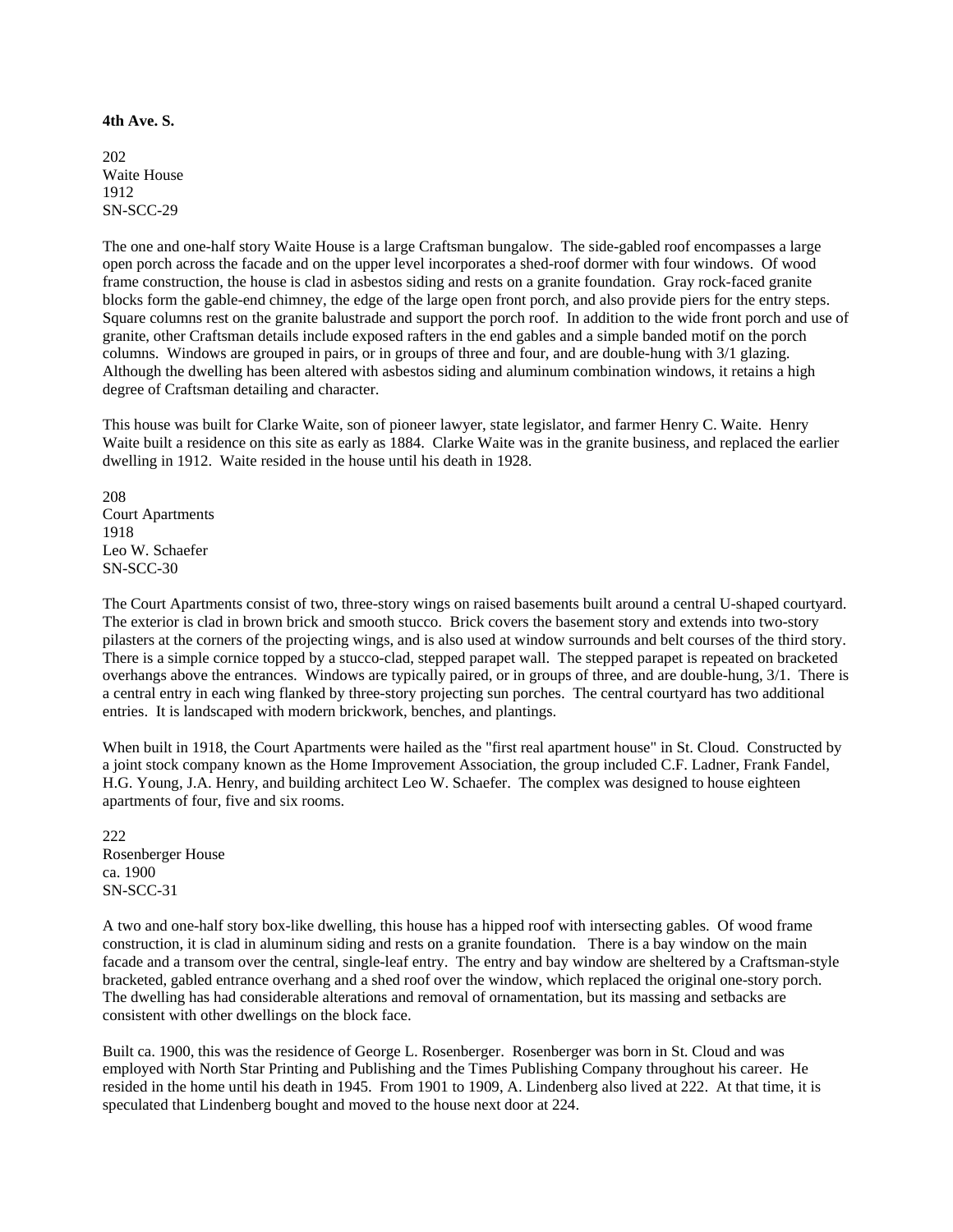224 House ca. 1910 SN-SCC-32

A two and one-half story American Foursquare, this dwelling is of wood frame construction and clad in aluminum siding. It has a hipped roof with an attic dormer. The facade has a bay window with leaded glass transom, flanked by two double-hung windows. There are also three diamond-paned fixed windows on the north side of the entry. A simple gable-roof overhang and cement steps have replaced the original screened porch. The dwelling has had considerable alterations and removal of ornamentation, but its massing and setbacks are consistent with other singlefamily dwellings on the block face.

This dwelling replaced a previous one that had stood on the site as early as 1884. It was built ca. 1910 and was the residence of Adolph Lindenberg, father of Mrs. George Rosenberger next door. Lindenberg, saloonkeeper in the Grand Central Hotel and restaurant owner, lived in the house until 1915. A number of residents lived in the house for short periods, including Joseph Hilbe, proprietor of the Golden Rule store; Ferdinand Cebulla, master car builder with the Great Northern Railway; and Rev. Alex F. Malmborg, pastor of the First Baptist Church.

310 Beverly Apartments 1924 SN-SCC-249

The three and one-half story Beverly Apartments are faced with medium brown brick with cream brick detailing. A simple, rectangular box-like structure, the building is comprised of bands of windows arranged singly and in groups of three. Sash is primarily double-hung, 8/1 glazing. Square inset blocks flank a soldier course lintel framing window groupings of one rectangular window flanked by two narrow windows. The central entrance has a tiled porch overhang; upper levels have a Chicago-style window and a patterned-brick rounded arch at the third story. The cornice is comprised of cream brick with patterned brick piers dividing the cornice into five sections.

Constructed at a cost of \$125,000 by A.B. Drygas and the Standard Home Building Company of Minneapolis, the Beverly Apartments were owned by the Beverly Holding Company comprised of stockholders Dr. C. S. Sutton, E. A. Barthelemy, Herbert Schmitt and Jacob Gruesom. Schmitt and Barthelemy were among the first residents of the building, which offered 8 one-room, 3 three-room, and 1 four-room apartment on each floor. The one-room units were notable for the inclusion of a "Murphy bed" that closed into a closet. The Beverly Apartments also had a grocery store in the basement and locker rooms for tenant storage. A garage was planned for construction in 1926; it did not appear on Sanborn maps as late as 1945. A modern garage now stands on the rear of the property.

314 McDonald House ca. 1903 SN-SCC-250

This gable-front two and one-half story dwelling is of wood frame construction and stucco-clad. It has regular, symmetrical fenestration with double-hung sash of 2/2 glazing. A pair of square windows appear in the gable. A onestory porch extends across the facade.

This dwelling apparently replaced an earlier house that stood on the site as early as 1884. City directories show John A. McDonald at this address as early as 1903. McDonald served as mayor of St. Cloud from 1898-1900. Later residents included James R. Jerrard, a printing company president, and Louis Jackson, manager of the St. Cloud Brewing Company.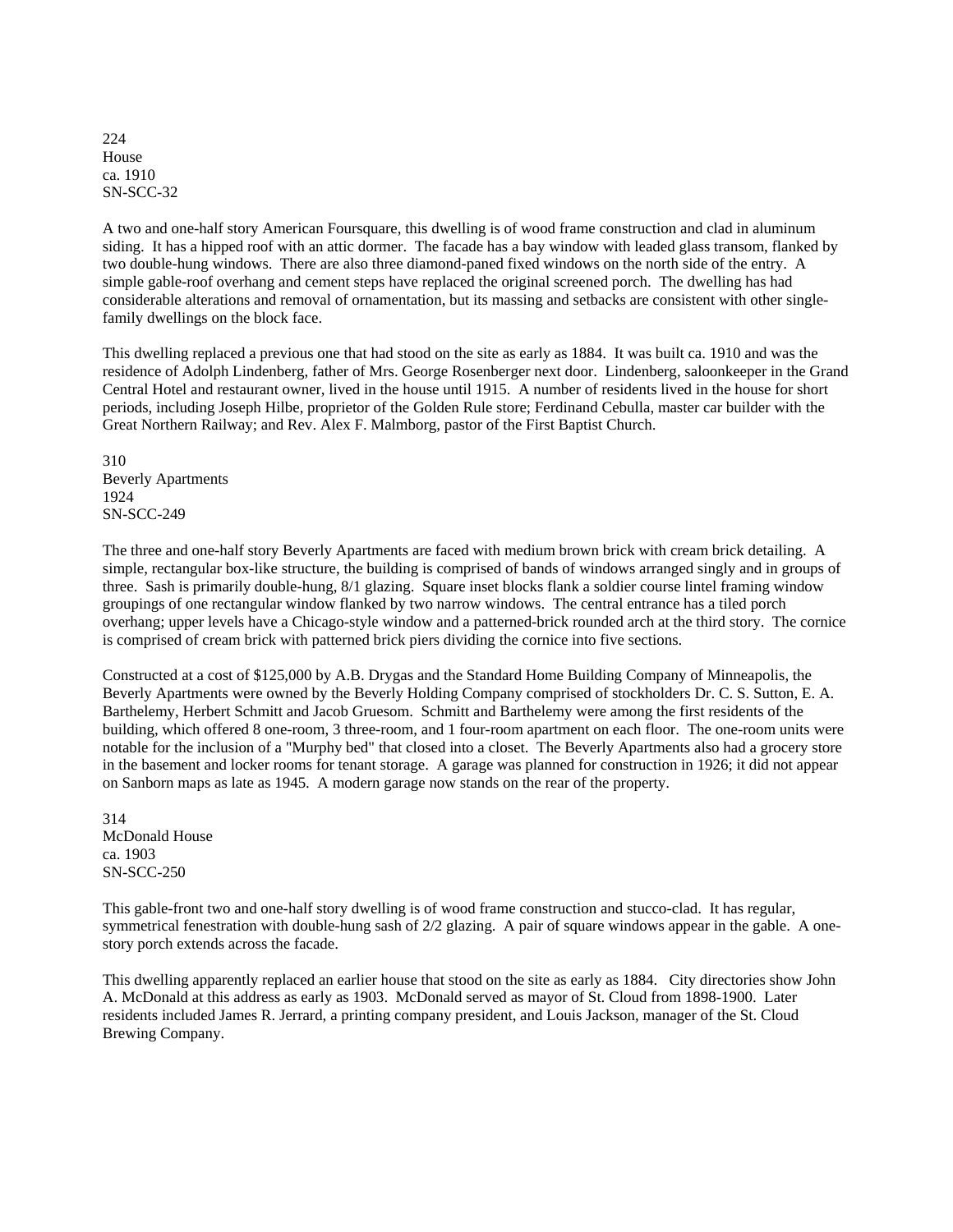328 Sullivan House 1903 Charles S. Sedgwick SN-SCC-252

This large, two and one-half story dwelling is one of St. Cloud's most elaborate cream brick houses. Designed by architect Charles S. Sedgwick in the Colonial Revival style, the house has a wealth of ornament and detailing. The house is of wood frame construction, clad in brick with granite detailing and resting on a granite foundation. The intersecting gable roof is flared at the eaves and has exposed rafters. Recessed gables at the side elevations are faced with fishscale wood shingles. The gable on the facade extends to the edge of the eaves with a false half-timber design.

The asymmetrical facade has a one-story porch sheltering the entry on the north side and a round sunroom with casement windows on the southwest corner. A side entrance is framed by Ionic columns supporting a frieze decorated with floral wreaths. Two-story bays appear on the north and south elevations. Windows are typically double-hung, 1/1, and framed with granite sills and brick lintels. A trio of narrow, segmental-arched windows appear in the attic facade, recessed beneath the decorative gable. A modern but compatible one-story, gazebo addition is at the northeast corner of the house. A one and one-half story carriage house/garage is a modern reconstruction, also constructed of cream brick. Like the house, it has flared eaves, exposed rafters, and fishscale shingles in the gable. A granite wall, also recently built, surrounds the property.

Built for \$8,000 in 1903, this house was the residence of State Senator John D. Sullivan and his wife, Elizabeth. Sullivan came to St. Cloud in 1884 and had a long public service career as county and city attorney and in the legislature for two decades. Sullivan's son, Henry, followed him in the legislature and also lived in the neighborhood at 301 and 309 3rd Ave. S.

336 Bethlehem Lutheran Church 1952 Hermanson and Traynor SN-SCC-254

Designed by Hermanson and Traynor, this church reflects the Modernist movement of the post-World War II era. The sanctuary is located under a steeply-pitched gable roof with low side walls comprised of rectangular stained glass windows. Of wood frame construction, the church is clad in light-colored brick and square, glazed enameled metal panels in the gable ends. A large, wooden cross is mounted on the panels within the facade gable. An education wing was added in the 1960s on the south end of the sanctuary. The church has a large parking lot to the east that covers approximately one-half the block.

Built in 1952, this edifice was the second home of what began as the Norwegian Lutheran Church in 1907. Although they initially shared a church with a German Lutheran congregation, the Norwegians soon purchased a former Congregational church (375 5th Ave. S.) where they remained until the 1950s. This site was purchased in the 1940s and the current building dedicated as Bethlehem Lutheran in 1953. In 1996, Bethlehem Lutheran moved to a new building at 4310 Stearns County Road 137. The Bethlehem Lutheran building on 3rd Ave. S. is now the Hope Covenant Church.

370 Parking lot

This parking lot, owned by First Presbyterian Church, paved over a portion of the wooded ravine.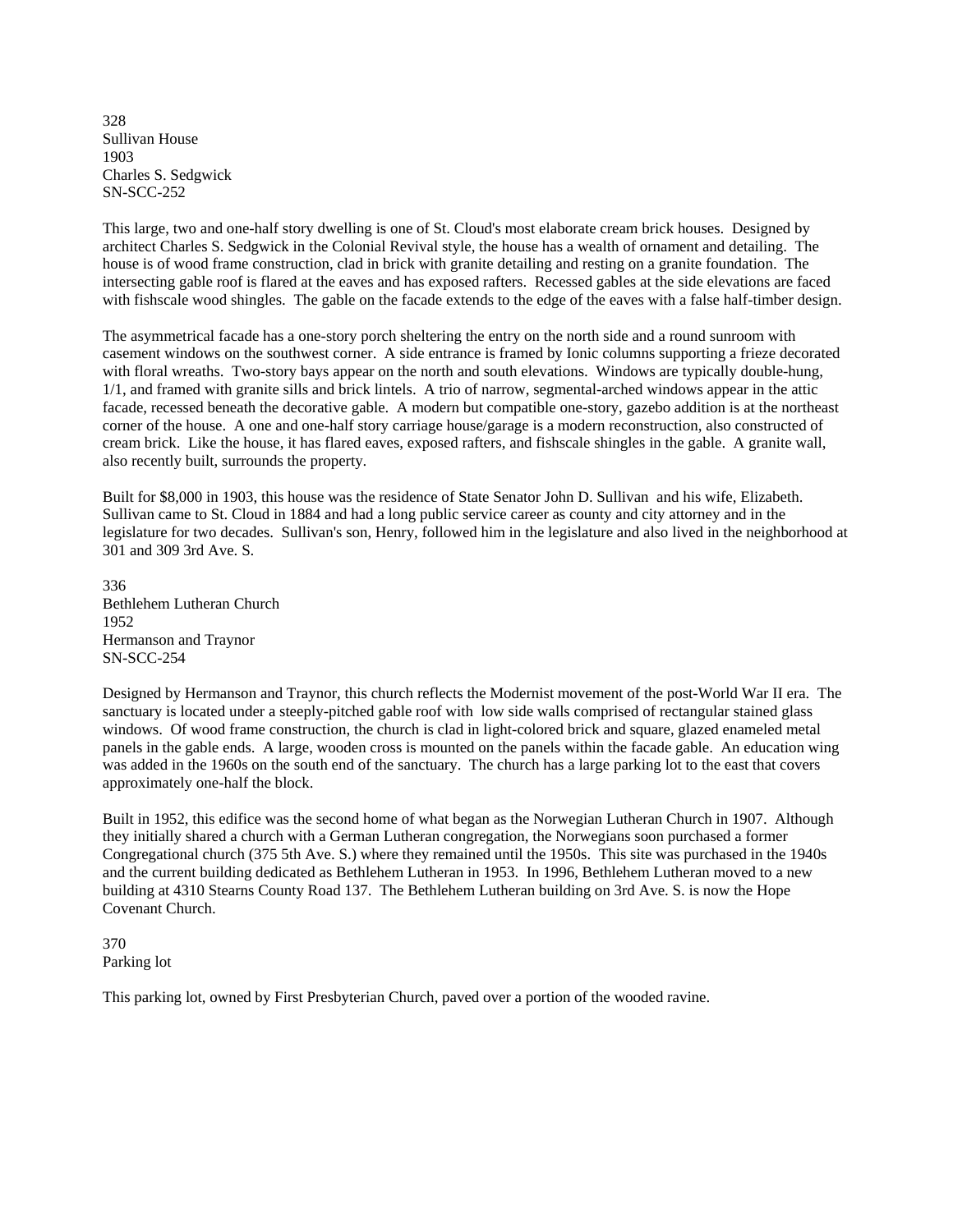374 Pattison House 1884 A.E. Hussey SN-SCC-256

Built in 1884 and designed by A.E. Hussey, this is one of the few cream brick dwellings with Italianate characteristics in St. Cloud. The two-story house has box-like massing with a truncated hipped roof, overhanging eaves, and a centered attic gable. A ca. 1900 photo shows a balustrade centered on the roof, framed by two interior, corbeled cap chimneys. The balustrade has been removed, but the chimneys remain and appear to have lost some of the decorative brickwork. Window openings are narrow and symmetrically spaced, with double-hung sash and 2/2 glazing. They are framed by stone sills and soldier-course lintels. The one-story wood entry porch is supported by four posts with simple brackets and a low balustrade. A one-story bay was originally on the south side of the lower level. It may have been removed with the 24' x 32' addition built in 1988 on the southeast corner of the house. A modern porch extends from the northeast corner. A granite wall, installed ca. 1900 after 4th Ave. S. was graded, defines the yard along the sidewalk.

William Pattison, a native of Scotland, came to St. Cloud with his wife in 1859. He farmed, held offices as a township supervisor and justice of the peace, and was a long-time school board member. The Pattisons moved to this residence in 1884. When constructed, the house was on the south edge of the wooded ravine and was reached by a footbridge as late as 1913. Pattison died in 1907, but the house remained in the Pattison family until the 1950s.

380-390 St. John's Episcopal Church 1971 Hammel, Green and Abrahamson non-contributing

This church was constructed in 1971 and has won awards for its open-plan architectural design by Hammel, Green and Abrahamson. The building is comprised of two large trapezoidal masses parallel to each other, one at the front of the structure, the other at the rear with a tower. The building is faced in stucco. Window openings on the exterior are minimal. An entry on the south is composed of double-leaf glass doors, flanked by pairs of fixed sash windows. A concrete block wall lines the sidewalk along 4th Ave. S. A parking lot north of the building is accessed from the alley off 4th St. S. and extends to 374 4th Ave. S. The building is non-contributing because of its recent construction date.

St. John's Episcopal Church was founded in 1856 and constructed the first church building in St. Cloud. The congregation erected a frame church on 4th Ave. S. between Sixth and Seventh streets and moved it to the present site at 4th Ave. S. and 4th St. S. in 1864. In 1892, the old building was moved to the rear of the lot for Sunday school purposes and a new granite veneer building was constructed. A new rectory was also built in 1892 on an adjoining lot. St. John's had many of the prominent residents in the neighborhood as members, including families such as mayor and Merchant's Bank President John N. Bensen and his wife Elizabeth, and Henry Otto of Otto Brothers Automobile Co. The 1892 church was used until 1969 when it was struck by lightning and burned. The congregation rebuilt the current modern building on the same site. St. John's remained there until 1996 when continued growth led them to construct a new building at Roosevelt Road and Cooper Ave. S. The former St. John's Episcopal building was sold to University Lutheran Church of the Epiphany.

#### **3rd St. S.**

207 Reis House ca. 1917 SN-SCC-27

This two and one-half story dwelling is a good example of the Craftsman style, most examples of which are bungalows. Of wood frame construction, the house is clad in variegated textured brown brick on the first story and tan stucco on the upper story. It has a gable roof with brackets and exposed rafters at the eaves. A one-story porch on the facade has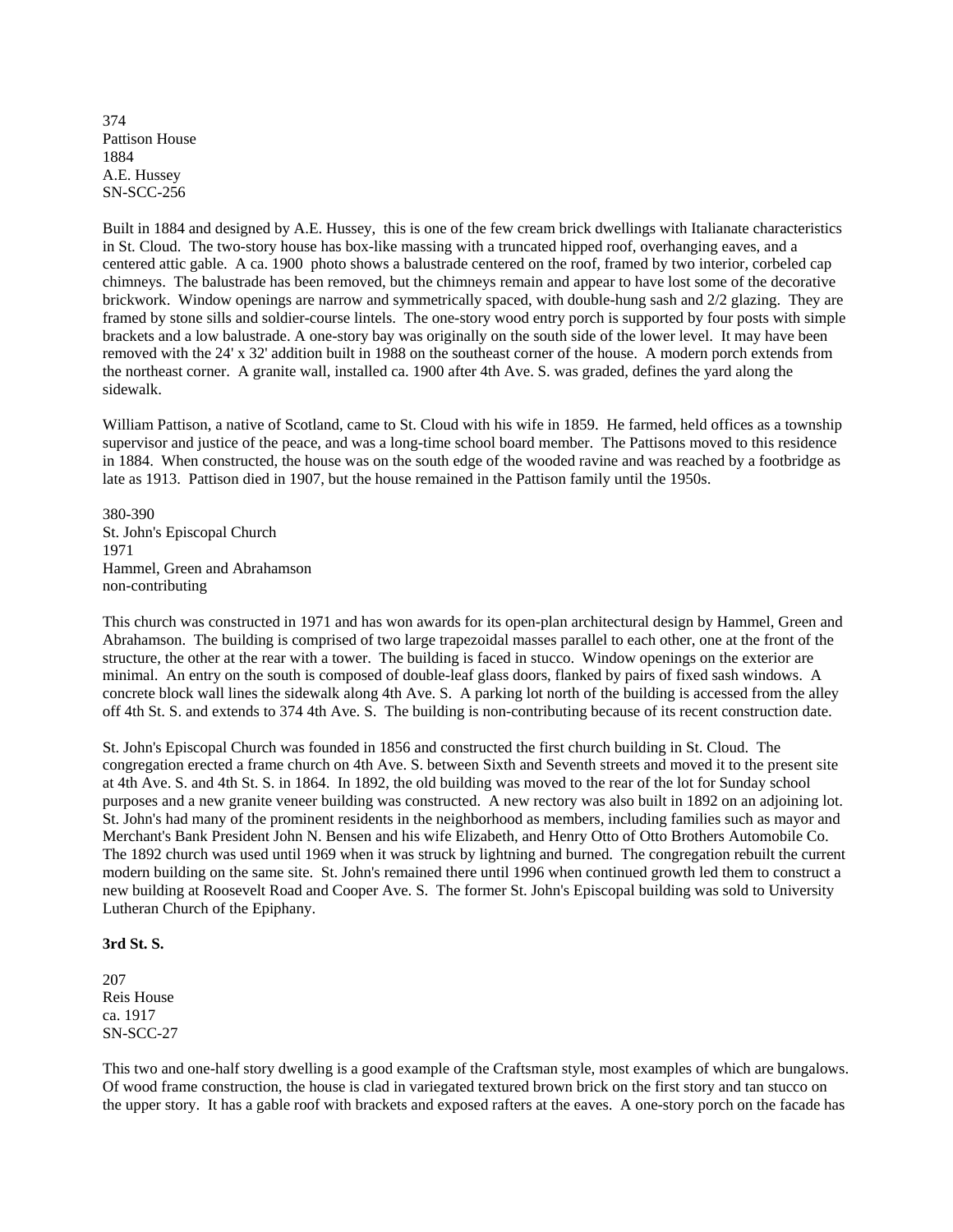a brick base and columns and has been enclosed. The porch supports an open balcony with a closed stucco rail on the upper level. Most windows are double-hung, 1/1, although there is a patterned, transom-style window flanked by two narrow, double-hung windows on the first floor. A contributing garage faced in brick and stucco with a bracketed gable roof is at the rear of the house. The site is adjacent to the Mississippi River.

Located on 3rd St. S., this dwelling and the house next to it abut the rear of the Bishop's Residence. In 1915, this property was purchased by George Reis, superintendent of the H.C. Ervin Mills, at a cost of \$4,153. The site, referred to as the Carver property, had been owned by the school district with the intention of building a high school there. It is unclear how large this property was; Sanborn maps show it included the site of 213 3rd St. next door and may also have included 224 3rd Ave. S., although that parcel was split off for construction purposes. The Reis house was constructed ca. 1917 and Reis remained there until his death in the 1950s. This house then became a rental property. It is now owned by the Diocese of St. Cloud.

213 Rosenberger House ca. 1937 SN-SCC-28

This one and one-half story Tudor Revival dwelling is one of several built in the Southside neighborhood in the late 1930s. It is of wood frame construction faced with tan, textured stucco. It has a steeply pitched, gabled roof, with dormers on the east and west elevations. A projecting entry porch is offset within its own gable. An endwall fireplace is located on the west elevation. Windows are double-hung, 6/1, and grouped in three and paired on the facade. A noncontributing, flat-roofed, three-car garage has recently been attached to the house on the west side.

It is likely that this house was built by the Reis family which owned the property and built the house next door at 207. The first resident in this house in 1937 was Ralph H. Rosenberger, director of education at the State Reformatory. Rosenberger, one of the 11 children of Mr. and Mrs. George L. Rosenberger (222 4th Ave. S.) remained in the house into the 1940s. By the mid-1950s, Anna B. Reis (widow of George, 207 3rd St. S.) moved in and was listed as the owner through the 1960s. The property is now owned by the Diocese of St. Cloud.

210 Highbanks Apartments ca. 1967 non-contributing

This three-story apartment building is constructed in a U-shape around a courtyard facing the Mississippi River. The flat-roofed building is faced in variegated light brown brick. The west side of the building is defined by a series of large shallow arches; the two end arches surround fixed sash windows and a single-leaf glass entry door. Apartments in the building face the river on the east and openings on the west are confined to the entries. There are two wood frame, multi-garage buildings on the west side of the building.

The apartments were built on land that appeared vacant in the twentieth century, except for a house (behind 314 3rd Ave. S.) that stood where one of the garages is now located. When built in the 1960s, the building contained 33 apartments. Among the first residents was the well-known St. Cloud architect Louis C. Pinault, who designed the nearby Bishop's Residence and numerous commercial, academic and civic buildings. Other early residents included a number of faculty members at St. Cloud State, teachers, and retired persons.

#### **Ramsey Place**

201 Neide House ca. 1915 SN-SCC-429

This two and one-half story Prairie style house is one of several along Ramsey Place built in the 1910s and 1920s. The house is of wood frame construction, faced with variegated dark brown brick on the first story and smooth tan stucco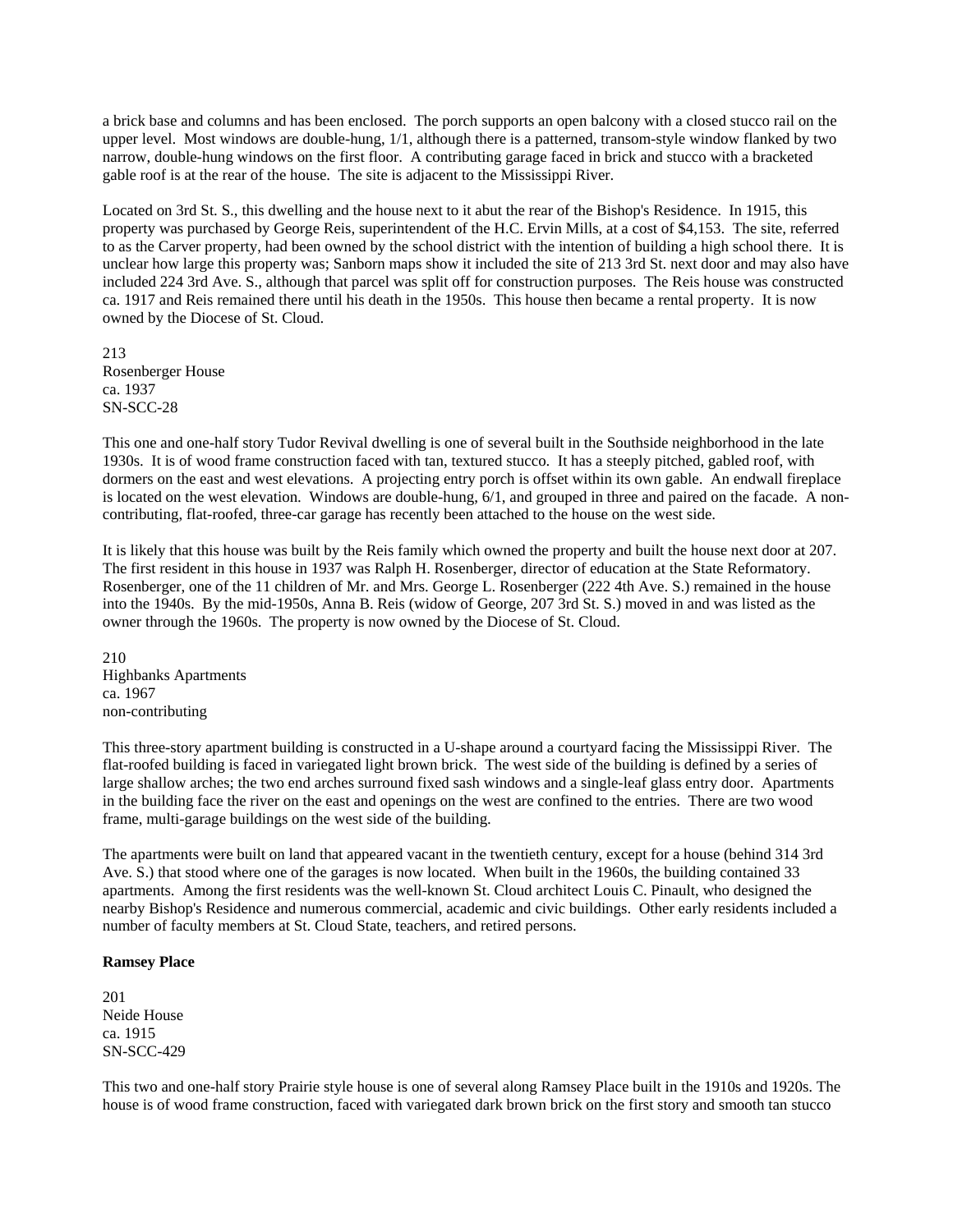on the upper level. Although similar in massing to an American Foursquare with a wing on the east side, the horizontal emphasis of the fenestration and wide, overhanging eaves give the dwelling its Prairie emphasis. Windows are doublehung,  $1/1$ , and often paired or in groups of three. A central entry porch has a hipped roof and stepped brick piers. In 1977, an addition and rear deck were added to the dwelling. A new garage, faced in stucco and with a hipped roof with dormers, is also on the site. The house has a wide side yard overlooking the Mississippi. The house is one of the Prairie and Craftsman dwellings with similar setbacks, massing, and styles that complement each other in this block.

According to city directories, the first residents of this dwelling were Harold R. and Clara Neide, who lived here from 1916 to 1930. Neide came to St. Cloud in 1894 and worked as the general agent for the Great Northern Railway. In 1925, Neide apparently decided to build a house next door and secured a building permit for 205 Ramsey Place.

205 House ca. 1926 SN-SCC-430

A two-story Craftsman house, this dwelling is of wood frame construction faced in stucco with wood shingles in gable ends. It has an unusual jerkinhead gable roof with exposed rafters and brackets and a jerkinhead dormer on the east side. The massing is typical of a front-facing gable house with a sunporch extension on the east elevation. Windows have double-hung sash, 1/1, and are paired or tripled on the facade. The entry is sheltered by a Craftsman-style gable roof with exposed eaves and supported by square columns. A ca. 1926 one-story, front-facing gable garage clad in stucco also contributes to the site. The house is one of the Prairie and Craftsman dwellings with similar setbacks, massing, and styles that complement each other in this block.

This \$3,500 dwelling was apparently built by Harold R. Neide of 201 Ramsey Place, who secured a permit in 1925. The house was probably rented into the 1950s, with at least eight different residents in those years.

211 Bemis House ca. 1913 SN-SCC-432

This two-story Craftsman dwelling is wood frame clad in stucco. It has a front-facing gable roof with wide overhanging eaves and flared vergeboards. A one-story open porch with an enclosed stucco rail and simple columns runs across the facade. Windows have double-hung sash, 3/1 glazing. The house is one of the Prairie and Craftsman dwellings with similar setbacks, massing, and styles that complement each other in this block.

This dwelling had a number of residents from its ca. 1913 construction until 1935. In 1935, Clifford O. Bemis, chairman of the St. Cloud State College math and science division, moved into the house and remained until his death in 1962. Bemis was also known for his long service as chair of the City's Park and Recreation Board, from 1934 until 1962.

215 Milne House ca. 1913 SN-SCC-433

This two-story dwelling has a hipped roof and is of wood frame construction, faced in stucco. The stucco exterior, wide, overhanging eaves and horizontal emphasis in fenestration all mark the dwelling as an example of the Prairie style. Windows have double-hung sash, 3/1 glazing and are often paired or in rows as in the two-story sunporch wing on the east elevation. The small, enclosed entry porch has a hipped roof. A one-story addition was built on the west side and rear of the house in 1983. The house is one of the Prairie and Craftsman dwellings with similar setbacks, massing, and styles that complement each other in this block.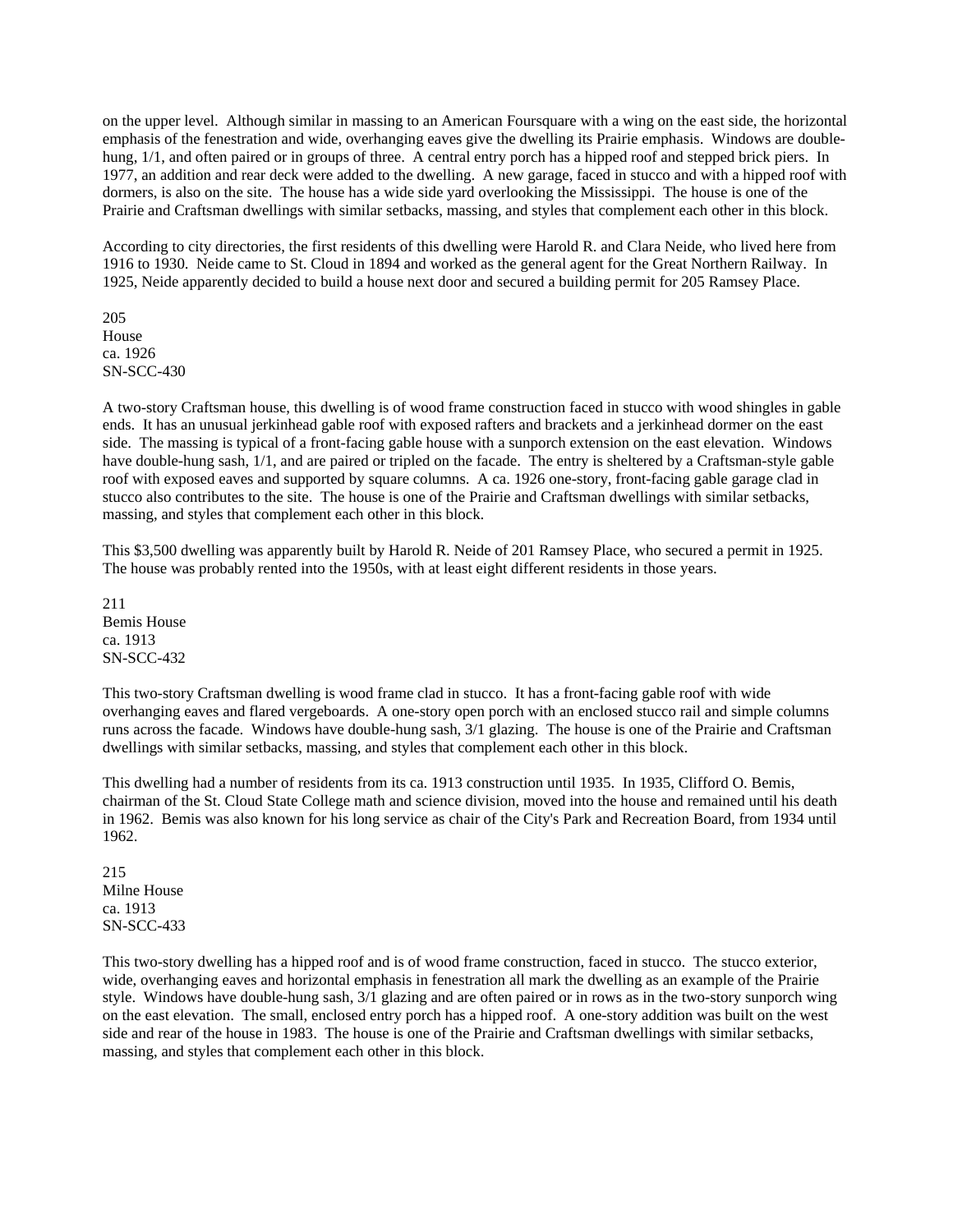Robert Milne, owner of the Union Granite Works in East St. Cloud, resided in the house from 1913 until his death in 1931. Later residents included John R. McCrory, an instructor at the State Teachers College, and Michael F. Murray, a manager of the Fritz Cross Company.

206 Hall House 1951 Carl Humphrey SN-SCC-431

This 1951 dwelling was designed by architect Carl Humphrey of Wayzata, Minnesota, in a modern rendition of the Colonial Revival style. Built in an L-shape, it is faced in white painted brick. Quoins define corners of the two-story house with segmental arches over French door-style windows on the lower level that reflect French country detailing. Upper level windows are multi-paned casements. There is a wood shingled, hipped roof and an exterior endwall chimney. An attached garage is located in the L; the overhanging garage eave on the north side forms a covered walkway to the front door of the house. The east side of the house overlooks the Mississippi River.

Built on what had been part of the Clarke estate, this house was constructed in 1951 for Lawrence and Margaret Hall, both members of prominent St. Cloud families. Lawrence Hall was one of ten children of German immigrant Mathew Hall, who established the Mathew Hall Lumber Company. Lawrence Hall received a law degree from Georgetown University and served in the Minnesota Legislature from 1935 to 1949 and as Speaker of the House from 1944-49. He later became an influential lobbyist and chairman of the Airports Commission from 1935 until 1972. Hall married Margaret Sullivan, daughter of his fellow legislator, John Sullivan, in 1936. After their marriage Lawrence and Margaret lived in the John Sullivan house at 328 4th Ave. S. until construction of this house.

### **4th St. S.**

105 Clark House 1923 SN-SCC-270

This two-story Colonial Revival dwelling is of wood frame construction clad in clapboard. The Colonial Revival style encompasses both the Georgian Revival and Adamesque Revival; this house most resembles the simplicity of the Adamesque Revival. The plan is a simple, rectangular block with a wing to the east, and a side-gabled roof. Fenestration is symmetrical with a central entry and paired windows with double-hung sash, 6/6 glazing. Red shutters flank all windows on the facade. The single-leaf entry is flanked by sidelights and a fanlight. The entry portico has a gable roof supported by two square posts.

Edward E. Clark built this house in 1923 for \$20,000. Clark's father, William T. Clark, worked for Nehemiah P. Clarke's Bridgman Lumber Co. before establishing the Clark Lumber Co. in the 1890s. Edward took over the business upon his father's death in 1913 and managed it until his retirement and sale of the business to the Robertson Co. in 1929. Clark and his wife resided at 321 4th Ave. S. prior to construction of this house. Clarke died in 1939 and his widow remained in the house until the late 1940s. It is now the Theta Chi Fraternity.

201 Weber House ca. 1926 SN-SCC-271

The Weber House is significant as one of the few Prairie style dwellings in St. Cloud. While other houses show Prairie detailing, few have the horizontal massing, flat roof, and bands of windows that distinguish the Weber House. The two-story house is wood frame clad in stucco, with a one-story sunporch on the east elevation. It has a simple, extended cornice with a stucco parapet. A horizontal band mimics the cornice and divides the first and second stories; similar smaller bands accent the lower level of the two-story projecting entry. Fenestration is symmetrical with groups of three double-hung, 4/1 windows on the second story, and a large square window flanked by two double-hung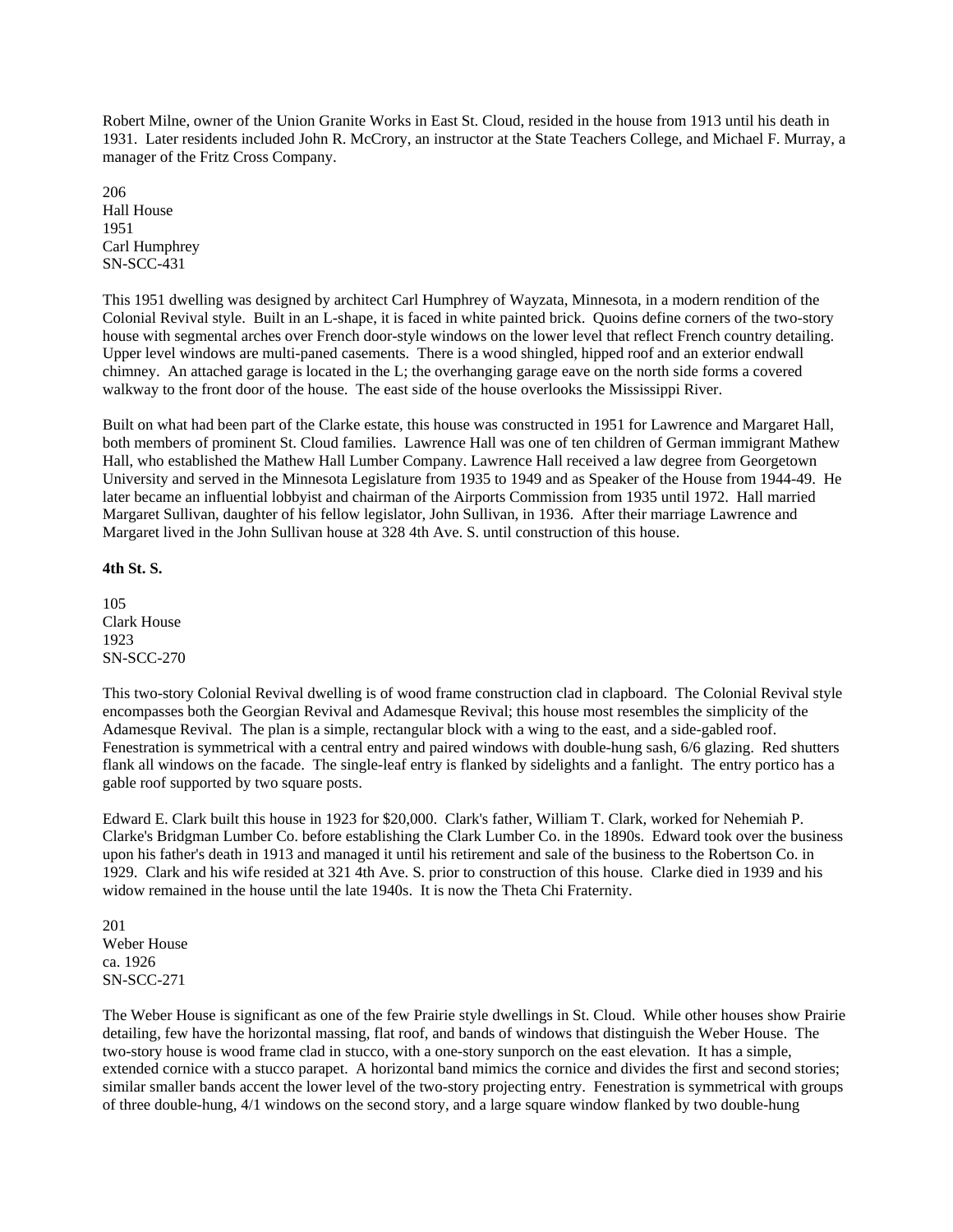windows on either side of the entry. The door is recessed within the projecting entry bay; it is single-leaf, multi-paned glass and flanked by multi-paned sidelights. A low cement wall defines the property edge at the sidewalk.

This dwelling was built for Otto L.E. Weber, vice-president and general manager of the Watab Paper Co. Weber and his wife remained until 1940-41 when Dr. Philip L. Halenbeck moved into the house. Halenbeck came to St. Cloud in 1928 and was prominent as a physician and philanthropist in the city. He established scholarships at St. Cloud State and Halenbeck Hall was named in his honor in 1964. He sold the home to the Lutheran Campus Ministry in 1963.

#### **1st Ave. S.**

375 Young House ca. 1942 SN-SCC-219

This one and one-half story Colonial Revival dwelling is wood frame sheathed in wood shingles. A small version of Colonial Revival, this style is most commonly known as a Cape Cod. The house takes advantage of its site with a tuckunder garage on the east side and a screened porch atop the garage with views of the Mississippi River below. The dwelling has an intersecting gable roof with a dormer. The entry is sheltered under a cutaway porch supported by a heavy bracket. Windows are double-hung, multi-paned, with a grouping of three on the facade. Since the house west of it has been replaced by an asphalt parking lot, this dwelling is a remnant of a residential street that has been overtaken by University uses. Despite its isolation from other residences, the house is in a very attractive location because of its river views.

This dwelling was occupied by Bernard R. and Maurine Young of Young Insurance Agency from its construction ca. 1942 into the 1960s.

396 Newman Center 1965 (not surveyed) non-contributing

The Newman Center is a flat-roofed, rectangular building of variegated brown brick and concrete. A one-story wing extends north and a one-story concrete entry wing to the south. Concrete beams extend beyond the walls like giant eaves, framing bands of windows just below the roof line. The building is non-contributing because of its recent construction date.

Built in 1965, the Newman Center replaced a dwelling constructed ca. 1918 that was the home of Homer A. McKenzie from 1918 to 1930. David S. Megarry, a road contractor, remained in the house until it became Newman Hall in 1956. Newman Hall provided a chapel and meeting place for Catholic students. The house was replaced with this building and given status as a parish church.

402 Brower House ca. 1925 Clarence Johnston, Jr. (not surveyed)

This Tudor Revival dwelling is a two-story, side-gabled dwelling clad in fieldstone and stucco with mock half-timber detailing. It retains the original slate roof. A gabled, shallow projecting overhang has a trio of multi-paned fixed sash windows with square transoms and shelters the first story central entry. The round-arched entry has a wood door with a small rectangular window covered by a grill. A glass pendant lamp suspended by wrought-iron brackets attached to the overhang lights the entry. All other visible windows are multi-paned casements. A secondary entrance is located at the north end of the facade, sheltered within a stone entry porch with a shed roof. Built below the level of 1st Ave. S., the house has a low fence of four stone piers supporting wrought iron sections at the sidewalk level. Stone steps lead down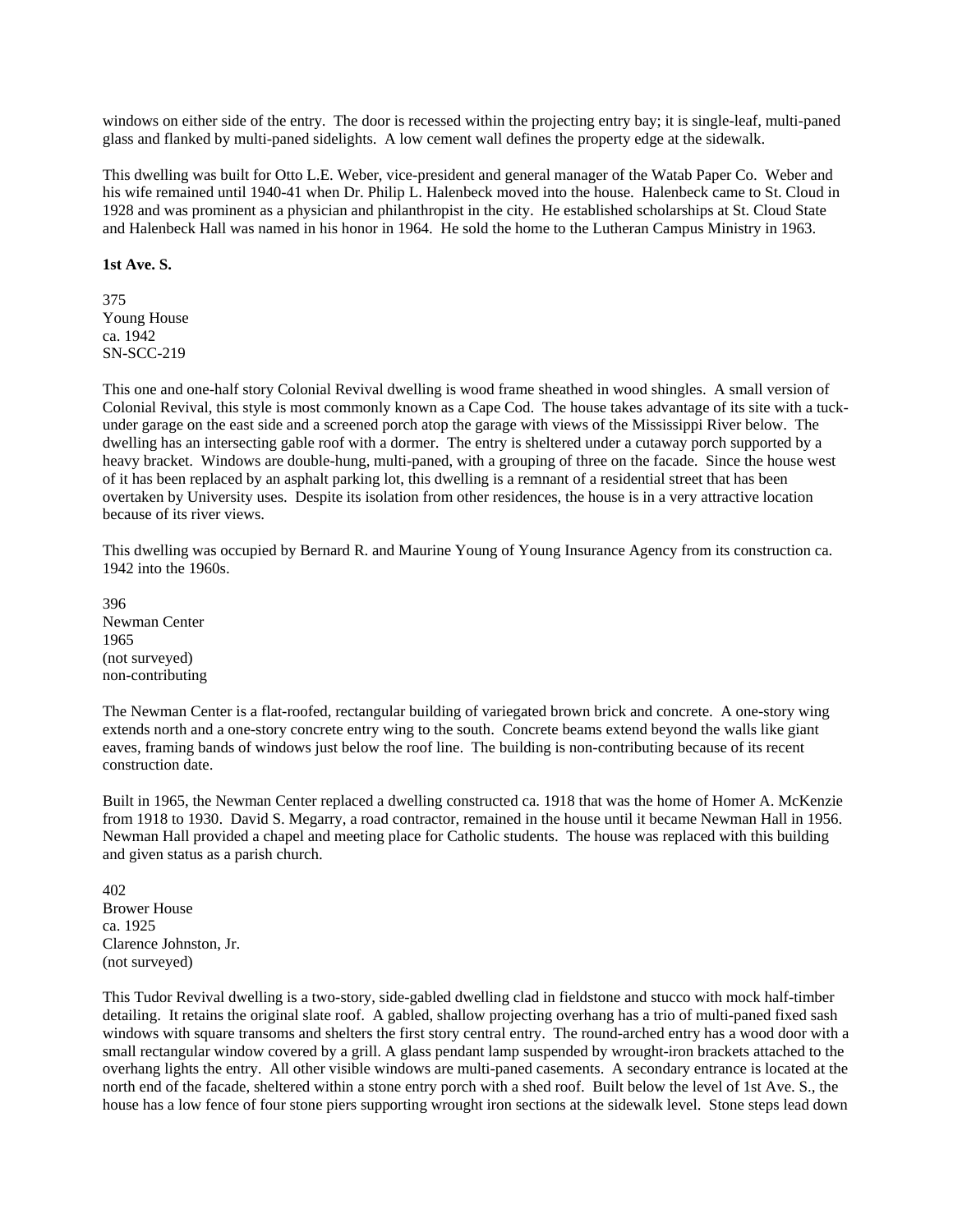to the central entrance. A modern wood ramp has been built for accessibility; it has an open rail with simple square balusters and squared posts and a gate at the north edge of the property. The house overlooks the Mississippi on the east (rear) side. According to Gebhard and Martinson's Guide to the Architecture of Minnesota, the house was designed by Clarence Johnston, Jr.

This Tudor Revival dwelling was built to carefully resemble the original English style according to the wishes of owners Mr. and Mrs. Ripley B. Brower. Brower was a distinguished attorney and served as a senator in the Minnesota Legislature from 1898 until 1905 and as city attorney from 1916 through 1928. The Browers previously lived at 385 3rd Ave. S. from 1903 until moving to this residence. The Browers were succeeded in the house by Albert P. Baston, owner of Bert Baston Motors, later Baston Chevrolet. The house became the Newman Center Rectory in 1965 when the Newman Center was built next door.

374 WPA Granite Wall ca. 1938 SN-SCC-218

This granite safety wall is built of large gray granite blocks with white mortar. According to City staff, this wall is 49 feet long, 2.2 feet high and 1.9 feet wide. Walls like this one were built as safety walls at the ends of streets that terminated at the Mississippi River.

This wall is one of approximately 29 stone walls built in St. Cloud by the Works Progress Administration (WPA) during the late 1930s. In 1935, between 40,000 and 45,000 Minnesotans were employed under the WPA. Projects in St. Cloud in addition to the granite walls were the remodeling and addition to St. Cloud Technical High School, the athletic stadium for St. Cloud State (Selke Field), improvements at Lake George and other work. The WPA tried to use local materials where possible and in St. Cloud, they took advantage of waste granite to construct the safety walls such as the ones at 1st and 2nd Aves. S.

#### **2nd Ave. S.**

ca. 391 WPA Granite Wall ca. 1938 SN-SCC-222

This granite safety wall is built of large granite blocks and is approximately 64 feet long, 2.9 feet high and 2 feet wide according to City staff. Walls like this one were built as safety walls at the ends of streets that terminated at the Mississippi River.

This wall is one of approximately 29 stone walls built in St. Cloud by the Works Progress Administration (WPA) during the late 1930s. In 1935, between 40,000 and 45,000 Minnesotans were employed under the WPA. Projects in St. Cloud in addition to the granite walls were the remodeling and addition to St. Cloud Technical High School, the athletic stadium for St. Cloud State (Selke Field), improvements at Lake George and other work. The WPA tried to use local materials where possible and in St. Cloud they took advantage of waste granite to construct the safety walls such as the ones at 1st and 2nd aves. S.

ca. 391/393 Thomas Campus Apartments ca. 1975 non-contributing

This twelve-unit apartment complex is a three-story, rectangular building with a flat roof. It is faced in brown brick and plywood insets around slider windows. The upper story is faced with mock-mansard style shingles. There are entries on the east and west elevations of the building; each is sheltered with a flat metal roof.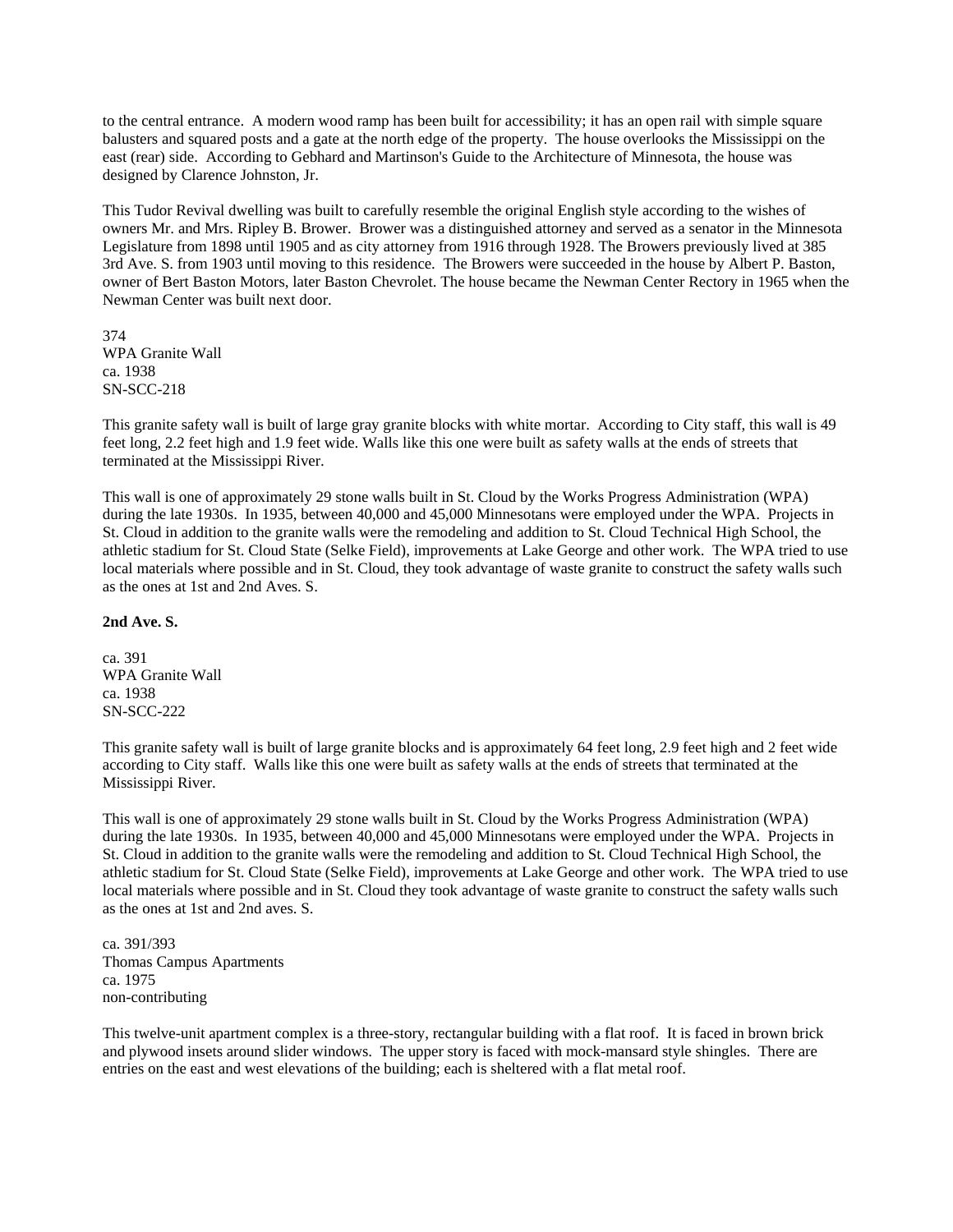The building is located on the same parcel as 393 2nd Ave. S., a house with massive remodeling that has been converted to student housing. A roof connected to both buildings shelters side entries between the two buildings on the west elevation. The entire west yard of the building has been paved for parking. It appears that this building was constructed in the side yard of 393 2nd Ave. S., where it abuts the edge of the wooded ravine.

393 House ca. 1910

This two and one-half story dwelling has a hip-and-gable roof and retains some characteristics of a Colonial Revival dwelling. It has suffered major alterations including a large, rectangular addition on the west elevation, asphalt siding, replacement of all windows with modern sliders, and truncation of the porch on the facade. This building is located on the same parcel as ca. 391 2nd Ave. S., a modern, 12-unit apartment building. A roof connected to both buildings shelters side entries between the two buildings on the west elevation. The entire west yard of the building has been paved for parking. Despite the major alterations to the building, it retains the overall massing of the houses along 2nd Ave. S.

When constructed ca. 1910, this dwelling was in the former back yard of the Josiah West house at 395 2nd Ave. S. The first residents at this address were Fred Speechly, a manager at Northwestern Telephone Co., and his retired father, George C. Speechly. Don A. Freeman, manager of St. Cloud Paper and Supply Co., lived in the house in the 1920s.

395 West House ca. 1888 SN-SCC-225

This two and one-half story Queen Anne dwelling is one of St. Cloud's earliest cream brick residences. With its complex massing, hip-and-gable roof, heavy cornice and Italianate detailing, the house displays high style characteristics somewhat unusual for the cream brick houses. As the earliest house in the area, the West house sat on the south side of the ravine with no other dwellings to the east or adjacent to it for at least a decade. The asymmetrical facade is dominated by a projecting gable with a two-story bay window accented by panels beneath each window. Brackets and dentils support the cornice above the windows at each level of the bay. The double-leaf entry is surmounted by a transom and sheltered by a one-story L-shaped porch that encloses the south elevation. The porch is supported by Tuscan columns; a small pediment accents the entry. Other window openings are framed with a brick soldier course and granite sills. The house rests on a granite foundation. There is a patterned chimney with a corbeled cap. The house has been altered with the addition of a fire escape on the south elevation and a rebuilt porch base with wrought iron railing. The house suffered a fire in late 1998 that damaged the interior. It retains its massing and the exterior character that mark it as one of St. Cloud's most significant houses both historically and architecturally.

This dwelling was built ca. 1888 for one of St. Cloud's most prominent early citizens, Josiah E. West. An Ohio native, West came to St. Cloud in 1855 and operated a variety of businesses. He served under General Sibley in 1863, then fought in the Civil War. West built a number of buildings in the city, including the West House hotel and the dam across the Mississippi that provided power for lighting and the street railway. West served as city postmaster from 1869-1886 and 1890-1894. After West's death in 1911, the home was the residence of Ralph Olson, president of First National Bank, prior to his move to 397 3rd Ave. S. Later Don A. Freeman, manager St. Cloud Paper and Supply Co., (previously at 393 2nd Ave. S.) moved into the house in the late 1920s.

394 Grinols House ca. 1900 SN-SCC-224

This two and one-half story dwelling reflects the late Queen Anne style through its massing and hip-and-gable roof. It has a two-story bay on the south and a one-story porch with a truncated hipped roof and pediment over the asymmetrical entry. The porch is now enclosed. Windows are double-hung, 1/1 glazing. The house is clad in asbestos siding.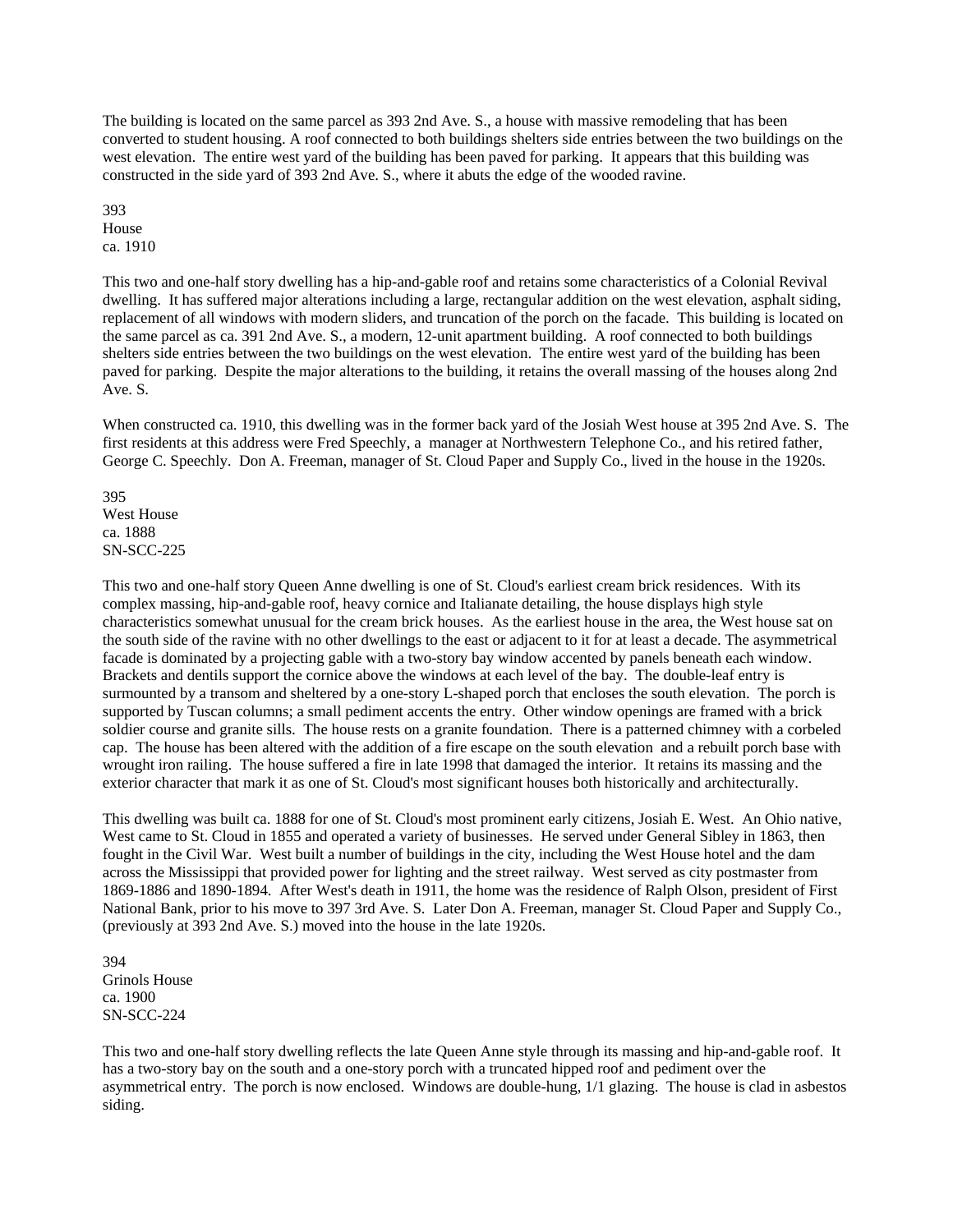The first residents of the house were apparently Clinton D. and Elizabeth Grinols. Grinols was a graduate of St. Cloud State and participated in a variety of business enterprises, operating the Grinols Co., dealers of farm implements and fuels by the mid-1890s. He served as postmaster of St. Cloud from 1906 to 1915. Grinols left by 1906 and was followed by a variety of residents until 1925 when Harold W. Riley, president of St. Cloud Guaranty Trust Co., moved in and remained for two decades.

396 Bunnell House ca. 1900 SN-SCC-226

This two and one-half story dwelling reflects late Queen Anne styling through its irregular massing and hip-and-gable roof. The facade has a one-story porch supported by Tuscan columns, that curves around to the south side of the dwelling. The house is of wood frame construction, clad in clapboard. Windows are double-hung, 1/1 glazing. Although there has been some updating to the dwelling, it retains its character, largely due to the porch and its balustrade.

This house was the residence of Charles S. and Sarah Bunnell from its construction to approximately 1945. Bunnell worked as a bookkeeper for lumber dealer and stock raiser N.P. Clarke, and later as manager of Clarke's estate. After Bunnell's death, his wife and daughter remained in the house.

398 Enright House ca. 1902 SN-SCC-227

This two-story dwelling reflects Neoclassical styling with its front-facing gable, gable returns and one-story gabled porch and corner pilasters. Window openings are rectangular, with double-hung sash, 1/1 glazing. The house is of wood frame construction, clad in clapboard.

The first residents were James C. and Caroline R. Enright. Enright was general manager of the Tileston Milling Co. and left the home after 1907. From 1908 to approximately 1916, Richard L. Spiering, builder and manager of the St. Cloud gas plant, resided in the house. He was succeeded by physician and first medical director of the Veteran's Administration Hospital, George D. Rice, from 1918 to the 1930s.

#### **Highbanks Place**

3 Pelley House ca. 1942 SN-SCC-415

This Colonial Revival dwelling reflects the variety of the style being built by the 1940s. It is a two-story building of wood frame construction clad in wide lap siding on the upper projecting story and brick on the lower story. The fenestration is symmetrical, with double-hung, 8/8 windows with green shutters. The central entry is framed by sidelights and sheltered with an awning supported by wrought iron rods. There is a gabled roof and an end-wall chimney. A screened porch with a balcony on the second level extends from the east side of the house. An attached one-car garage is located on the west elevation and is entered from 3rd Ave. S.

The original owners were Lloyd and Genevieve Pelley. Pelley, a sales manager at Northern States Power, died in 1955; his wife remained in the house into the 1960s.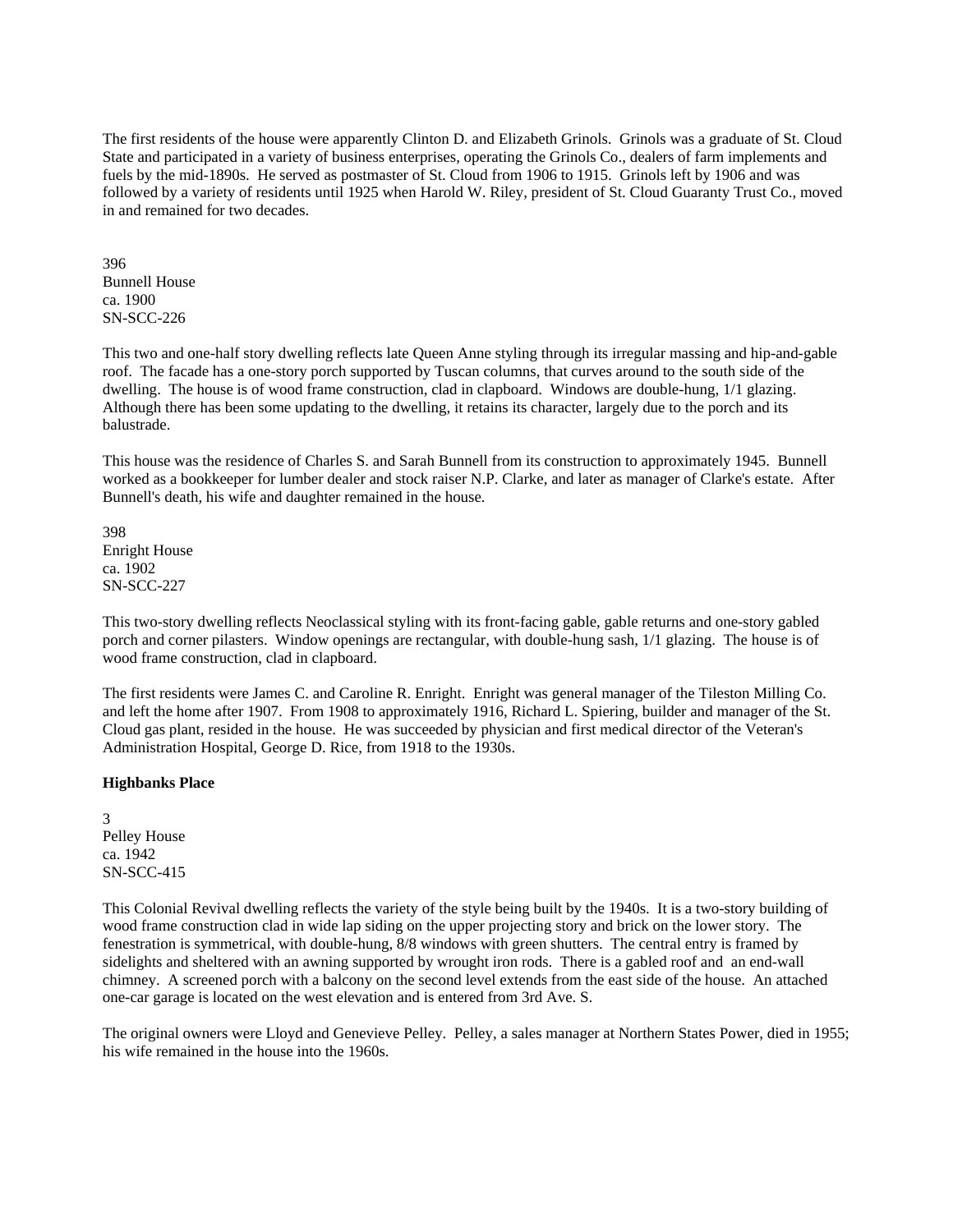9 Flanagan House 1926 Nairne Fisher SN-SCC-417

This two and one-half story Tudor Revival dwelling is of wood frame construction faced in stucco with false halftimber detailing and a projecting granite-faced entry. It has a steeply pitched, intersecting gable roof covered with asbestos shingles. Windows are often grouped and have double-hung sash, 6/6 glazing. The entrance is sheltered with an awning supported by iron rods. There is a stucco retaining wall along the driveway with steps at the corner of the driveway leading to the walk and entry. A matching stucco garage also contributes to the property.

The Flanagan house was the first built on Highbanks Place and one of several intact Period Revival dwellings on the street. Designed by architect Nairne Fisher and built by contractor Paul J. Pappenfus, the house's first owners were B. H. and Anna M. Flanagan. Flanagan managed the J.C. Penney store in St. Cloud until 1933. The Flanagans were succeeded in the house by Frank E. Murphy by 1947. Murphy managed the Coca Cola Bottling Company and served as Stearns County Civil Defense Director from 1960 to 1969.

6 Himsl House 1929 SN-SCC-416

This one and one-half story Tudor Revival dwelling is of wood frame construction with a stone and stucco exterior. False half-timbering appears on the stuccoed second level. There is a steeply pitched, intersecting gable roof covered in asphalt shingles. A central projecting, gabled entry has a rounded-arch doorway. Most windows are paired and have double-hung sash, 6/6 glazing. A one-car, detached, stucco garage also dating to the period is at the rear of the property and accessed from 3rd Ave. S.

Built for \$8,000, this Tudor Revival dwelling is one of several intact examples of the popular residential style built on Highbanks Place in the late 1920s. The house abuts the north edge of the ravine. The original owners were Herbert and Barbara Himsl. Himsl served as State Fire Marshall and Fire Inspector from the mid-1930s to 1944. The next owner was John L. Rivard, president and manager of Bankers Certified Service, Inc.

32 Merryman/Flanagan House 1935 SN-SCC-423

This one and one-half story Tudor Revival dwelling is of wood frame construction faced in multi-colored red, brown and light brown brick with false half-timber detailing. It has a steeply pitched, intersecting gable roof covered in slate. A two-story tower with conical roof contains a rounded-arch entrance. Windows are multi-paned casements, often paired. A flat-roofed, two-car garage is located on the west rear of the dwelling and appears to be original. Brick entry steps are located at the front of the lot.

This dwelling is one of the most creative and unique Period Revival houses in Highbanks and exhibits high-quality design. It was noted as among the most expensive houses built in 1935 (\$10,000) and one of only 31 houses built in the city in that depression year. It is sited on the north edge of the ravine. The original residents were Sidney T. and Susan Merryman; he was employed by Northern States Power. The Merrymans were succeeded by 1950 by B. Howard and Genevieve Flanagan. A son of Bulus H. Flanagan (9 Highbanks Place), B. Howard was a founder of Stearns Manufacturing Co., which produced recreational and commercial water safety products.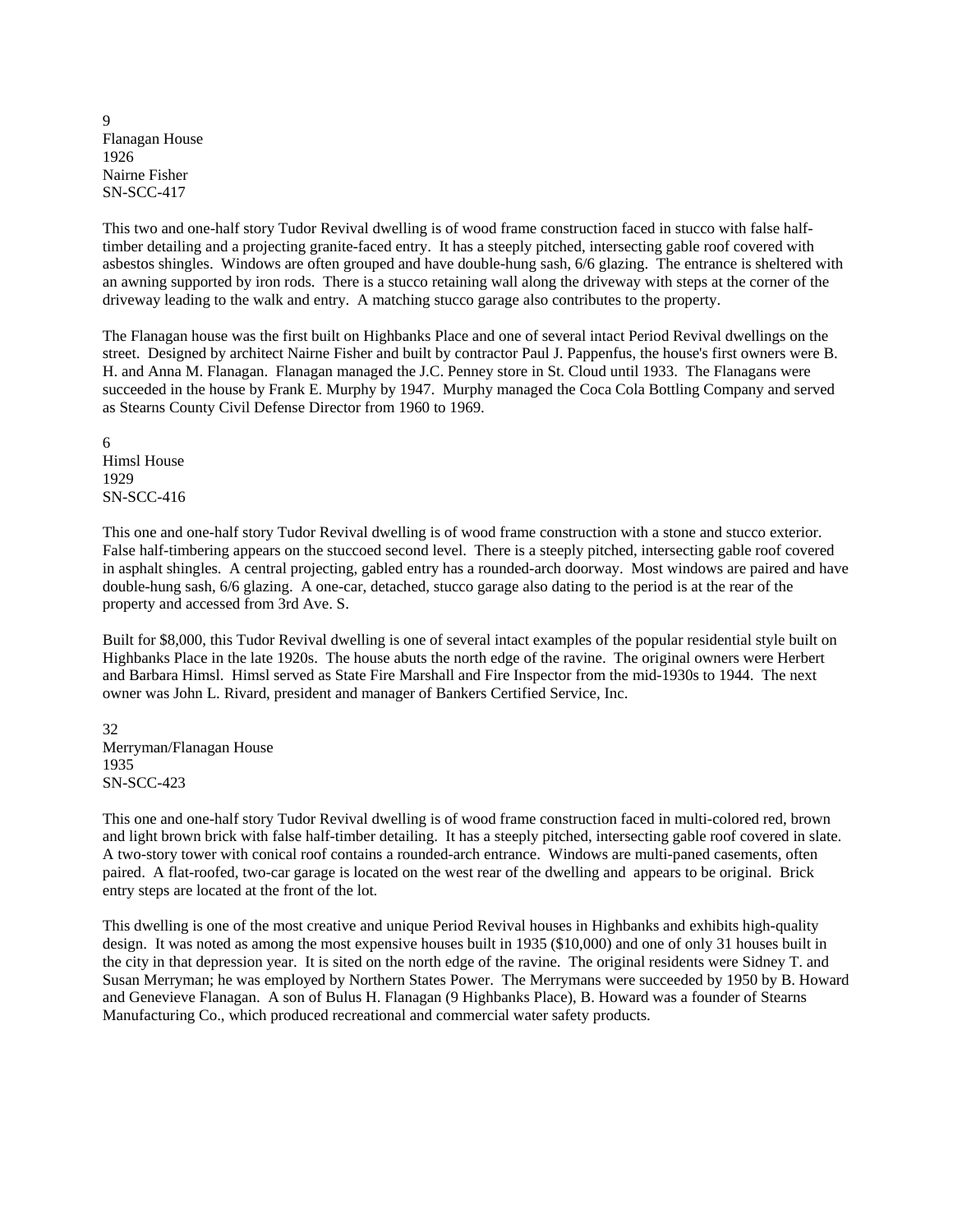37 Fisher House 1930 Nairne Fisher SN-SCC-425

This one and one-half story Tudor Revival dwelling is of wood frame construction faced in brown brick. It has a steeply pitched, intersecting gable roof with asbestos shingles. A two-story tower with conical roof contains a roundedarch entrance. Windows are paired, multi-paned casements. An attached, one-car garage is at the north end of the dwelling; it has a gabled second story with a small dormer. A slate sidewalk leads to the entry.

Built for \$10,000, this house is one of the most creative and unique Period Revival dwellings in Highbanks and exhibits a high level of design quality that has been well preserved. The dwelling is sited on the bluff of the Mississippi River. The original owner was St. Cloud architect Nairne Fisher, who designed dwellings in St. Cloud including the 1926 Flanagan House at 9 Highbanks, and buildings such as the Northern States Power Building, Garfield School, Cathedral High School, and the Church of St. Mary. Beginning in 1950, the house was the residence of Milton J. Eich, one of the several generations of the Eich family that operated Eich Motor Company, a century-old business in St. Cloud.

45 Gelz House 1927 SN-SCC-426

The two and one-half story Tudor Revival dwelling is of wood frame construction with a smooth stucco exterior detailed with brick and false half-timbering. It has a steeply pitched, intersecting gable roof clad in slate. The house has a complex massing, with a projecting, two-story, front-facing gable housing the entry. A simple, decorative hood made of copper shelters the single-leaf entry. Windows are multi-paned casements, with an unusual grouping of three stepped windows in the center of the facade. A one-car attached garage is on the north elevation.

With its back yard on the Mississippi River, this dwelling is one of several Period Revival dwellings built in Highbanks in the late 1920s that exhibit high quality design and preservation. The first owners were John and Catherine Gelz; Gelz was a physician (eye, ear, nose and throat specialist). Later residents included Robert G. Herberger, president of Herberger's department store, and after 1950, Myron C. Johnson, president of Cold Spring Brewing Co.

22 Libert House 1927 SN-SCC-421

This two and one-half story Tudor Revival dwelling is of wood frame construction with a smooth stucco exterior and false half-timbering. The steeply pitched, intersecting gable roof is clad in slate. The facade presents a complex mix of projecting gables around a central entry with a rounded-arch entrance defined by brown granite. Windows are primarily double-hung, 4/4 glazing and are tripled on the lower level and paired on the upper level. A stucco, two-car garage constructed in 1984 is attached to the house.

This dwelling is one of several Period Revival houses built in Highbanks in the late 1920s that exhibit high quality design and preservation. The house is sited on the north edge of the ravine. The original owner and resident until his death in the 1950s was Dr. J.N. Libert, a physician in the city since 1921 and Stearns County Coroner. Libert was succeeded in the home by his son, Harvey J. Libert.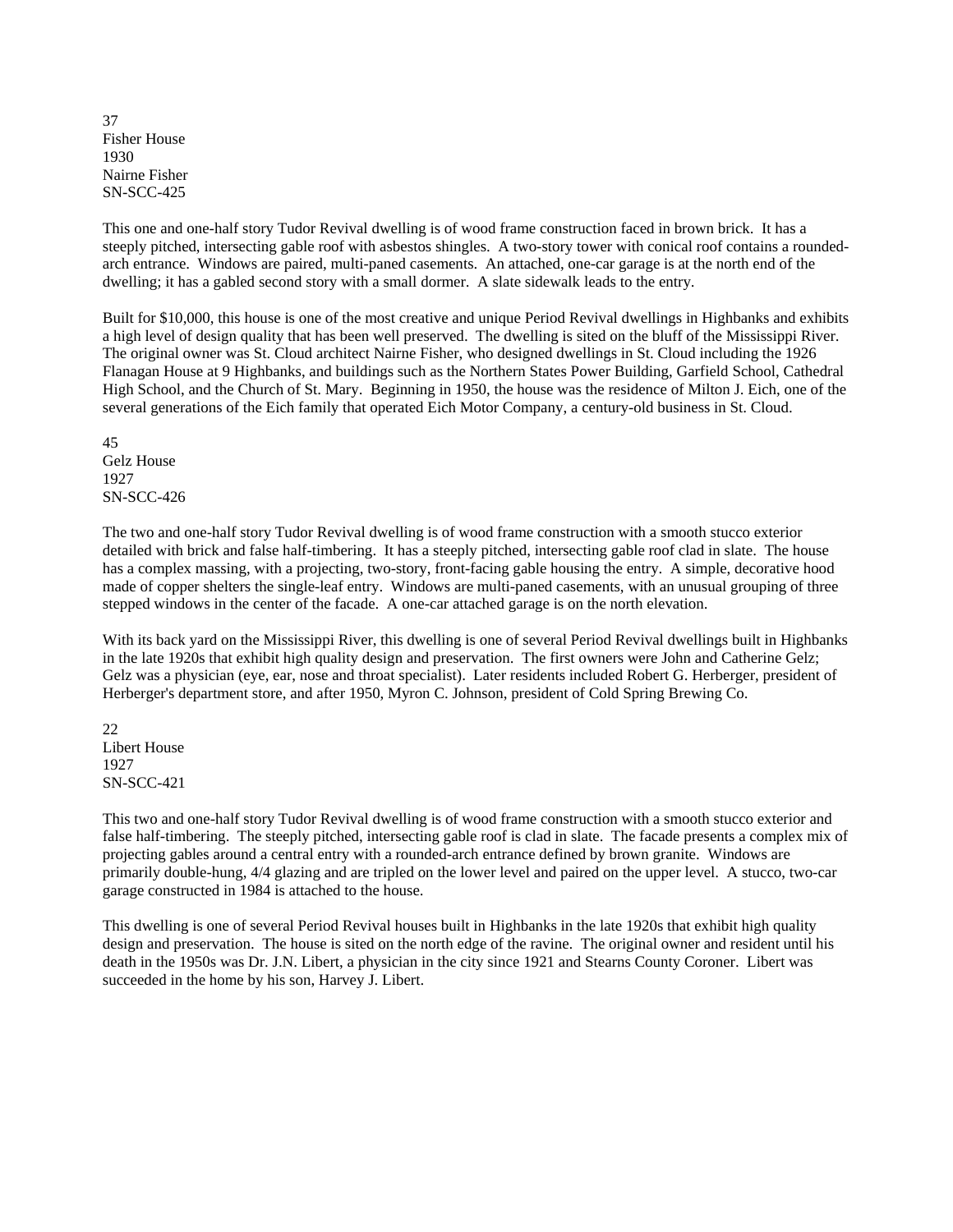53 Bruning House 1930 SN-SCC-428

This two-story Spanish Revival dwelling is built of wood frame construction with a smooth, white stucco exterior. It is distinguished by its hipped, red ceramic tile roof. There is a central entry with a rounded arch outlined in brick. The rounded-arch motif is repeated in a decorative, projecting wing that extends from the entry and in a secondary entrance. Original windows appears to be multi-paned casements. On the lower level, flanking the end wall chimney, are a pair of multi-paned casement windows enclosed by iron railings. Other decorative iron railings appear on the chimney and on the decorative projecting wing. A one-story, flat-roofed garage with a parapet is attached to the north side of the dwelling; it has been augmented with another bay that is modern but compatible with the older bay.

Built for \$7,000 in 1930, this Spanish Revival dwelling is one of several Period Revival houses built in Highbanks that exhibit high quality design and preservation. It is one of the best examples of Spanish Revival style in St. Cloud. This house is sited on the bluff of the Mississippi River. Original owner and long-time resident of the house was Otto J. Bruning, a longtime downtown drugstore owner.

19 Enderle House 1931 SN-SCC-420

This two and one-half story American Foursquare dwelling is faced in rough textured stucco and brown brick. Detailing includes false half-timbering and brick quoins. The facade has a projecting entry porch with heavy brackets and bargeboards supporting a gabled roof. The single-leaf entry has a decorative, rounded-brick arch. There is a shallow, four-window bay on the lower level. Windows are double-hung, 3/1 in the bay, 4/1 on the upper level. The house has a hipped roof with a dormer that appears to have its original square windows. There is an attached one-car garage on the west elevation. A one-story 1979 addition on the east elevation follows the stucco and brick pattern of the original building and has an exterior endwall chimney.

A rather late example of the American Foursquare, this dwelling is unusual because its detailing also reflects other styles. The entry porch has Craftsman overtones in the brackets and bargeboards; the quoins and bay windows resemble the Period Revival styles popular by 1931. This dwelling was built for \$9,800 for Cressie (Cresentia) and Clara Enderle, who operated C.M. Enderle and Co., a millinery business. Cressie Enderle remained in the home until the 1960s and died at age 97 in 1968.

14 Grosse House 1926 SN-SCC-418

A two and one-half story version of the Colonial Revival style with a gambrel roof, this dwelling is of wood frame construction with wide lap siding. It has a symmetrical facade with a central gabled entry porch supported by Tuscan columns. The single-leaf entry is framed by sidelights. Windows are paired, double-hung, 6/1 glazing and framed with wood shutters and window boxes on the facade. Quarter-round lights flank the exterior chimney on the west elevation, with a half-round light on the east elevation. A one-story sunroom with a wood balustrade on the second level is located on the west elevation. There is a one-car, detached frame garage with wide lap siding at the rear of the lot.

This \$7,000 dwelling is the only example of the gambrel roof version of Colonial Revival style in Highbanks. This house was built for Leo M. and Leonore Grosse, owners of L.M. Grosse Electric Company, in 1926. The St. Cloud Daily Times (12/31/26) described the new Grosse residence as "entirely modern and is equipped with electric refrigeration, hot water heat and private telephone system between the first and second floors. The walls are finished in Tiffany, ivory and mahogany and all electric fixtures are arranged to carry out the Dutch style of the outside. There are over 125 electric outlets in the home."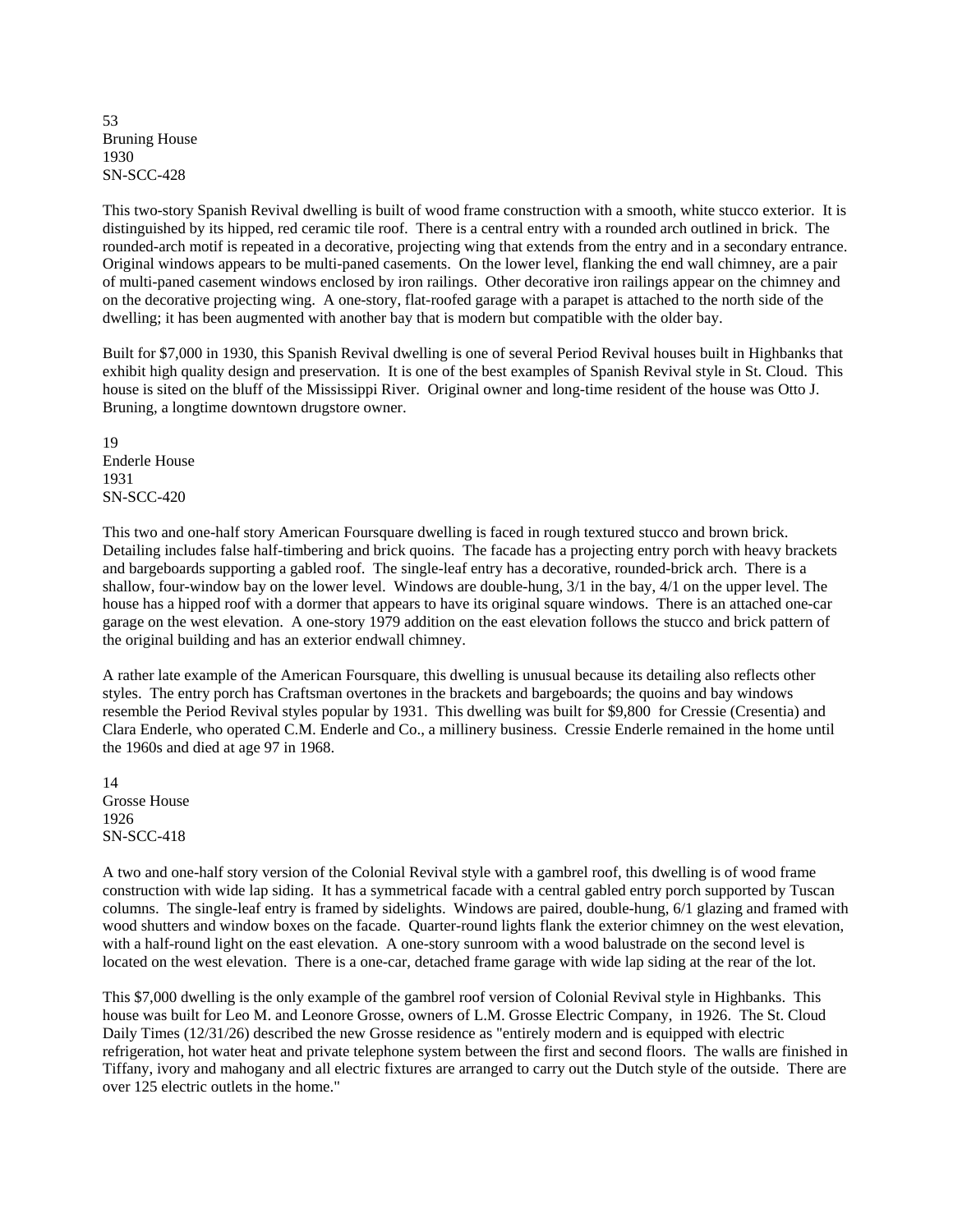33 Richter House 1932 SN-SCC-424

This two-story Colonial Revival dwelling is of wood frame construction with a wood shingle exterior. It has an intersecting gable roof with an unusual two-bay garage encompassed within a projecting gable that encloses living space over the garage. There is a central entrance framed by a simple pediment lined with dentils. Windows are double-hung with 8/8 glazing, framed with shutters.

This dwelling is an example of the Colonial Revival dwellings built in the 1930s and represents a trend toward simplicity in house construction, contrasted with the elaborate details prominent on the Tudor Revival dwellings also being constructed at the time. Built for \$6,600, this house was owned by attorney Charles H. Richter from its construction through the 1960s.

15 Brower House 1951 SN-SCC-419

This 1951 ranch house is of wood frame construction with a brick and vertical wood siding exterior. It is built with a projecting gable forming an L-shape on the west end. A recessed entry porch is supported by simple wood posts with brackets. Windows are double-hung, 8/8 glazing, except for a picture window on the facade. Limestone entry steps lead up from the sidewalk. There is an attached garage on the rear of the dwelling.

This ranch home was one of three post-war houses built on Highbanks. All three adopted the newer ranch or modern style, with one-story, horizontally emphasized houses. This dwelling was built for Mrs. Ripley (Jennie) Brower. Brower was a state senator from 1898 until 1905 and served as city attorney from 1916 through 1928 and 1932-1936. The Browers previously lived at 385 3rd Ave. S. from 1903 to 1923, then at 402 1st Ave. S. Brower died in 1942. Mrs. Brower remained until 1962 and was succeeded in the house by Mrs. Bess Megarry, widow of Charles Megarry, owner of Megarry Brothers construction company.

50 Pickard House ca. 1957 SN-SCC-427

This one-story, ca. 1957 ranch house is of wood frame construction with a vertical wood siding exterior. The plan is Lshaped, with the garage forming much of one wing. A recessed entry porch leads from the garage. Sliding windows have multi-paned insets and are framed with shutters.

This ranch home is one of three post-war houses built on Highbanks. All three adopted the new ranch style with onestory houses with a horizontal emphasis. This house is sited on the north edge of the ravine. It was built for Frank and Sue Pickard, president and owner of Pickard Motor Co., a longtime business in St. Cloud. The Pickards remained here until the 1970s.

25 Schilplin House ca. 1958 SN-SCC-422

This low-slung, ca. 1958 contemporary ranch house is a one-story wood frame dwelling clad in tan brick and vertical wood siding. It has a shallow-pitched roof covered with tar and gravel. Windows are banded with single panes of glass. The chimney and entrance screen reflect the horizontal emphasis of the house and post-war style.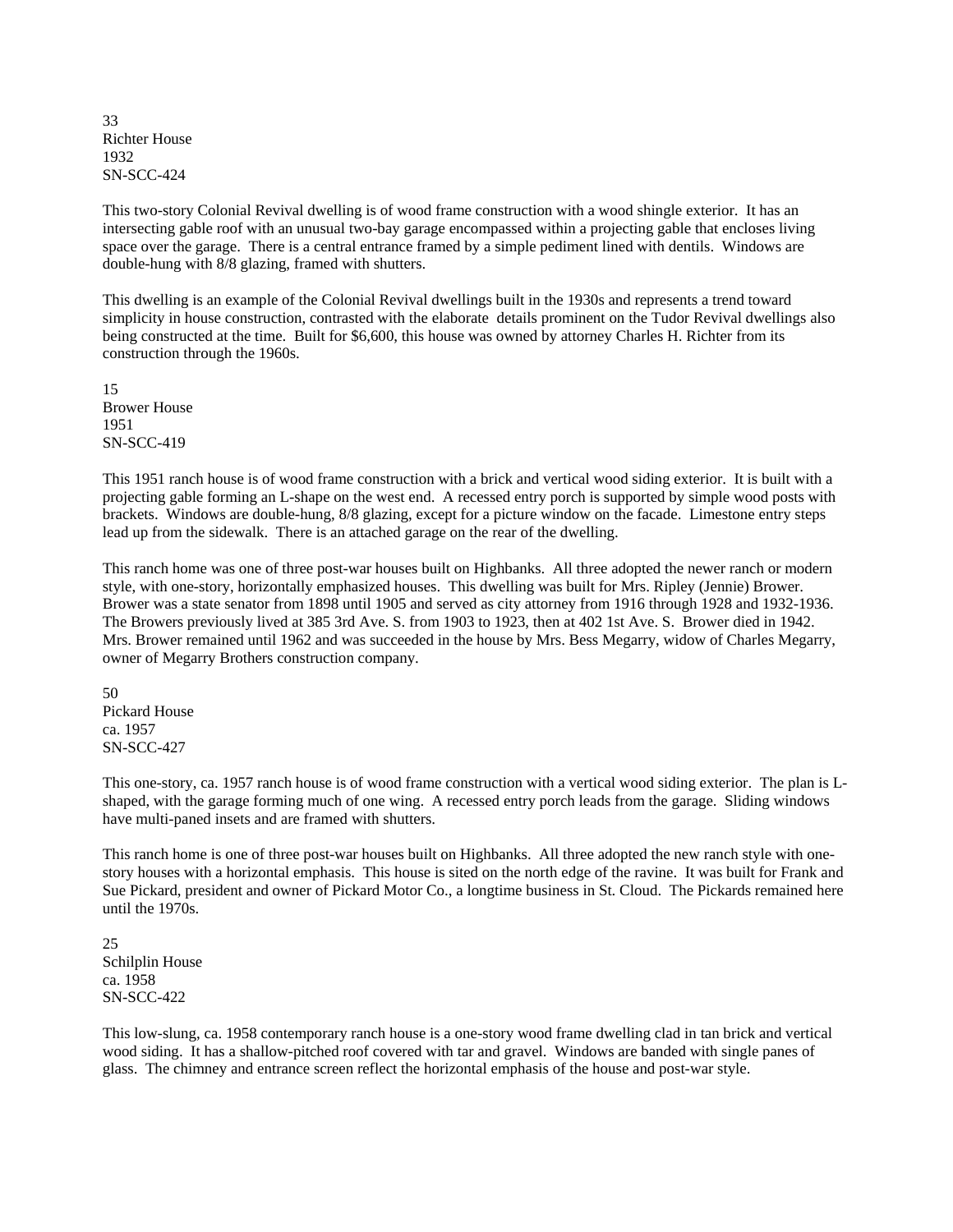The last house built on Highbanks, the Frederick C. and Mildred Schilplin residence is a modern, more contemporary dwelling than the other two ranch houses built on the street in the 1950s. The house is sited on the bluff of the Mississippi River. It was built for Schilplin, president of the Times Publishing Co. Schilplin followed his father Fred Schilplin, who began working at the Times in 1888 and eventually became publisher. The senior Schilplin died in 1949, and his son succeeded him in the business. Frederick C. Schilplin also was president of the Security Blank Book and Printing Co. and on the board of directors of the First American National Bank.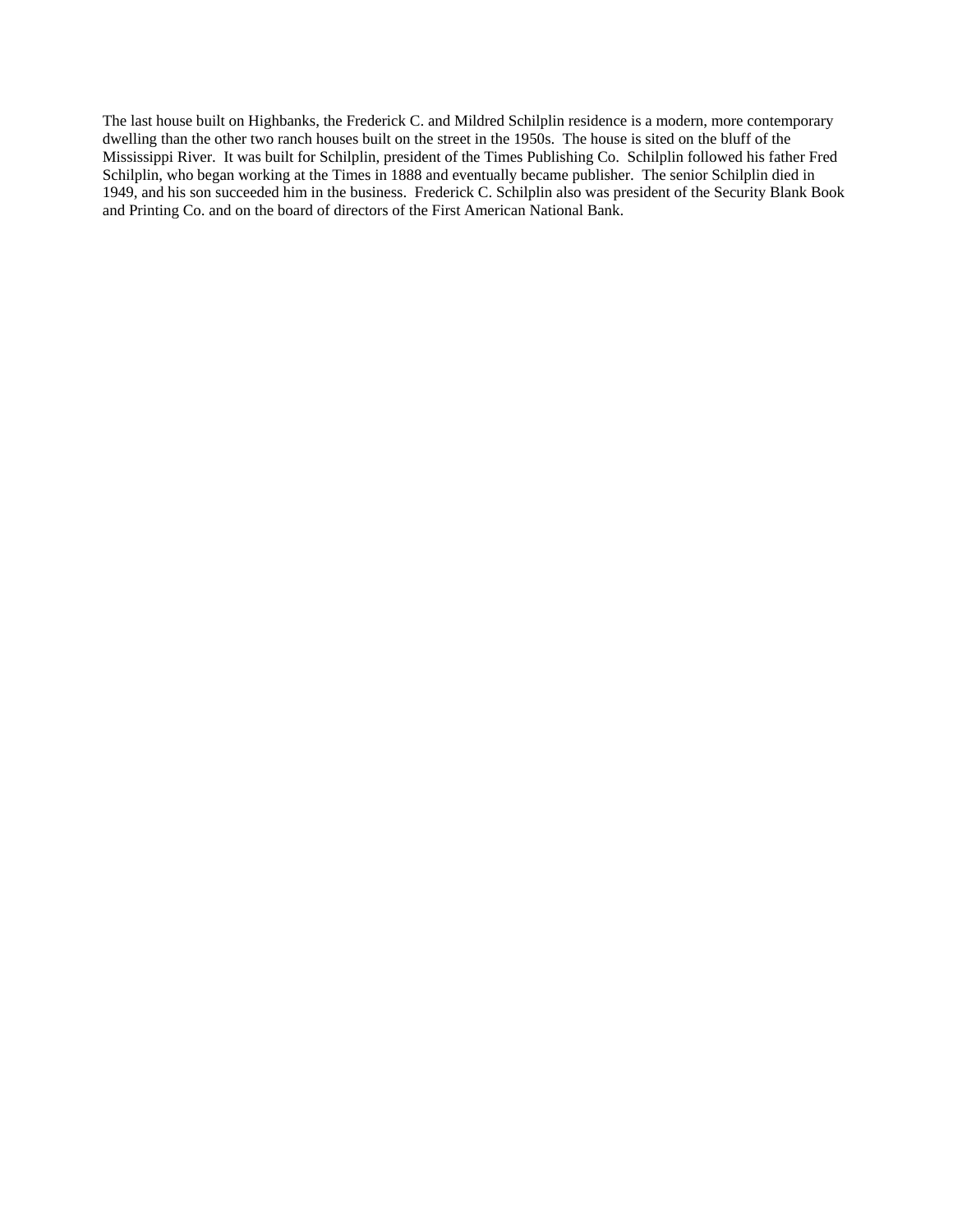#### **City of St. Cloud Heritage Preservation Commission Local Historic District Nomination Form Continuation Sheet**

#### **7. Statement of Significance**

#### **Areas of Significance:**

- A. Its character, interest, or value as part of the development, heritage, or cultural characteristics of the city of St. Cloud;
- B. Its embodiment of a distinguishing characteristic of any architectural type, period, form, or treatment in the city of St. Cloud;
- C. Its identification with a person or persons who significantly contributed to the culture and development of the city of St. Cloud.
- *(St. Cloud Heritage Preservation ordinance)*

### **Related St. Cloud Historic Contexts:**

 Transportation Commerce Religion Agriculture and Industry **Granite**  Government Cultural Development Residential Development

### **Period of significance:** 1880-1960

Bird's Eye View of the City of Saint Cloud, 1869.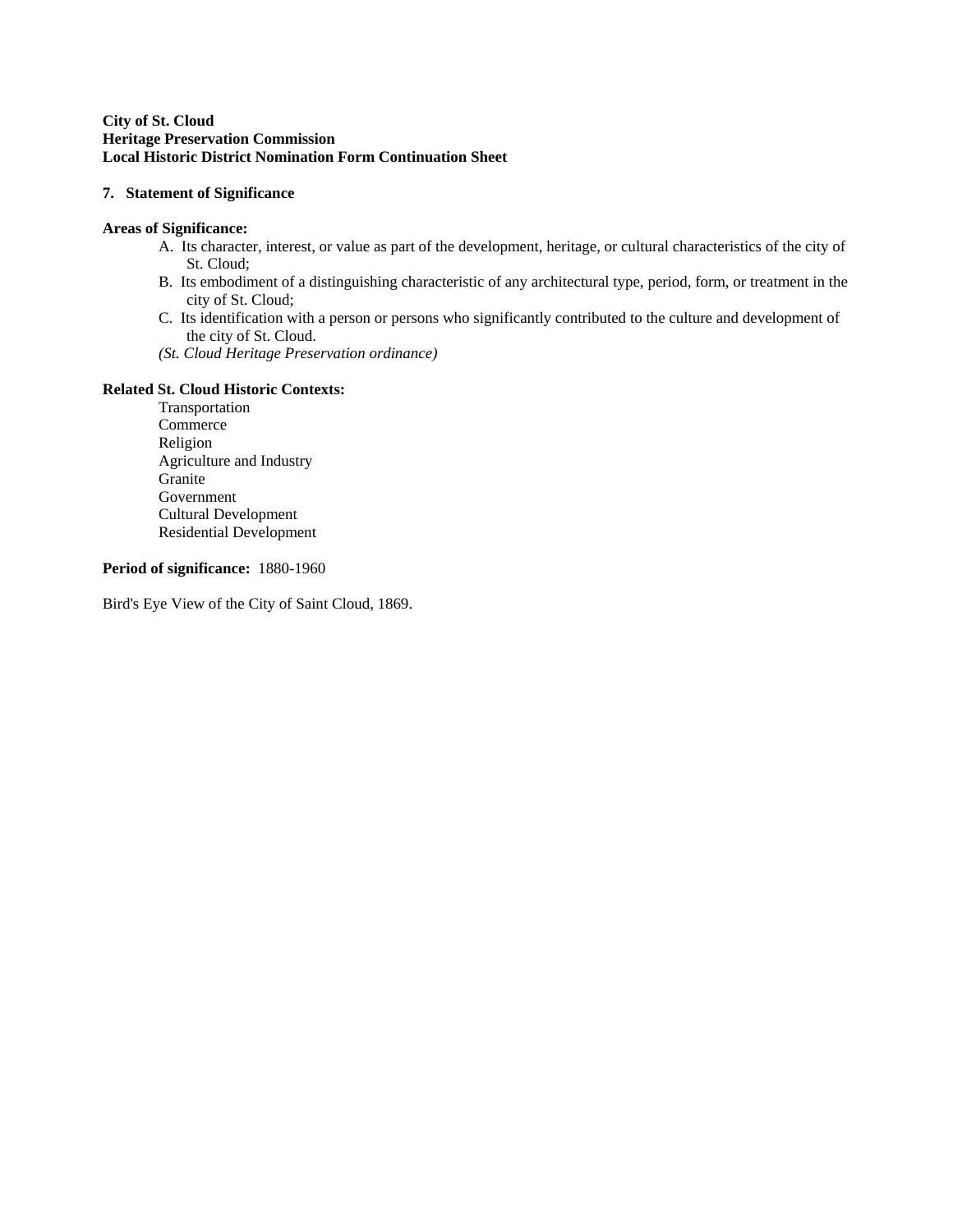#### **Statement of Significance:**

St. Cloud's Southside Neighborhood Historic District is significant under Heritage Preservation criteria A, C, and D. St. Cloud's Southside Neighborhood Historic District represents one of the first established areas in the city that was wholly devoted to residential development. Its strategic location and beautiful riverside setting helped it become the city's most exclusive residential area, attracting the community's business, civic and professional leaders from the 1880s to the mid-twentieth century. The community leaders who made their home in the southside neighborhood built their residences in the popular architectural styles of the day, styles that changed over time and left the neighborhood with some of the best examples of architectural fashion in the city for three-quarters of a century.

#### **The Southside Neighborhood Historic District is significant under St. Cloud Preservation Ordinance criteria A, because of its character, interest, or value as part of the development, heritage, or cultural characteristics of the city of St. Cloud.**

The southside neighborhood developed as one of the first established districts in St. Cloud that was wholly devoted to residential development. Beginning in the 1880s, the neighborhood reflected a stage of development in which St. Cloud grew out of its early pioneer period focused on transportation connections and took on the appearance and character of an industrial, service and marketing center for Central Minnesota. Unlike many close-in residential neighborhoods, particularly those built up in the late nineteenth century, the southside neighborhood retained much of its residential character rather than giving way to business or industrial expansion.

The 3rd Avenue corridor of the southside neighborhood was part of Middle Town, one of three settlements that comprised the early platting of St. Cloud. Upper Town and Lower Town were separated from Middle Town by two great ravines that flowed to the Mississippi. Middle Town was platted in 1854 by Maine native John L. Wilson, who had come to the state to construct flour mills. In 1853, he purchased approximately 300 acres of land for a price of \$100, and it became the basis of his townsite. Wilson named his town St. Cloud, in honor of one of Napoleon's summer palaces on the Seine River.1

Among the first residents of Middle Town in 1855 were about 50 German Catholic families led by John W. Tenvoorde. Many of them were merchants and trades people, who received free lots from Wilson in exchange for a promise to build on them. The Germans in Middle Town attracted other German settlers, a population that other non-German shopkeepers wanted to attract as well. As a result, the business district began to develop in Middle Town by the late 1850s. In 1856, the three settlements united, and took the name of Wilson's plat, St. Cloud.2

St. Cloud prospered in the late 1850s and 1860s, based on transportation development by the Burbank brothers, who hauled goods for the fur trade and operated stagecoach lines. This prosperity enabled the community to grow and attract railroad connections in 1866. By 1874, St. Cloud had approximately 3,000 people and developing industries, including a granite quarry, planing and saw mills, and a foundry.3

The1869 *Bird's Eye View of St. Cloud*, drawn by A. Ruger, shows the extent of development in the post-Civil War era.4 The north and south ravines, the early plat boundaries, were still prominent, with the southern one connecting Lake George with the Mississippi. A footbridge provided a crossing at 3rd Ave. S. and 6th Ave. S.; wagon bridges were at Washington Ave. S. (5th Ave. S.) and 8th Ave. S. The northern ravine was bridged at Richmond Ave. (6th Ave. N.) It is clear that Washington and St. Germain had become the core of a densely settled business district. Business buildings appeared to line Washington south to the ravine. A wagon bridge crossed the river at St. Germain in 1868; a railroad bridge would be built several blocks north in 1872.5

By 1869, a few houses were located west to the 12th Ave. N. vicinity and north to approximately 7th St. N. The greater amount of housing and certainly largest area platted for development was south of the business district. The area of the historic district, east of Washington and south of St. Germain to the ravine, was then primarily scattered residential. The Union School building stood at the corner of Percy Ave. (4th Ave. S.) and Chapel (3rd St. S.) At this time, none of the houses appeared to be grand; most were standard wood-frame dwellings with front-facing gables. A large tract south of Forrest St. (Ramsey Place) from Wells (3rd Ave. S.) to the river was known as the Pine Garden picnic grounds and had no houses.6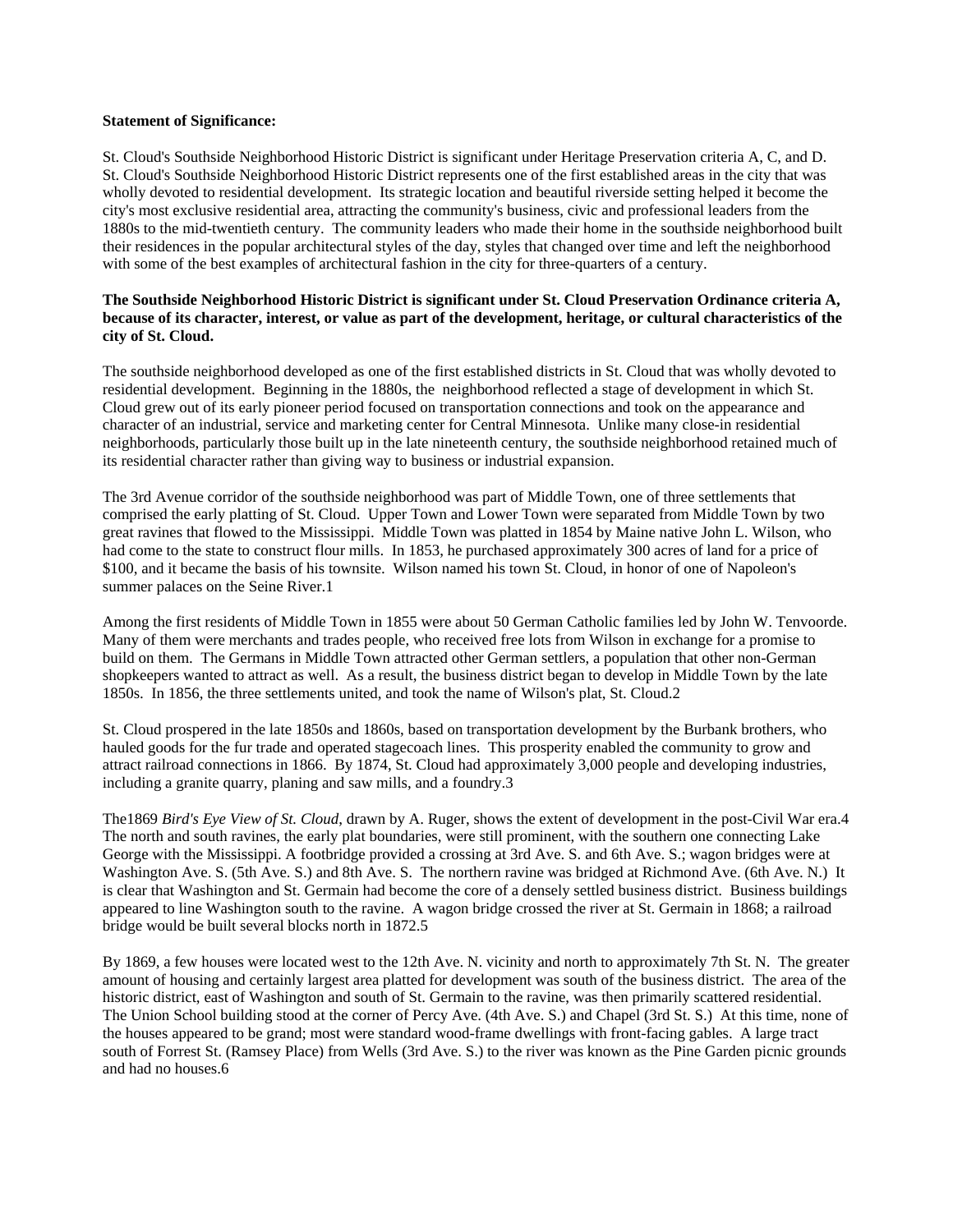By 1869, the southside neighborhood was convenient to the business of downtown, but also accessible to the State Normal School and the churches located south of the ravine. Through the 1870s and 1880s, St. Cloud left its pioneer beginnings and developed into a transportation, commercial and industrial center for Central Minnesota. The early railroad connections expanded, the quarry business began to identify the city, and businesses grew to service a rapidly developing agricultural hinterland that filled up with farmers in the late nineteenth century. By the 1880s, St. Cloud began to focus on modern development: the first gas lamps appeared on public streets in 1883 and were replaced by modern electric lights five years later; the first horse-drawn street cars appeared in 1887 and were replaced with electric cars by 1891.7

The growth in the city forced land use changes as well. As commerce became more dense downtown, successful merchants and professionals moved to houses away from their business. Residential neighborhoods began to be separated from downtown, rather than intermixed as in the earlier years. The southside neighborhood, with its convenience to downtown and proximity to the Mississippi River bluff, became popular early on and provided a bridge to areas developing farther south.

The southside neighborhood also set a social standard for development after the construction of several large mansiontype dwellings in the 1880s. One of the early elaborate dwellings was the Burbank-McKelvy house at 202 3rd Ave. S., a yellow brick Italianate villa with a rooftop belvedere that stood until the 1970s. Built in 1863 by transportation magnate Henry C. Burbank, it was later the residence of Judge McKelvy. Two McKelvy daughters still lived there until it was torn down for the approach to the DeSoto bridge in the 1950s, leaving a grand front yard for the Bishop's Residence.8

A two-story, brick Italianate dwelling stood at 300 3rd Ave. S. beginning in the 1880s, first the residence of State Supreme Court Judge Loren W. Collins and attorney James W. Bennett after 1906. This house was razed in the 1930s and replaced by a 1951 dwelling.9

A new level was established in the mid-1880s with construction of the McClure house on 3rd Ave. S. Noted as "the most costly and imposing residence in the city" at the time, it was built by Mrs. T. C. McClure and her brother, N.P. Clarke. McClure had been a banker, and in the milling and lumber business in partnership with his brother-in-law, N. P. Clarke. When he died in 1881, the home was built for his widow. Mrs. McClure purchased the Pine Garden picnic grounds and constructed a \$60,000 home.10

Three architect-designed mansions on 3rd Ave. S. displayed the Richardsonian Romanesque style with its dark red brick and displays of towers, gables, arches and chimneys. Across the street from the McClure house, the 1889 Timothy Foley residence loomed over the street and lent a commanding presence on the south edge of the ravine. Designed by A. E. Hussey, it established a tone for development along the street. Just north of Mrs. McClure's home, Nehemiah P. Clarke's 1893 dwelling was set back from the street on an estate-like lot on the edge of the Mississippi River. Charles Sedgwick of Minneapolis designed Clarke's residence at a cost of \$30,000.11 John P. Hammerel's \$15,000 residence was designed by Clarence Johnston of St. Paul and built at 325 3rd Ave. S. in 1893. The Hammerel mansion was razed after 1928 and later replaced with two houses.12

Once the character of the neighborhood was set, other large homes exhibiting fashionable architectural styles continued to be built in the neighborhood. The Tileston mansion anchored the corner of 3rd Ave. and 4th Street after 1892; the 1903 Colonial Revival Abeles home at 223 3rd Ave., and the elaborate 1903 Sullivan house at 328 4th Ave. S. were other early anchors in the neighborhood. The 1916 Bishop's Residence at 214 3rd Ave. S., designed by Louis Pinault, was one of the few in the city in the Renaissance Revival style.

It is unusual for a neighborhood to retain its character and social status for such a long period of time. In many Midwestern cities, the locations prominent for the Victorians of the 1880s were too close to downtowns and were eventually lost to commercial expansion by World War I. In other cases, the families who built the mansions left for newer, suburban locations and left the old houses to be carved into rooming houses.13 Despite the close-in location of the neighborhood, these houses were neither abandoned by their owners nor carved up.

In speculating on the survival of the historic district as a high quality residential area, there are several considerations. The neighborhood was located on the banks of the Mississippi River. Residents may have felt they did not want to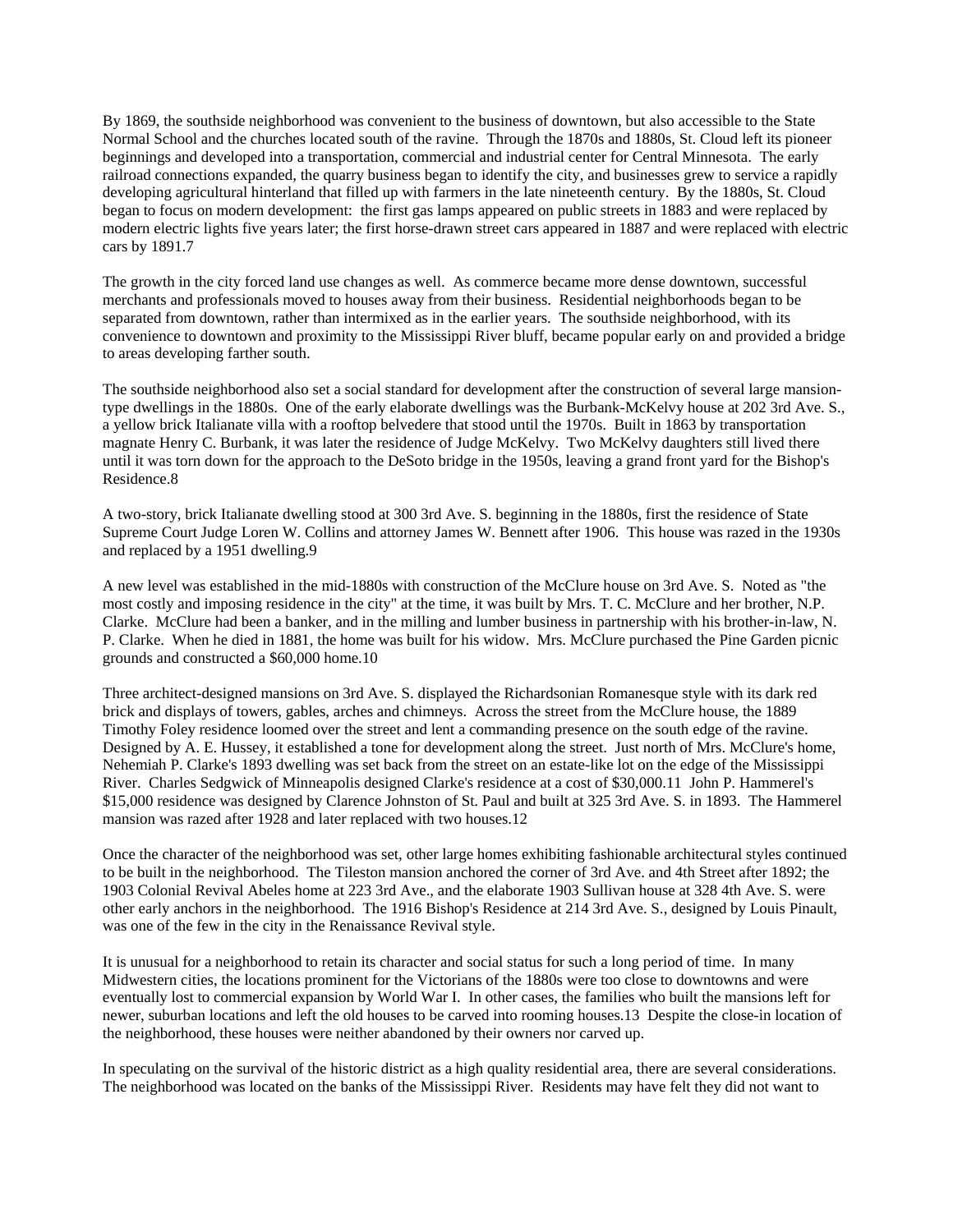leave such a beautiful amenity, and were less likely to leave their old homes, even if the styles were pass. The proximity to the ravine may have also been a benefit residents sought to retain.

The business district was also not pushed to the east, but away from the river and toward the railroad tracks farther west. The high bluff of the Mississippi meant that the railroads did not run along the river as in many frontier cities, but that the freight and depot locations were located farther out. It was natural for the businesses to grow toward the railroads, instead of trying to crowd the river and the residential area that had grown there.

Also important, however, was the continuation of the neighborhood south. New houses were built in the southside area through the 1940s. Although it is difficult to envision today because the growth of St. Cloud State University has changed the neighborhood context, other grand houses were built in the 1910s and 1920s south of 4th St. S. in what had originally been the Lower Town plat. Construction along 4th St. S. in the 1920s paralleled other dwellings being built in the blocks farther south.

There was one concession to changing housing styles within the neighborhood: the construction of the earliest apartment buildings in St. Cloud. The Court Apartments at 208 4th Ave. S. were cited as the first apartment buildings in the city and had 18 units when built in 1918. Only six years later, the Beverly Apartments were built by a holding company and offered 36 apartment dwellings. These buildings catered to a clientele that considered itself similar to neighborhood residents, however, and did not change the area's social character.

Instead of the old mansions being carved up into rooming houses after World War I as was typical in many cities, St. Cloud lost at least one of its mansions to fire. The McClure mansion burned in 1922, and soon after it was announced that the grounds would be subdivided into a 16 lots facing onto a cul-de-sac. The Journal-Press could not help but note the

lack of vision of the city fathers of half a century ago. The whole tract of land on which the Clarke and McClure homes stand was offered to the city for \$3,500 for a park which would have been the beauty spot of the city. In early days this land had been used as a public pleasure ground in which beer parties were the height of entertainment. The municipal dads of that day talked much like our present commissioners and thought the price was too high. Lack of vision of men in authority has been a great handicap in all progressive cities.14

The development of Highbanks brought a new, smaller style of dwelling to the southside neighborhood, but represented the height of popular fashion and a new phase of development in the district. Later houses of the 1940s and 1950s continued the high quality construction and character present in the district since the 1880s.

The Southside Neighborhood Historic District's strategic and beautiful location made it a showplace residential district in St. Cloud from the 1880s onward. The neighborhood was conveniently located between the University and downtown. The business district did not encroach too severely into the neighborhood and instead grew west. The setting along the wooded ravine and the Mississippi also served to reinforce the residential character of the area. As a result, when housing was torn down and replaced, compatible single family dwellings were built through the 1950s, continuing the neighborhood's residential use.

#### **The Southside Neighborhood Historic District is significant under St. Cloud Preservation Ordinance criteria C, because of its embodiment of a distinguishing characteristic of any architectural type, period, form, or treatment in the city of St. Cloud.**

The Southside Neighborhood Historic District is also significant in St. Cloud because it contains a visual catalogue of the architectural styles in fashion from the 1880s to 1960. In many cases, the district contains some of the best and perhaps only examples of particular architectural styles in the city.

The earliest extant houses in the district date to the 1880s. The oldest dwelling is the 1880 Gothic Revival Smith house at 211 3rd Ave. S. Three other Gothic Revival dwellings were built in the 1870s in the Lower Town area south of the ravine, making the Smith house a somewhat late example of a rare style in St. Cloud.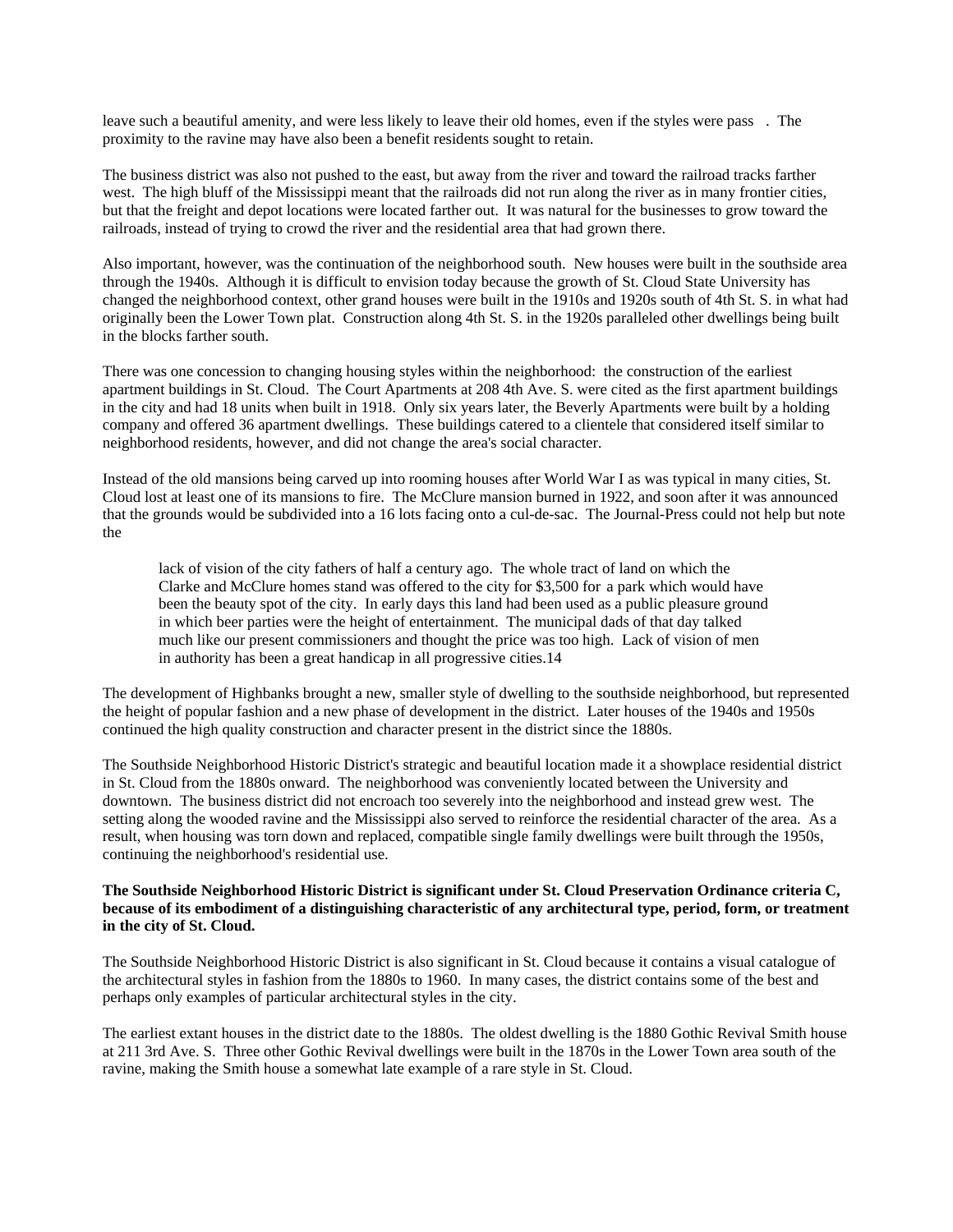Two other 1880s dwellings are distinctive because they were built of the cream brick that was used extensively in St. Cloud. The brick industry depended on clay deposits in the St. Cloud area and developed as early as the 1850s. Brick makers made bricks in Milwaukee cream or yellow, as well as red. Six St. Cloud brickyards in the 1880s made an estimated fourteen million bricks a year. The Hess Brickworks, established in 1865 as the Zenner Brickyard, grew to become the city's leading brickyard. It operated until 1936 near the intersection of Clearwater Road and Country Club Road, and was the last of the brickyards to close.15

The 1884 Pattison house, designed by A.E. Hussey, is a cream brick dwelling with Italianate styling. There are few intact Italianate dwellings in the city,16 and the survival of the house's overhanging eaves, long narrow windows and simple entry porch convey the style, despite the loss of the balustrade that once defined the truncated hipped roof. The Queen Anne style Josiah E. West house at 395 2nd Ave. S. is also constructed of cream brick. Its complex massing, hip-and-gable roof, heavy cornice, projecting gables and bay windows all give the house high style characteristics somewhat unusual for the cream brick houses in the city. Perched on the south edge of the ravine, the West house originally had a more open, gracious site that extended to 4th St. S. when constructed.

While the earliest houses followed Gothic Revival and Italianate styles, by the late 1880s the well-to-do discovered the Richardsonian Romanesque style that was often used in business blocks and public buildings. The two prominent extant examples in the southside neighborhood are the 1889 Foley/Brower/Bohmer house at 385 3rd Ave. S. designed by A.E. Hussey, and the 1893 N. P. Clarke house at 356 3rd Ave. S. designed by Charles Sedgwick. Both were massive examples of the Richardsonian Romanesque style, built of dark red brick and trimmed with granite. Both were asymmetrical and displayed corner towers, porches, gables, prominent chimneys, and balconies. Each was set on a picturesque site: the Foley house stood on the south edge of the ravine, while the Clarke house was set back from the street on an estate-like lot with its back yard on the bluff overlooking the Mississippi River. These two dwellings set the tone for later construction in the district and because of their excellent condition are still anchors for the neighborhood.

The Philadelphia Centennial of 1876 raised American interest in the colonial architectural heritage. While Colonial Revival dwellings started to become popular on the East Coast by the 1880s, they became more visible in the Midwest in residential construction around the turn of the century. Many buildings had the massing of Queen Anne dwellings, particularly the less elaborate dwellings, but with the more restrained ornamentation of Colonial Revival. In general, the Colonial Revival style began to reign in the excesses of the elaborate Queen Annes and Richardsonian houses.

The 1892 Tileston house (398 3rd Ave. S.) is an example of one residence that blends Queen Anne massing with Colonial Revival detailing. Its steep hipped roof and intersecting gables, gable ends detailed with fishscale shingles, and recessed windows and flared second story are all characteristics of the Queen Anne styling. Yet the house did not have prominent corner towers or as many projections, balconies, or elaborate window arrangements that a Queen Anne might display. The West house (395 2nd Ave. S.) is a cream brick version with Queen Anne detailing; the two more vernacular versions at 394 and 396 2nd Ave. S. both have massing and hip-and-gable roofs typical of the style. The Bunnell house (396) retains its curved front porch and turned-spindle balustrade.

One unusual example of the Shingle style in St. Cloud is the ca. 1899 Reinhard house (343 3rd Ave. S.) It is one of the earliest in the city exhibiting the intersecting gambrel roof. The variety of window styles, including casements, doublehung and a round window in a side gable, as well as the shingle and clapboard siding, also reflect the Shingle style.

Perhaps the most exemplary dwelling of the early Colonial Revival style is the 1903 Abeles house (223 3rd Ave. S.) Designed by Sedgwick and Sexton, the house has some of the massing of a Queen Anne with its wrap-around porch, three-sided corner tower and bay windows. But the pedimented entrance, dentils and brackets supporting the porch and gables, and the Ionic fluted columns all leave the stamp of Colonial Revival on the dwelling. Also built in 1903, but with cream brick rather than clapboard siding, was the Sullivan house (328 4th Ave. S.) Designed by Sedgwick, the Sullivan house was asymmetrical, with a rounded porch and second-story flared eaves supported by brackets. Small Ionic columns define a side entrance and support a frieze decorated with floral wreaths. The 1905 Metzroth house (201 3rd Ave. S.) and ca. 1909 McDonald house (324 3rd Ave. S.) represent less elaborate but substantial examples of the Colonial Revival style.

By the 1920s, Colonial Revival style began to consciously imitate the massing of Colonial styles with more historically correct forms. The 1923 Clark house (105 4th St. S.) and the 1926 gambrel-roofed Grosse house (14 Highbanks) are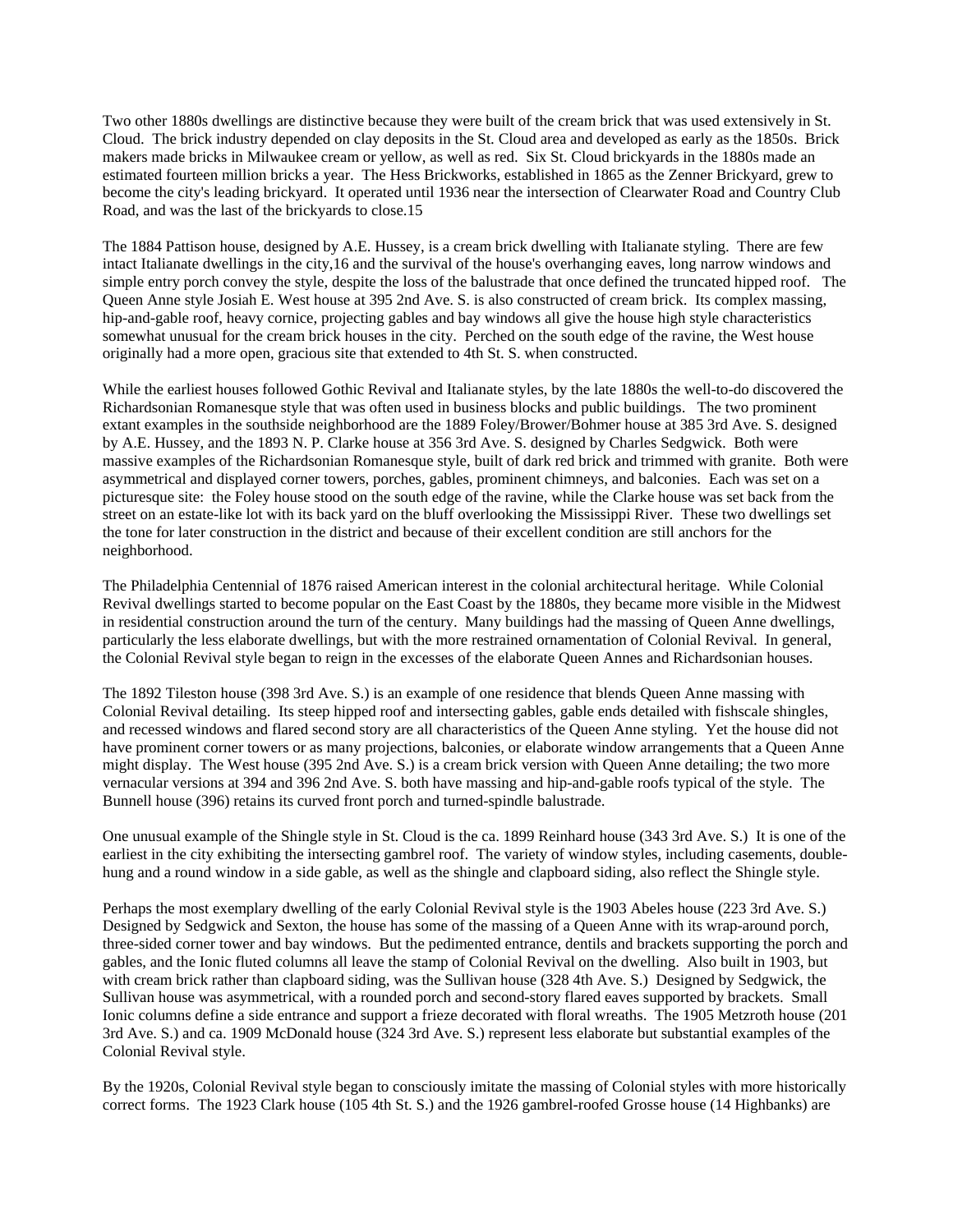straightforward examples with their symmetrical arrangement of fenestration and central entrances. The style was simplified by the late 1930s and 1940s, as shown in the 1932 Richter house (33 Highbanks) and the 1942 Pelley house (3 Highbanks). The 1942 Young house (375 1st Ave. S.) is a one-story version, commonly known as a Cape Cod.

Closely related to the Colonial Revival, but in an elaborate version, was the Adamesque Revival Olson/Grundman house, built in 1916 (397 3rd Ave. S.). The Adamesque style was a simple box with projecting wings and symmetrical fenestration. The original style was prominent in the early nineteenth century; this dwelling is a revival consistent with other styles rediscovered in the first decades of the twentieth century.

The Renaissance Revival Bishop's Residence (214 3rd Ave. S.) was among the earliest designs of Louis Pinault. In a prominent location along the Mississippi and DeSoto bridge, the stucco and granite building exudes a strong presence with its mansard roof, prominent chimneys and semi-circular hooded dormers. The entrance porch is framed with Tuscan columns and a granite balustrade. As the only example of the style in the city, the Bishop's Residence is a major anchor for the neighborhood both architecturally and visually.

While the Bishop's Residence was perhaps the last of the large, grand houses built, the neighborhood continued to grow. By the World War I era, housing styles began to change to smaller, more compact dwellings that reflected both Craftsman and Prairie detailing. Often these details appeared on dwellings that began as an American Foursquare with the style primarily determined by the exterior details. These houses were typically two stories and large houses, although not as expansive as the earlier dwellings in the neighborhood. In the 1910s, the cross streets, 3rd St. S. and Ramsey Place, were built up and the Craftsman and Prairie-inspired houses appeared. One fine example of a larger Craftsman dwelling is the 1913 Cook house (215 3rd Ave. S.) Its wide roof overhangs, elaborate brackets, and field stone porch rails and piers at the sidewalk epitomize the Craftsman ideals. Several of the Craftsman dwellings are characterized by exteriors clad in brick on the first floor and stucco on the upper level. The ca. 1912 Catherine Sheehan residence (315 3rd Ave. S.) has a brick and stucco exterior with false half-timbering on the second story, similar to later Tudor Revival houses. But the home's massing, bracketed eaves and open porch supported by Tuscan columns have more in common with the Craftsman houses being constructed at the time. The 1912 Waite house (202 4th Ave. S.) is a Craftsman bungalow retaining the granite porch, exposed rafters, and window groupings, all significant elements of Craftsman styling.

Prairie style elements emphasize the horizontal on buildings and often display bands of windows. This is shown in the dwellings at 201 and 215 Ramsey, constructed in the mid-1910s, and 320 3rd Ave. S., built 1920. The dwelling that reflects the Prairie style not only in ornament but also in massing is the 1926 Weber house (201 4th St. S.) Its flat roof and horizontal massing and bands of windows distinguish it as a unique dwelling in the city.

By the 1920s and 1930s housing fashions began to change again. Even while some adventurous homeowners constructed the modern Prairie style dwellings such as the Weber house, most harkened back to a revival of traditional styles. While the Colonial Revival popular earlier in the century continued to attract adherents, new revival styles began to mimic European traditions. Various kinds of Medieval English prototypes were copied and used in varying levels of accuracy. In general, these have been referred to as Tudor Revival. Spanish and French eclectic styles appear in this era as well, although examples are less common in the Upper Midwest.

Tudor Revival dwellings in the historic district were built as infill on lots where older dwellings were torn down. The Hugo and Paul Grundman houses at 384 and 388 3rd Ave. S., both built in 1926, replaced a previous residence. The Hugo Grundman house has an unusual rounded front bay and is only one story. The Paul Grundman house is a more typical Tudor Revival with front-facing gables and stucco with false half-timbering on the exterior. Later infill examples at 321 (ca. 1937) and 325 (ca. 1930) and 301 3rd Ave. S. (1937) have brick exteriors or elements such as a rounded brick tower entry.

The largest concentration of Tudor Revivals was built on Highbanks Place between 1926 and 1935. The various Highbanks Tudor Revivals exhibit different elements of the style. All tended to be larger with two or two and one-half stories with steeply pitched roofs. At least two of the dwellings, the Flanagan house at 9 Highbanks (1926) and his own residence at 37 Highbanks (1930) were designed by Nairne Fisher. Fisher's house and the Merryman/Flanagan house at 32 Highbanks Place (1935) are among the most creative and unique of Tudor Revival styles in the city, and their high level of design quality has been well preserved. Both are distinguished by their two-story entrance towers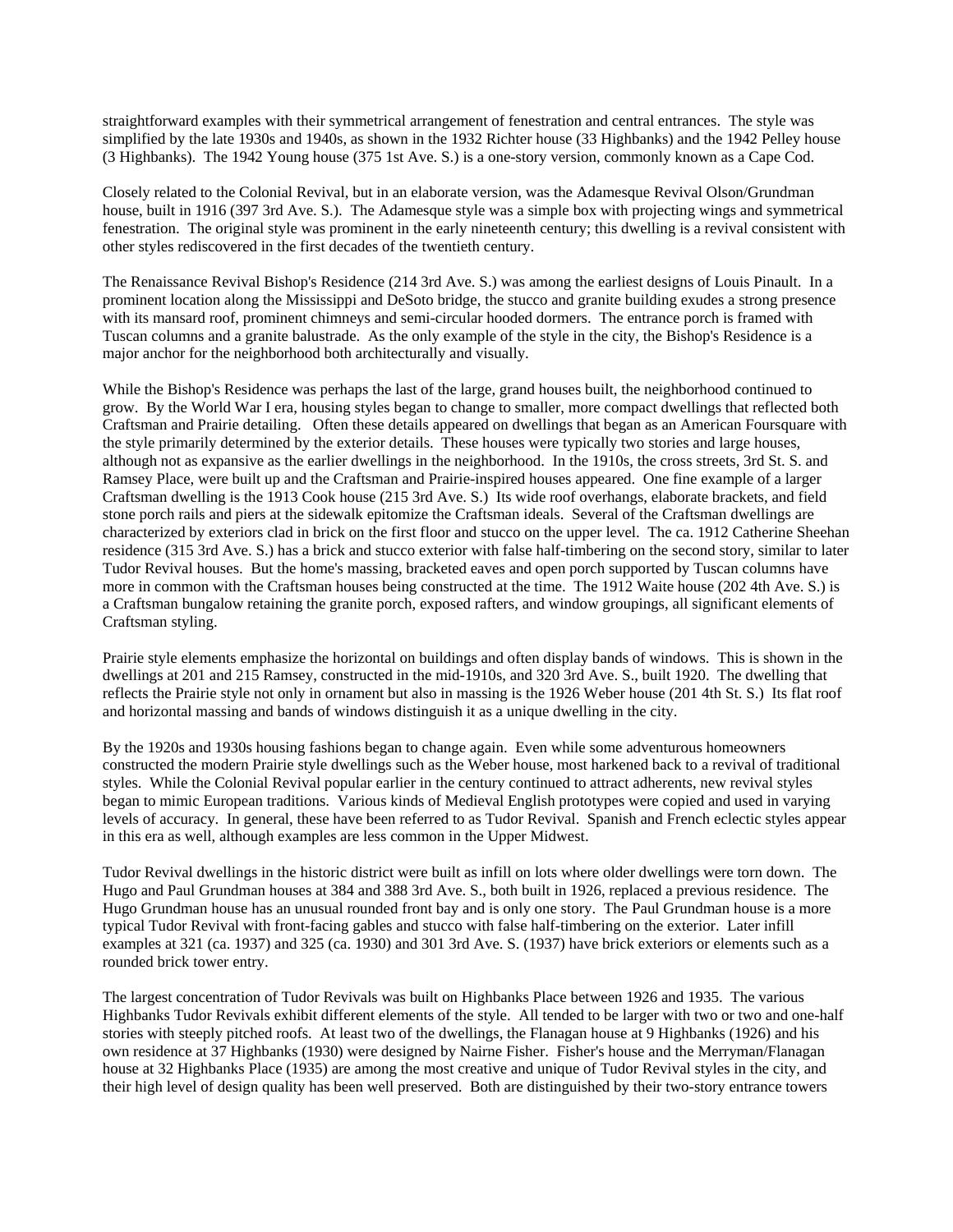with conical roofs, brick exterior, and multi-paned casement windows. A slate sidewalk leads to the Fisher house entry; the Merryman/Flanagan house has brick entry steps at the sidewalk.

Other Tudor Revival dwellings on Highbanks have a stucco and false half-timber exterior. Front-facing gables and multi-paned double-hung windows are prominent, although the Gelz house at 45 Highbanks has casement windows. Highbanks also has the 1930 Bruning house, one of the best examples of Spanish Revival style in St. Cloud, identified by its smooth stucco exterior, red ceramic tile roof, and arched entry.

Several ranch style houses built in the 1950s, as well as the 1952 Bethlehem Lutheran Church, reflect modern design principles that are compatible with the district and contribute to its design quality.

The Southside Neighborhood Historic District contains the most intact concentration of architecturally distinctive late nineteenth and twentieth century homes in the city. It provides a catalogue of the styles that were popular and retains many of the best examples of each style within St. Cloud. This variety of housing styles blend to create a cohesive neighborhood that conveys the flavor of an upper class residential neighborhood built from the 1880s to the midtwentieth century.

#### **The Southside Neighborhood Historic District is significant under St. Cloud Preservation Ordinance criteria D because of its identification with persons who significantly contributed to the culture and development of the city of St. Cloud.**

A careful analysis of the residents of the Southside Neighborhood Historic District shows a heavy concentration of the city's business and political leaders from the 1880s through the 1950s. Although leaders lived in other sections of the city as well, this data suggests that few areas had so many civic leaders and for such a long period of time. In many cities neighborhoods that were in fashion with early community leaders became outmoded as later generations moved elsewhere. The Southside Neighborhood Historic District attracted the leaders of the 1880s and 1890s, but also those of the 1920s and 1930s, maintaining the social character of the neighborhood as well as its housing stock.

Because St. Cloud's Historic Contexts 17 has already provided a framework of the city's growth and development, this discussion will identify some of the residents of the historic district who fit within the contexts in the areas of agriculture and industry, commerce and government. These three areas encompass the majority of significant person and families within the district.

Some of the residents of the neighborhood were early settlers who got in on the ground floor and prospered from their investments. A greater number, however, were business people who benefited from the increasing centralization of goods and services in St. Cloud.

#### *Old Settlers*

Among St. Cloud's most prominent early citizens was Josiah E. West. Born in Ohio, West arrived in St. Cloud in 1855. His service under General Sibley in 1863 and in the Civil War earned him the title of Captain. West worked in a variety of businesses over the years but was best known as builder of the West House, a three-story hotel, and the dam across the Mississippi that generated power for lighting, the street railway and numerous manufacturing companies. West served as a postmaster from 1869-86 and 1890-94, a term of 21 years.18 West's cream brick house at 395 2nd Ave. S. was built ca. 1888 on a site overlooking the ravine, and one of the earliest dwellings in the district.

A block from West's house, also on the south side of the ravine, was the grand mansion of Timothy Foley. With his brothers Thomas, Michael, and John, Timothy Foley came to Minnesota from his native Canada in 1879. They invested in the lumber business and operated mills at Foley, St. Cloud, Foreston, and Milaca. Later the brothers began railroad contracting for the Northern Pacific, Great Northern, and several other railroads.19 Foley built his house in 1889 and lived there until 1895 when his brother Thomas moved in and stayed until 1902. The Foleys' widowed sister, Mrs. Catherine Sheehan, lived at 315 3rd Ave. S. by 1912.

The history of Nehemiah P. Clarke and his brother-in-law, T.C. McClure, is also intertwined with early St. Cloud. Clarke, the son of a Massachusetts physician, came to the city in 1856 as a young man of 20. He operated a general merchandise store, then later worked as a freighter, hauling supplies to government posts. Clarke and T.C. McClure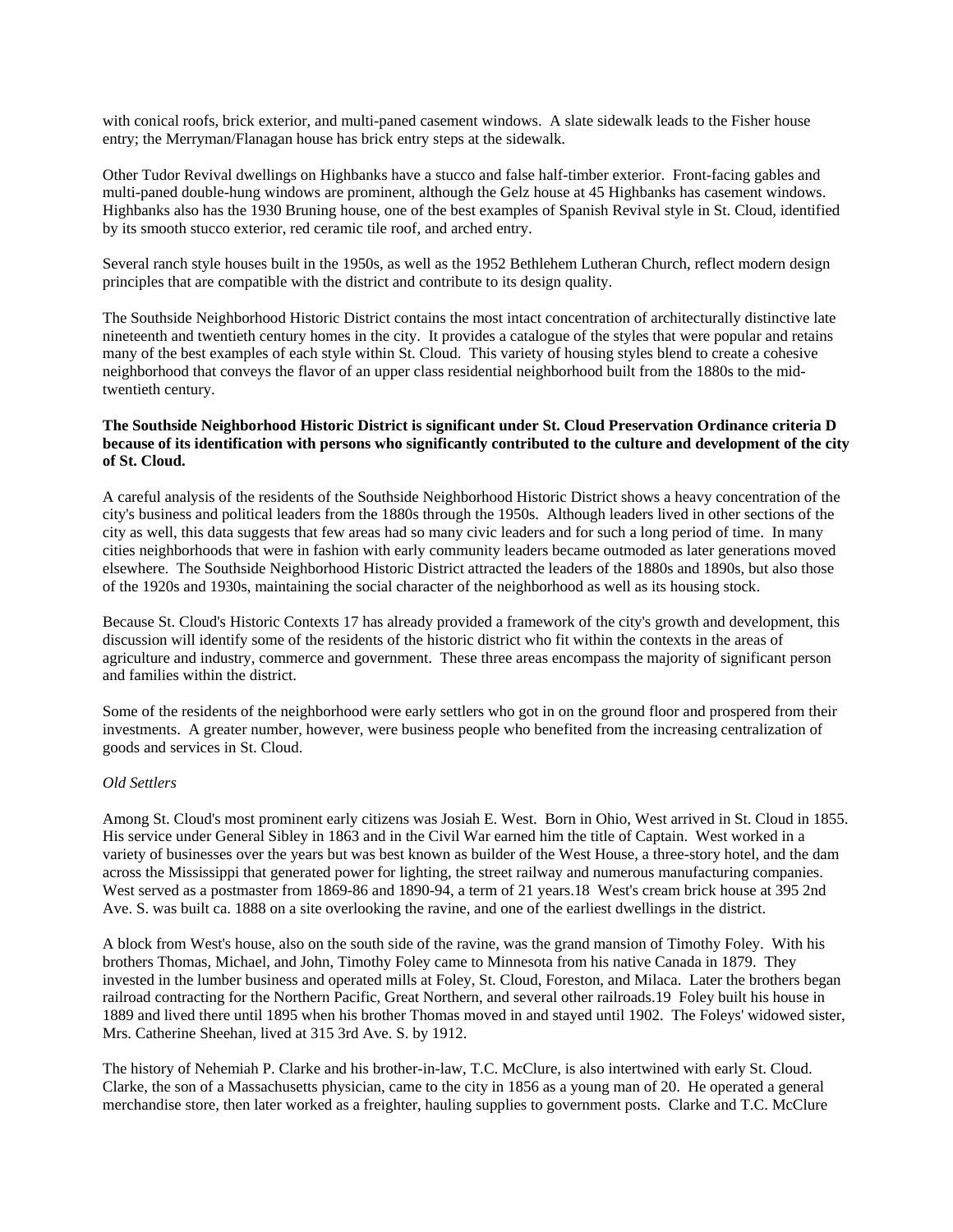operated a bank as well. Clarke became a leading lumberman of the state, owning pine lands and operating a lumber yard that marketed the products. With his fortune made, Clarke became a stockman and raised purebred, awardwinning horses and cattle. He owned three Stearns County farms that totaled almost 4,000 acres, and supported various state agricultural activities.20 His mansion at 356 3rd Ave. S. has epitomized the nineteenth century leader in St. Cloud.

While other early pioneers built houses in the southside neighborhood, those of West, Foley and Clarke most symbolized the early settlers who achieved success. It is important to note that two owners of businesses related to the lumber industry as late as the 1920s also located in the neighborhood. Edward E. Clark, a second-generation lumberman and owner of Clark Lumber Co., built the Colonial Revival house at 105 4th St. S. in 1923. The Clark's neighbor at 201 4th St. S. was the residence of Otto Weber, general manager of the Watab Paper Co.

While lumber was a primary investment that made fortunes in St. Cloud, the processing of agricultural products through milling was also important. George Tileston was born in Massachusetts and came to Faribault, Minnesota, in 1881, where he purchased an interest in the City Flour Mills. Tileston expanded his holdings and in 1888 built the Tileston Flour Mill in Lower Town, south of the present Tenth Street bridge. The four-story building cost \$80,000 to construct and produced 800 barrels of high grade flour a day. Tileston built his large house at 398 3rd Ave. S. in 1892 and died in a freak accident three years later.21

Other milling executives also resided in the neighborhood. James C. Enright, general manager of the Tileston Milling Co., lived at 398 2nd Ave. S. George Reis, superintendent of the H.C. Ervin Mill, built a house at 207 3rd St. S. in 1917.

Beginning with a quarry in 1868, the mining of granite became a major business in St. Cloud and Stearns County. In 1920 nearly 50 different firms were involved in the granite business, an industry that gave St. Cloud its nickname, the "Granite City."22 William J. Bohmer, another prominent resident of 385 3rd Ave. S., was president of the Melrose Granite Company, one of the largest in the business. Peter Kollman, owner and president of Kollman Monument Works, lived at 224 3rd Ave. S. from 1926 to 1954. Robert Milne, owner of Union Granite Works resided at 215 Ramsey Place, while Clark Waite, also in the granite industry, lived at 202 4th Ave. S.

Map of the City of St. Cloud, 1896. C. M. Foote.

*Commerce* 

The rise of St. Cloud as a service center began as early as the hauling and shipping of goods in the 1850s. By the 1880s the city began to solidify its role as an urban center, providing a wide variety of goods to residents of the growing city.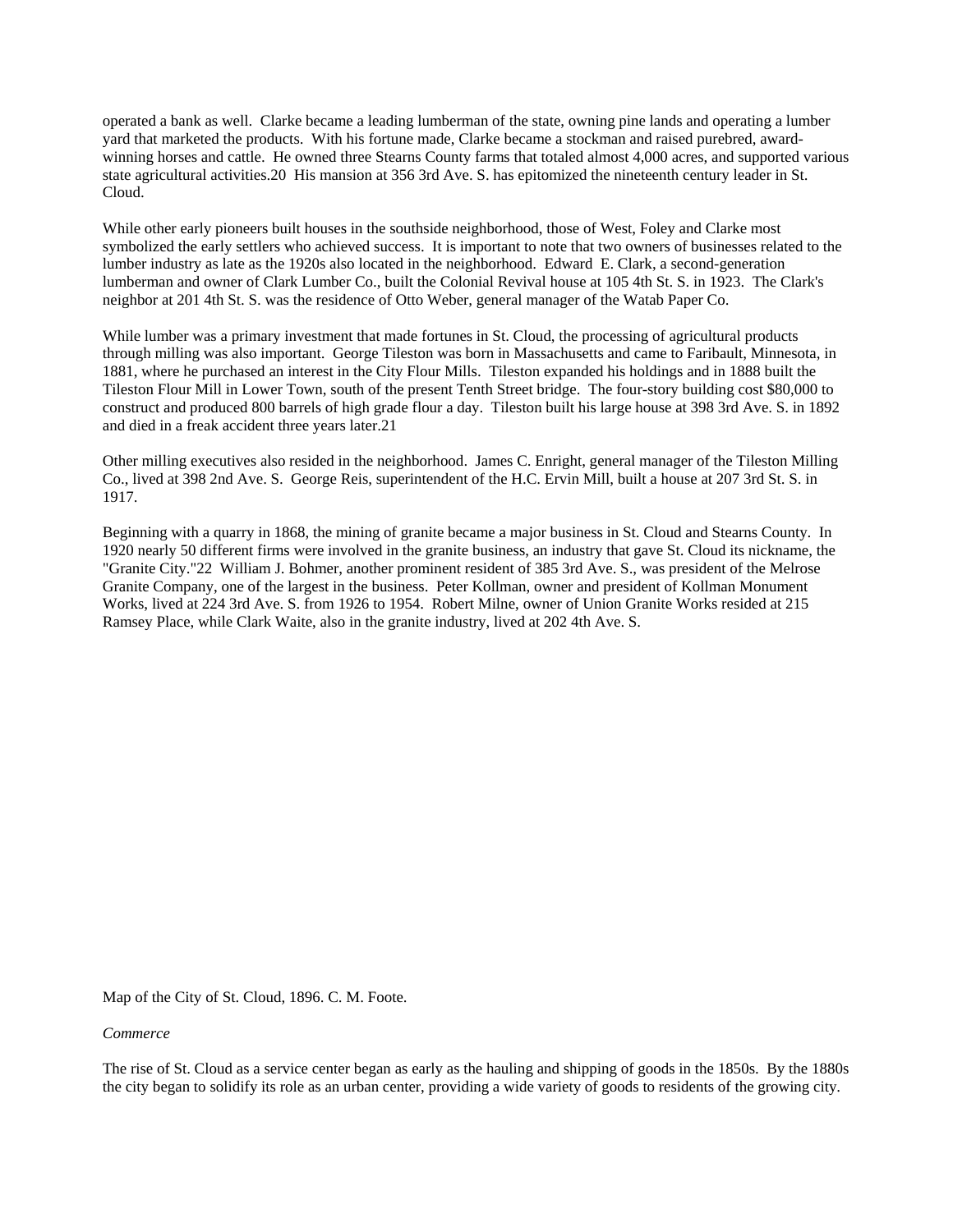Members of two of the city's oldest clothing merchant families lived in the southside neighborhood. Charles J. Metzroth, 201 3rd Ave. S., operated his father's pioneer clothing store until 1906. David C. Abeles, a native of Austria, came to St. Cloud in 1886 and became known as "one of the leading clothing merchants" in the city.23 Abeles built the elaborate Colonial Revival house at 223 3rd Ave. S.

Other business enterprises were also represented. Wholesale grocery executive F. J. Redding resided at 314 3rd Ave. S. and printer George L. Rosenberger lived at 222 4th Ave. S. The development of Highbanks in the 1920s attracted J.C. Penney manager B.H. Flanagan at 9 Highbanks; milliners Cresentia and Clara Enderle at 19 Highbanks; and Otto J. Bruning, longtime druggist, at 53 Highbanks.

The historic district was home to a number of bankers, particularly the head officers of First National Bank. J.G. Smith organized the Bank of St. Cloud in 1867; it became the First National Bank in 1882, soon after Smith built his house at 211 3rd Ave. S. Elwain F. Moore became president in 1904 and resided in the Tileston mansion from 1908 until the 1930s. Ralph O. Olson, president of First National from 1916 to 1923, built the large Adamesque Revival house at 397 3rd Ave. S in 1916. Alphonse H. Reinhard, 343 3rd Ave. S., held office as the cashier and later vice president of Merchants National Bank from 1899 to 1917.

Auto dealerships were established as early as 1901 in St. Cloud.24 Hugo Grundman founded Grundman Motors in 1910 and later transferred the business to sons Frank and Paul. The Grundmans were associated with 384, 388 and 397 3rd Ave. S. Henry Otto, Otto Brothers Autos, resided at 324 3rd Ave. S. for three decades. By the 1950s owners of the Eich Motor Co. and the Pickard Motor Co. were residents of Highbanks.

#### *Services and Professions*

The presence of regional medical facilities such as the St. Cloud Hospital and the Veterans' Administration Hospital attracted physicians to the city. John Gelz lived at 45 Highbanks, while Dr. J.N. Libert, physician and Stearns County Coroner, resided at 22 Highbanks from 1927 until the 1950s. Among the best-known physicians in the neighborhood was Dr. Philip Halenbeck, the second resident of the Prairie style house at 201 4th St. S. Halenbeck was also prominent as a philanthropist who established scholarships at St. Cloud State, and was honored with a campus building named after him in 1964.25

Other professionals also lived in the district: long-time dentist Dr. Michael Cook lived at 215 3rd Ave. S.; attorney Charles Richter lived at 33 Highbanks; and Ralph Rosenberger, director of education at the State Reformatory, resided at 213 3rd St.

Architect Nairne Fisher designed his residence at 37 Highbanks in 1930. Fisher came from Dubuque, Iowa, with his partner Frank Jackson. They joined Leo Schaefer and formed Schaefer and Fisher, later Fisher, Mowat and Jackson. Fisher designed a number of business buildings and churches including St. Anthony's Catholic Church (1928), St. Mary's Catholic Church (1930), Cathedral High School (1938), Northern States Power (1925), Garfield School (1929), and houses including the Flanagan House at 9 Highbanks (1926).26

The Catholic leader of Central Minnesota lived at the Bishop's Residence at 214 3rd Ave. S. Built for Bishop Joseph Busch, who led the St. Cloud diocese from 1915 until 1953, the house now serves as the Chancery Office.

#### *Government*

Among the most well-known residents of the Southside Neighborhood Historic District were John Sullivan and his son, Henry Sullivan, who were both attorneys and served in the Minnesota State Senate. John D. Sullivan was born in Ontario and came to St. Cloud in 1884. He studied law and by 1892 was elected county attorney and later city attorney. He served in the state senate from 1910 to 1930 and made his home at 328 4th Ave. S. John's son, Henry, was also an attorney and served in the state senate from 1935-1955. He resided at 309 3rd Ave. S. in the 1920s and 1930s and at 301 3rd Ave. S. after 1937. Henry's sister, Margaret Sullivan, married Lawrence Hall, also an attorney. Hall served in the Minnesota Legislature from 1935 to 1949, serving as Speaker of the House from 1944-49. The Halls were also residents at 328 4th Ave. S. until 1951 when they built a new house at 206 Ramsey Place.27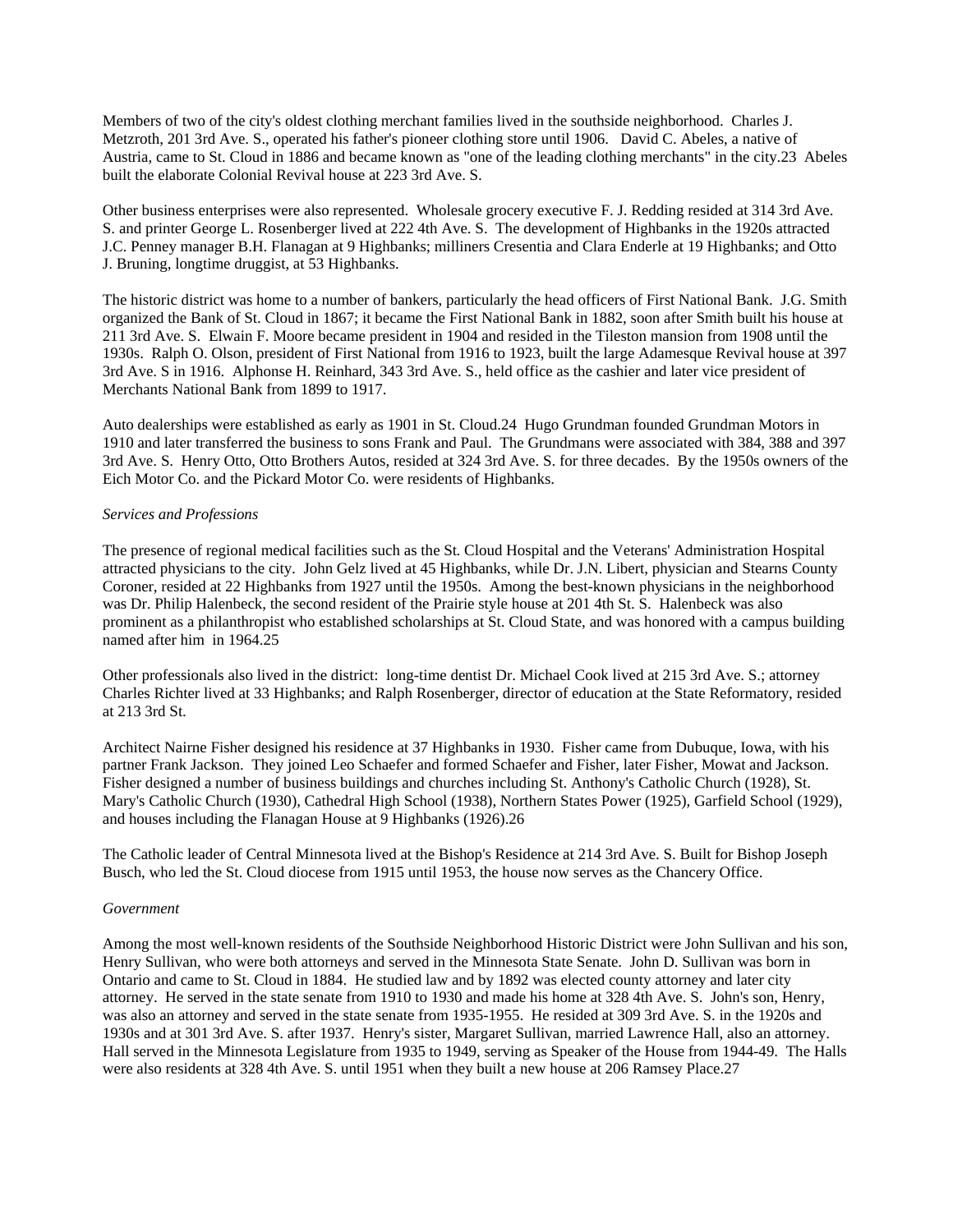Attorney Ripley B. Brower and his wife, Jennie, lived in three houses in the southside neighborhood. Brower was a state senator from 1898 until 1905, then later served as city attorney from 1916-1928 and 1932-1936. Mrs. John Bensen, 320 3rd Ave. S., was the wife of one mayor, the mother of another mayor, and the sister of City Commissioner Charles Metzroth. Next door at 324 3rd Ave. S. was Sarah McDonald, widow of Mayor John McDonald.

It is difficult to document the importance of any one individual's contribution to a city's history. The residential concentration of so many leaders in business, government and the professions in the Southside Neighborhood Historic District and its continued popularity over 80 years is an important endorsement of the area's significance.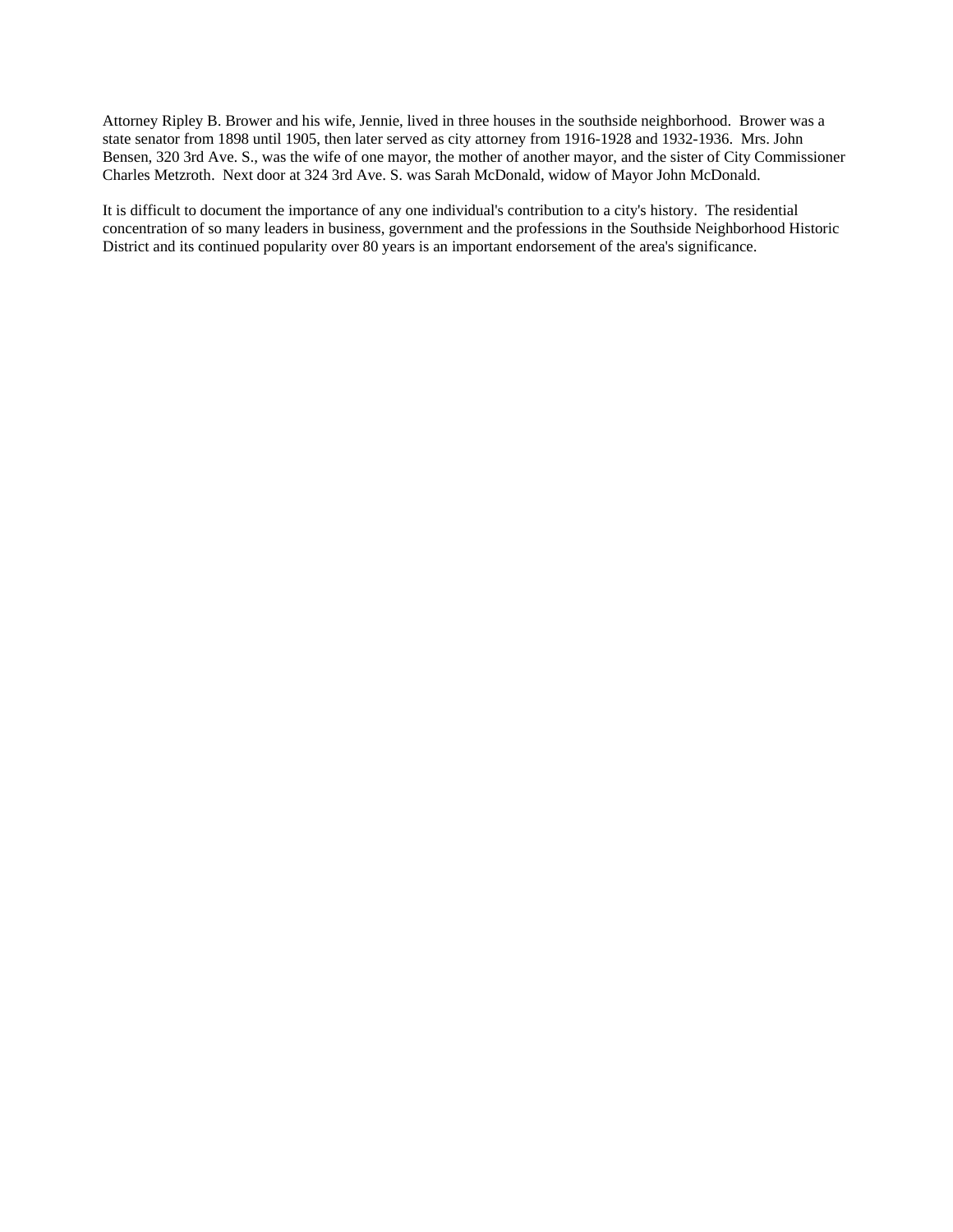#### **City of St. Cloud Heritage Preservation Commission Local Historic District Nomination Form Continuation Sheet**

#### **8. Bibliography**

Andreas, A. T. An Illustrated Atlas of the State of Minnesota. Chicago: Andreas, 1874.

Beck, Catherine and Gove, Gertrude. St. Cloud, Minnesota: Houses From Log Cabin to Mobile Homes, 1855-1973. St. Cloud: ETA Chapter of Delta Kappa Gamma, 1973.

Burnquist, Joseph A. Minnesota and Its People. Vol. III. Chicago: S. J. Clarke Publishing Co., 1924.

Dominik, John J. St. Cloud The Triplet City. Woodland Hills, CA: Windsor Publications, 1983.

Dominik, John J., Jr., compiler and Stockinger, Ed. L., ed. Three Towns into One City. St. Cloud: The Stearns County Historical Society, 1988.

Federal Writer's Project of the Works Progress Administration. The WPA Guide to Minnesota. New introduction by Frederick Manfred. St. Paul: Minnesota Historical Society Press, 1985. Borealis reprint.

Foote, Charles M. and Company. Plat Book of Stearns County, Minnesota. Philadelphia: Pinkney and Brown, 1896.

Gemini Research (Susan Granger, Patricia Murphy, and Scott Kelly). St. Cloud's Historic Contexts. Submitted to the St. Cloud Heritage Preservation Commission, June 1992.

\_\_\_\_\_\_\_\_\_\_\_\_\_\_ (Susan Granger and Scott Kelly). Historic Sites Survey of St. Cloud Final Report of Phase I. Submitted to the St. Cloud Heritage Preservation Commission, July 1993.

\_\_\_\_\_\_\_\_\_\_\_\_\_\_\_\_\_\_\_\_\_\_\_\_\_\_\_\_\_\_\_\_\_\_\_\_\_\_\_\_. Historic Sites Survey of St. Cloud Final Report of Phase II. Submitted to the St. Cloud Heritage Preservation Commission, July 1994.

\_\_\_\_\_\_\_\_\_\_\_\_\_\_ (Susan Granger and Kay Grossman). St. Cloud Commercial Historic District. National Register of Historic Place Registration Form, 1998. On file at State Historic Preservation Office, St. Paul.

Gibb, Robert J. "An Architectural Survey of the Yellow and Red Brick Houses of St. Cloud, Minnesota." Seminar paper completed for Dr. Lewis Wixon, St. Cloud State University, Nov. 1989.

Gove, Gertrude B. "History of St. Cloud." Series in Daily Times and Daily Journal-Press, Nov. 28-Dec. 8, 1933.

\_\_\_\_\_\_\_\_\_\_\_\_\_\_. A History of St. Cloud, Minnesota 1853-1970. St. Cloud: ETA Chapter of Delta Kappa Gamma, 1970.

Henry, Edward L., ed. Micropolis in Transition: A Study of a Small City. Collegeville: Center for the Study of Local Government, St. John's University, 1971.

Llewellyn, C. L. "O-za-te: The Story of St. Cloud--The Granite City." Western Magazine XI/4 (April 1, 1918): 123- 131.

Mitchell, William Bell. The History of Stearns County. Vols. I-II. Chicago: H. C. Cooper, Jr. and Co., 1915.

\_\_\_\_\_\_\_\_\_\_\_\_\_\_\_\_\_\_. "St. Cloud in the Territorial Period." Minnesota Historical Society Collections vol. 12 (1908): pp. 639-648.

Ruger, A. Bird's Eye View of St. Cloud. 1869.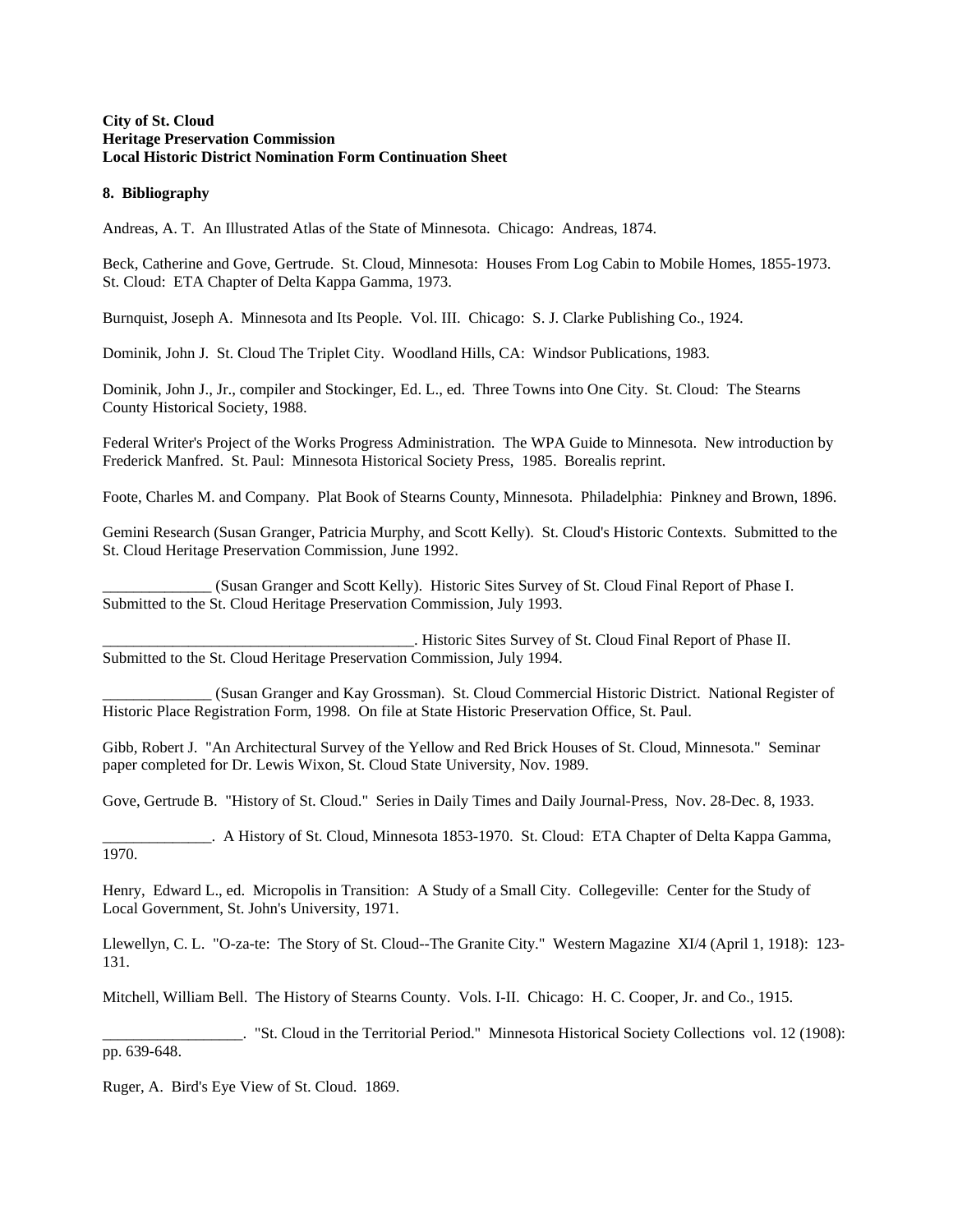Sanborn Fire Insurance Maps. Sanborn Map and Publishing Co. (microfilm copies at Stearns County Historical Society).

Seberger, P. J. St. Cloud: Its Historic Background and As It is Today. St. Cloud: The St. Cloud Daily Times. ca. 1930.

St. Cloud City Directories. Various publishers, 1888-89 to present. At Stearns County Historical Society.

Stearns County Historical Society. Files including biographies, buildings, photographs, newspaper clippings.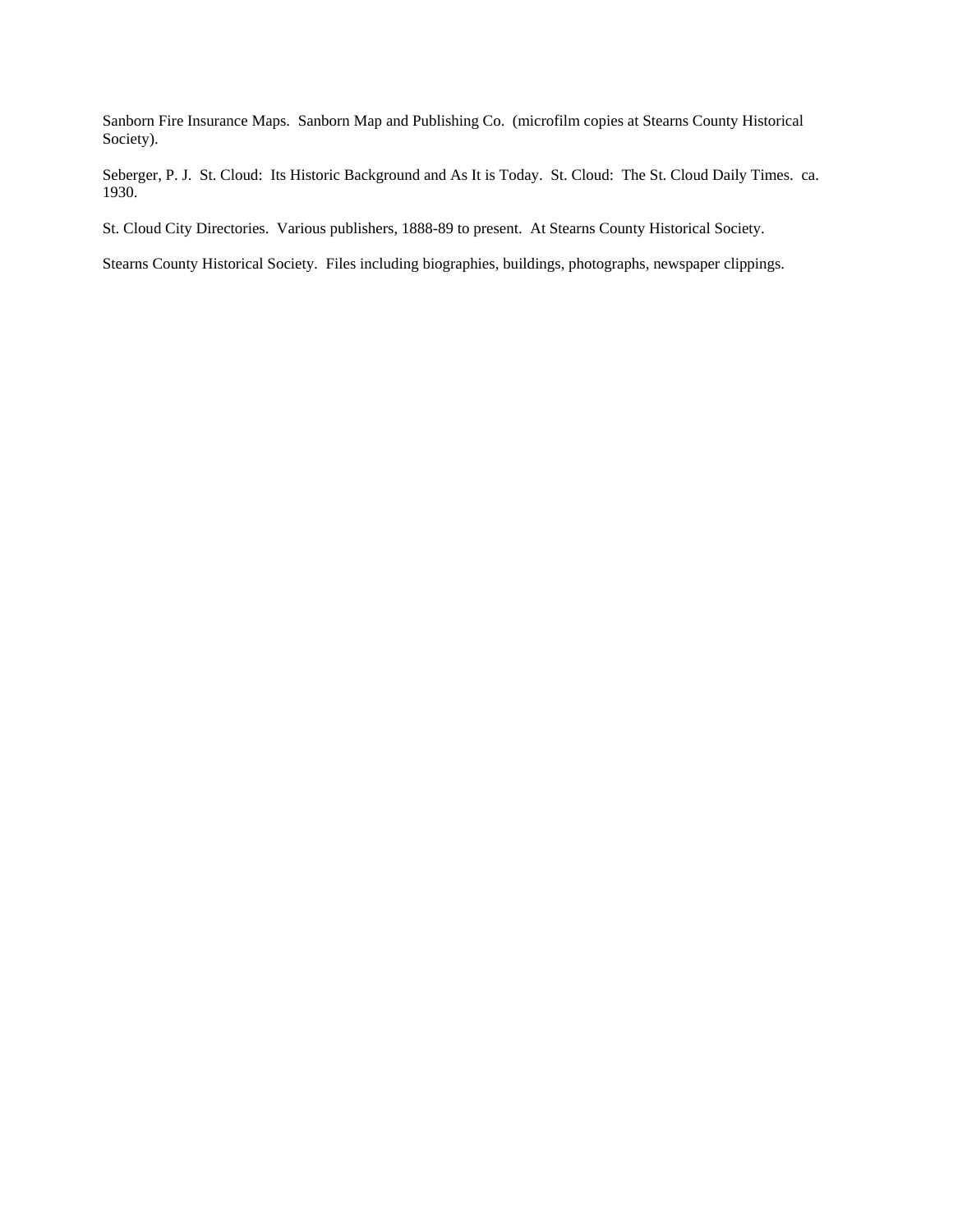### **City of St. Cloud Heritage Preservation Commission Local Historic District Nomination Form Continuation Sheet**

### **Appendix**

### **Southside Neighborhood Historic District Property Addresses**

(Contributing detached garages shown in parentheses. Attached garages are included as part of the dwelling.)

### **1st Ave. S.**

375 396 (non-contributing) 402 ca. 374 (granite wall)

### **2nd Ave. S.**

ca. 391 (granite wall) 391 (non-contributing) 393 394 395 396 398

**3rd Ave. S.**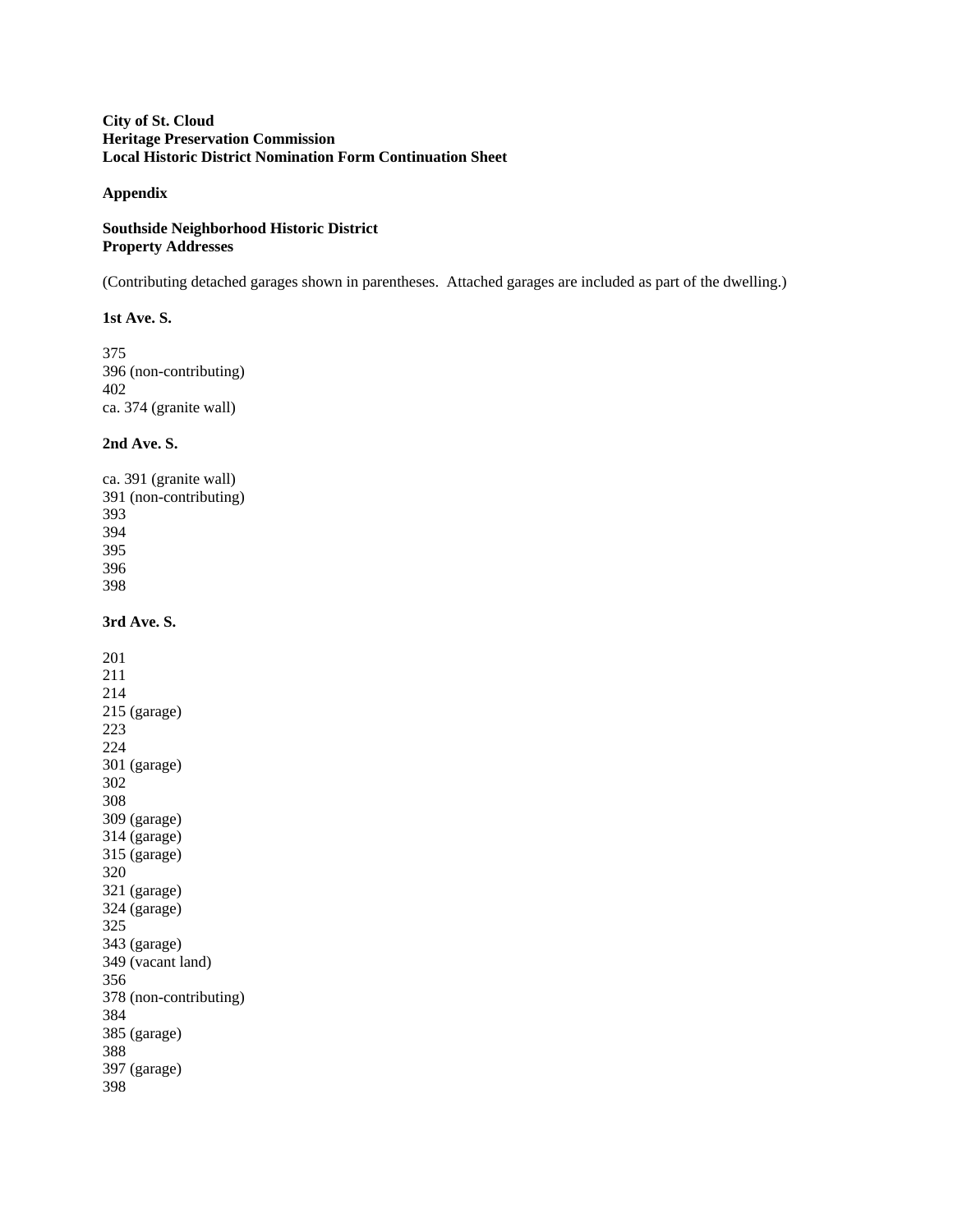## **3rd St. S.**

207 (garage) 210 (non-contributing) 213

### **4th Ave. S.**

### **4th St. S.**

105 201

#### **Highbanks Place**

### **Ramsey Place**

### **Detached Garages (non-contributing)**

These garages are considered non-contributing primarily because of recent construction. Most are compatible with the historic district. Some garages, such as those at 201 Ramsey Place and 328 4th Ave. S., have been constructed with historic and/or modern materials to replicate earlier carriage houses or garages and are good examples of sensitive new construction in the district.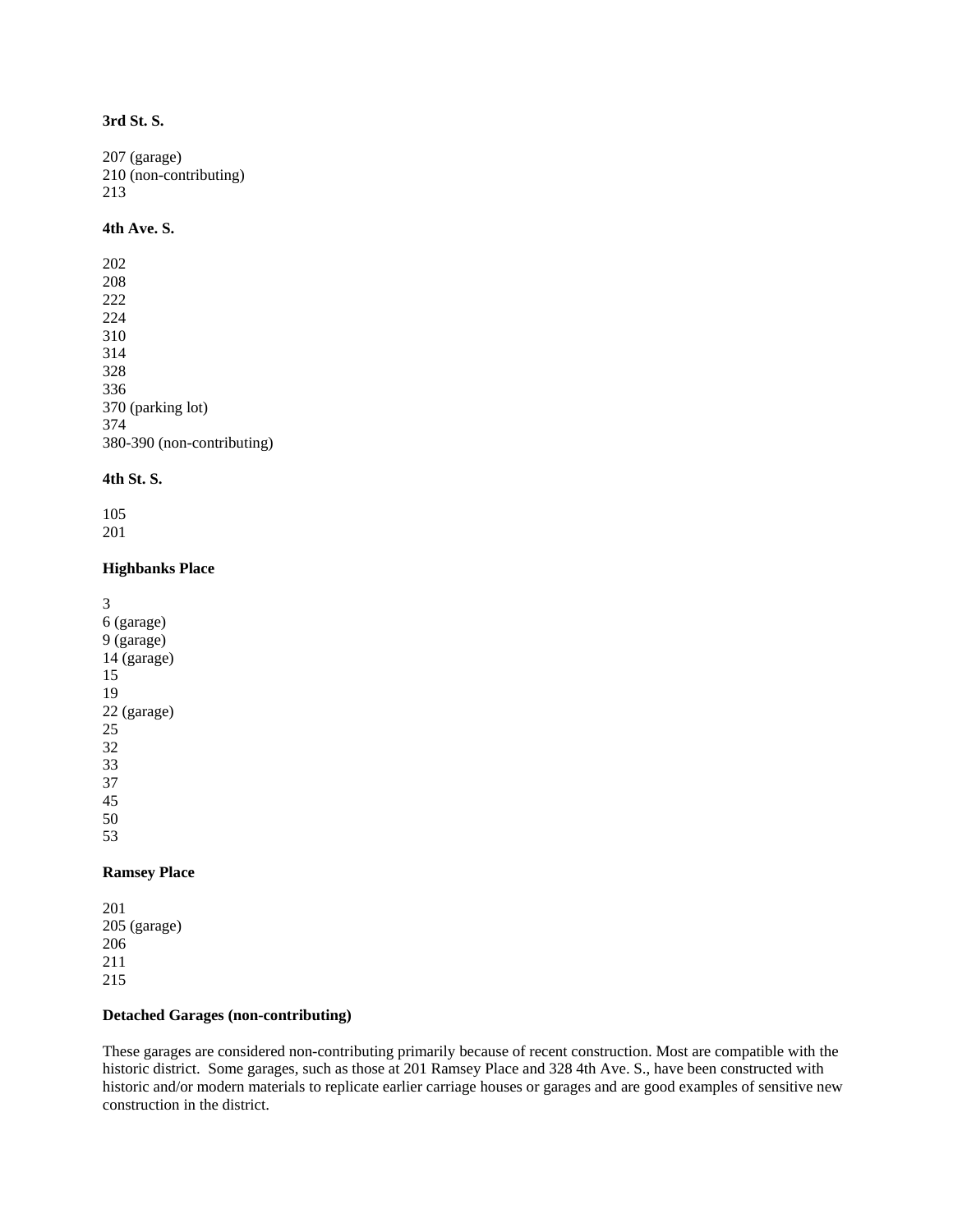# **Ramsey Place**

201 211-215

## **3rd St. S.**

210 (large multi-car garage)

## **3rd Ave. S.**

308 388

## **4th Ave. S.**

208 (large multi-car garage) 310 (large multi-car garage) 328 374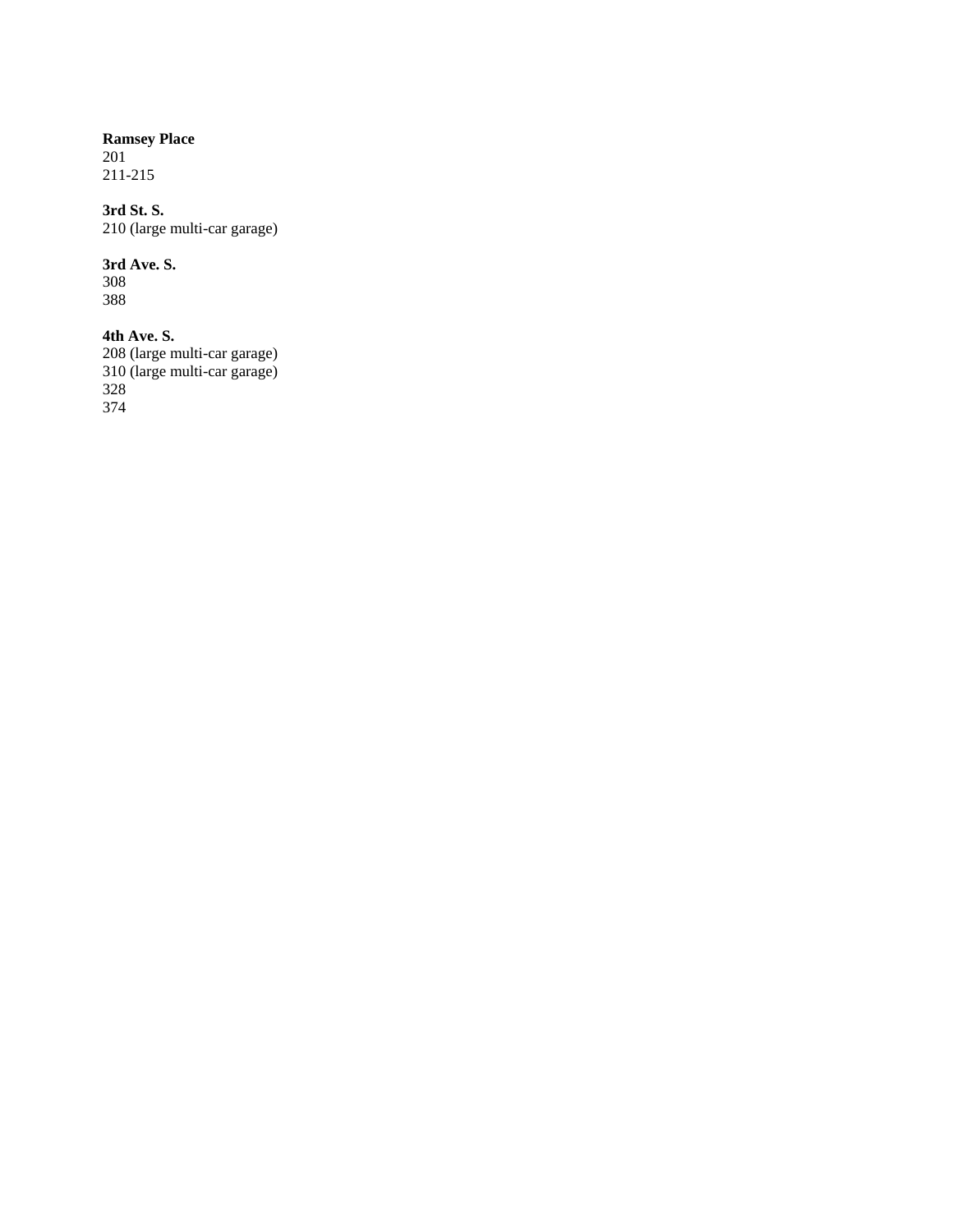### **Southside Neighborhood Historic District Addresses by Date**

1880-1889 1880 211 3rd Ave. S. 1884 374 4th Ave. S. ca. 1888 395 2nd Ave.S. 1889 385 3rd Ave. S. 1890-1899 1892 398 3rd Ave. S. 1893 356 3rd Ave. S. ca. 1899 343 3rd Ave. S. 1900-1909 ca. 1900 394 2nd Ave. S. ca. 1900 396 2nd Ave. S. ca. 1900 222 4th Ave. S. ca. 1902 398 2nd Ave. S. ca. 1903 223 3rd Ave. S. ca. 1903 314 4th Ave. S. 1903 328 4th Ave. S. ca. 1905 201 3rd Ave. S. ca. 1909 324 3rd Ave. S. 1910-1919 ca. 1910 308 3rd Ave. S. ca. 1910 224 4th Ave. S. ca. 1910 393 2nd Ave. S. ca. 1911 309 3rd Ave. S. ca. 1912 315 3rd Ave. S. 1912 202 4th Ave. S. ca.1913 215 3rd Ave. S. ca. 1913 314 3rd Ave. S. ca. 1913 211 Ramsey Place S. ca. 1913 215 Ramsey Place S. ca. 1915 201 Ramsey Place S. ca. 1915 224 3rd Ave. S. 1916 397 3rd Ave. S. 1916 214 3rd Ave. S. ca. 1917 207 3rd St. S. 1918 208 4th Ave. S. 1920-1929 ca. 1920 320 3rd Ave. S. 1923 105 4th St. S. 1924 310 4th Ave. S. ca. 1925 402 1st Ave. S. 1926 384 3rd Ave. S.

1926 388 3rd Ave. S.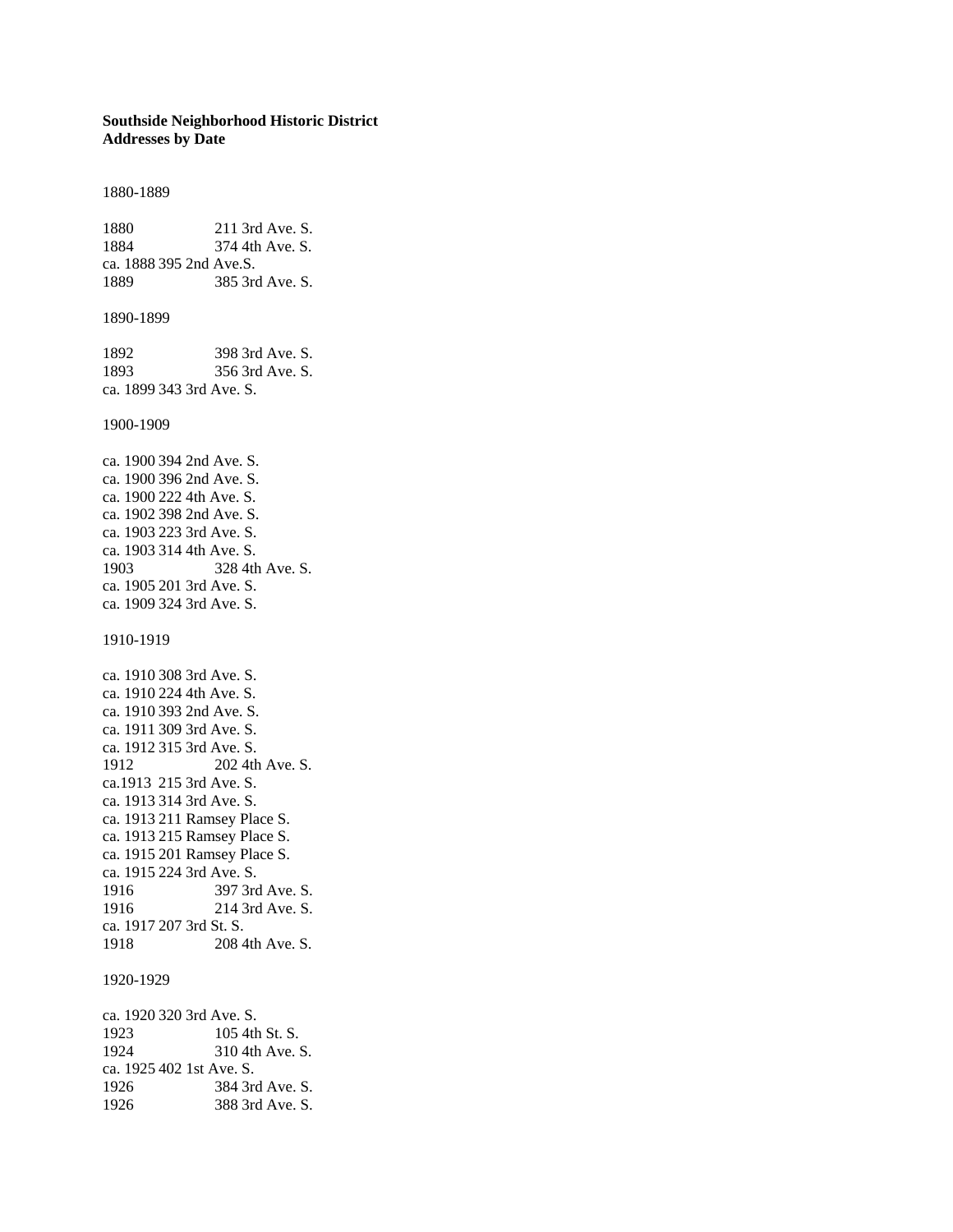ca. 1926 201 4th St. S. ca. 1926 205 Ramsey Place S. 1926 9 Highbanks Place 1926 14 Highbanks Place 1927 22 Highbanks Place 1927 45 Highbanks Place 1929 6 Highbanks Place 1930-1939 ca.1930 325 3rd Ave. S. 1930 37 Highbanks Place<br>1930 53 Highbanks Place 53 Highbanks Place 1931 19 Highbanks Place 1932 33 Highbanks Place 1935 32 Highbanks Place 1937 301 3rd Ave. S. ca.1937 321 3rd Ave. S. ca. 1937 213 3rd St. S. ca. 1938 ca. 374 1st Ave. S. (WPA granite wall)<br>ca. 1938 ca. 391 2nd Ave. S. (WPA granite wall) ca. 1938 ca. 391 2nd Ave. S. 1940-1949 ca. 1942 375 1st Ave. S. ca. 1942 3 Highbanks Place 1950-1959 ca. 1950 302 3rd Ave. S. 1951 15 Highbanks Place 1951 206 Ramsey Place S.<br>1952 336 4th Ave. S. 1952 336 4th Ave. S. (Hope Covenant Church) ca. 1957 50 Highbanks Place ca. 1958 25 Highbanks Place 1960+ 1965 396 1st Ave. S. (Newman Center) ca. 1967 210 3rd St. S. (Highbanks Apts.) 1971 380-390 4th Ave. S. (University Luth. Church) ca. 1975 391 2nd Ave. S (apartment building) 1990 378-380 3rd Ave. S. (apartment building)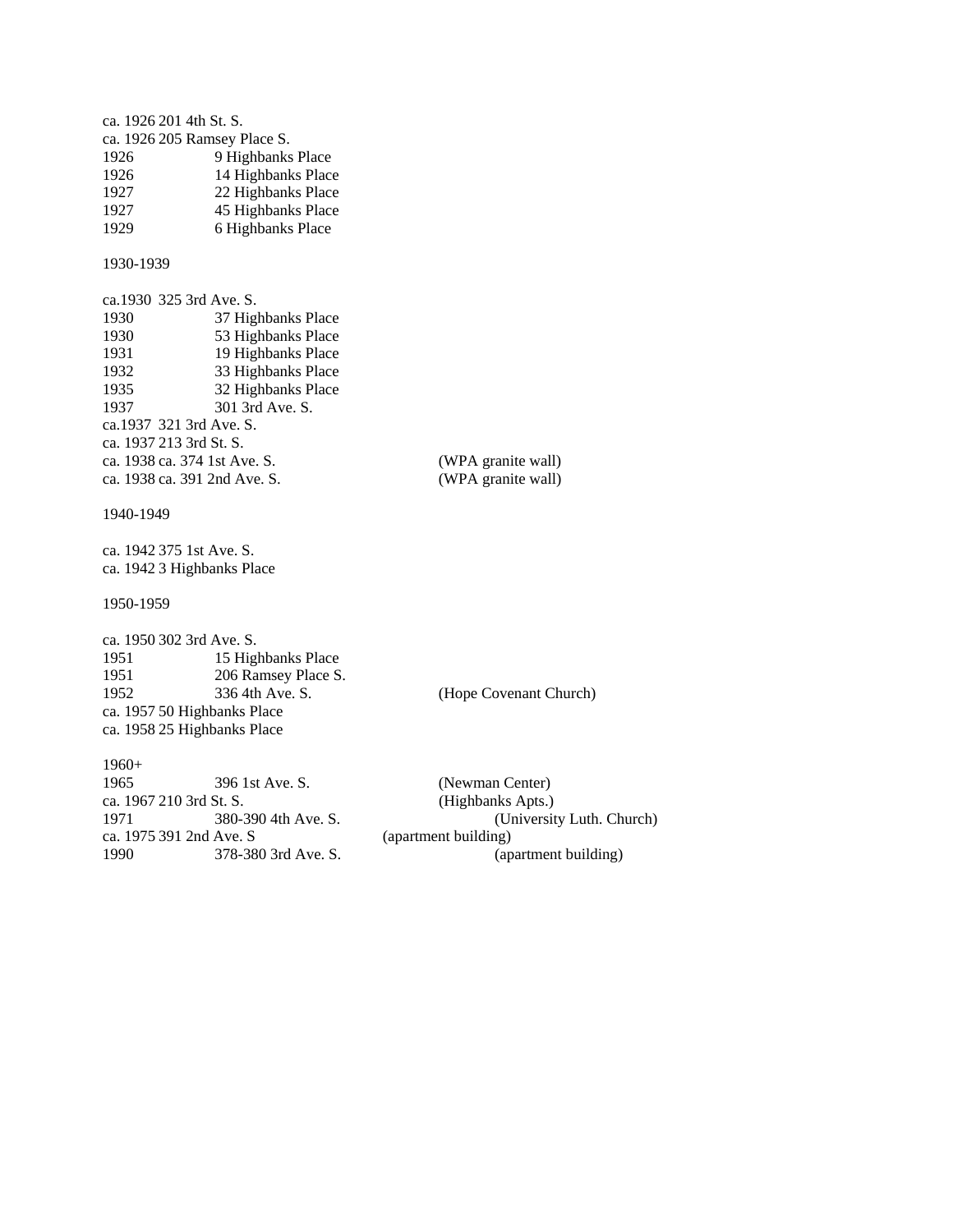1John J. Dominik, Jr., compiler, and Ed L. Stockinger, ed. Three Towns into One City (St. Cloud: The Stearns County Historical Society), 1988, pp. 2-3.

2Dominik, Three Towns, 2,15; Gertrude B. Gove, "History of St. Cloud," series in Daily Times and Daily Journal-Press, Nov. 28-Dec. 8, 1933.

3Edward L. Henry, ed. Micropolis in Transition: A Study of a Small City (Collegeville: Center for the Study of Local Government, St. John's University, 1971), 156-160.

4See A. Ruger, Bird's Eye View of St. Cloud, 1869, for an early view of the city.

5Henry, 157-158.

6See Ruger, Bird's Eye View.

7Dominik, Three Towns, 25.

8Catherine Beck and Gertrude B. Gove, St. Cloud, Minnesota: Houses From Log Cabin to Mobile Homes, 1855-1973 (St. Cloud: ETA Chapter of Delta Kappa Gamma, 1973), 6-8.

9See various clippings and city directory listings for 302 3rd Ave. S., file in St. Cloud Planning Office.

10"St. Cloud's First Mansion is Now Being Torn Down," St. Cloud Daily Journal-Press, March 7, 1923.

11See various clippings and city directory listings for 356 and 385 3rd Ave. S, files in St. Cloud Planning Office.

12See various clippings and city directory listings for 523 3rd Ave. S., file in St. Cloud Planning Office.

13Neighborhoods such as Lowertown/Lafayette Park in St. Paul, and the Loring Park and Park Avenue areas in Minneapolis all lost favor with the well-to-do who settled there and moved on, leaving houses to be razed or turned into rooming houses.

14 Journal-Press, March 7, 1923.

15Robert J. Gibb, "An Architectural Survey of the Yellow and Red Brick Houses of St. Cloud, Minnesota," paper completed for Dr. Lewis Wixon, Nov., 1989, p. 1; Gemini Research (Susan Granger, Patricia Murphy, and Scott Kelly), "Cultural Development," in St. Cloud's Historic Contexts, Submitted to the St. Cloud Heritage Preservation Commission, June 1992, p. 111.

16Gemini Research (Susan Granger and Scott Kelly), Historic Sites Survey of St. Cloud Final Report of Phase II , Submitted to the St. Cloud HPC, July 1994, p. 28.

17See Gemini Research (Susan Granger, Patricia Murphy, and Scott Kelly), St. Cloud's Historic Contexts, Submitted to the St. Cloud Heritage Preservation Commission, June 1992. There are eleven contexts that provide a framework for understanding the residents of the Southside Neighborhood Historic District and their significance in the city. 18"Capt. J.E. West Dead," St. Cloud Daily Times, Nov. 15, 1911.

19Joseph A. Burnquist, Minnesota and Its People, Vol. III (Chicago: S. J. Clarke Publishing Co., 1924), 236-241. 20 William Bell Mitchell, The History of Stearns County, Vol. I (Chicago: H. C. Cooper, Jr. and Co., 1915), 59-61. 21"Flour Mills in the Village," Crossings (Stearns County Historical Society), 11/1 (Feb./March 1986): 1-4; "The City Mourns," St. Cloud Journal-Press, Aug. 29, 1895.

22Dominik, Three Towns, 27-29.

23"David C. Abeles Dies Suddenly Sunday Morning," St. Cloud Times, August 19, 1914.

24See Dominik, Three Towns, 32.

25Gwen Flanders, "City Philanthropist P. L. Halenbeck Dies," St. Cloud Daily Times, Jan. 26, 1981.

26Gemini Research (Susan Granger and Kay Grossman), St. Cloud Commercial Historic District, National Register of Historic Place Registration Form, Section 8, p. 9. On file at State Historic Preservation Office.

27Mitchell, History, 533; "Attorney J. D. Sullivan, St. Cloud, Died," Albany Enterprise, Dec. 28, 1933;